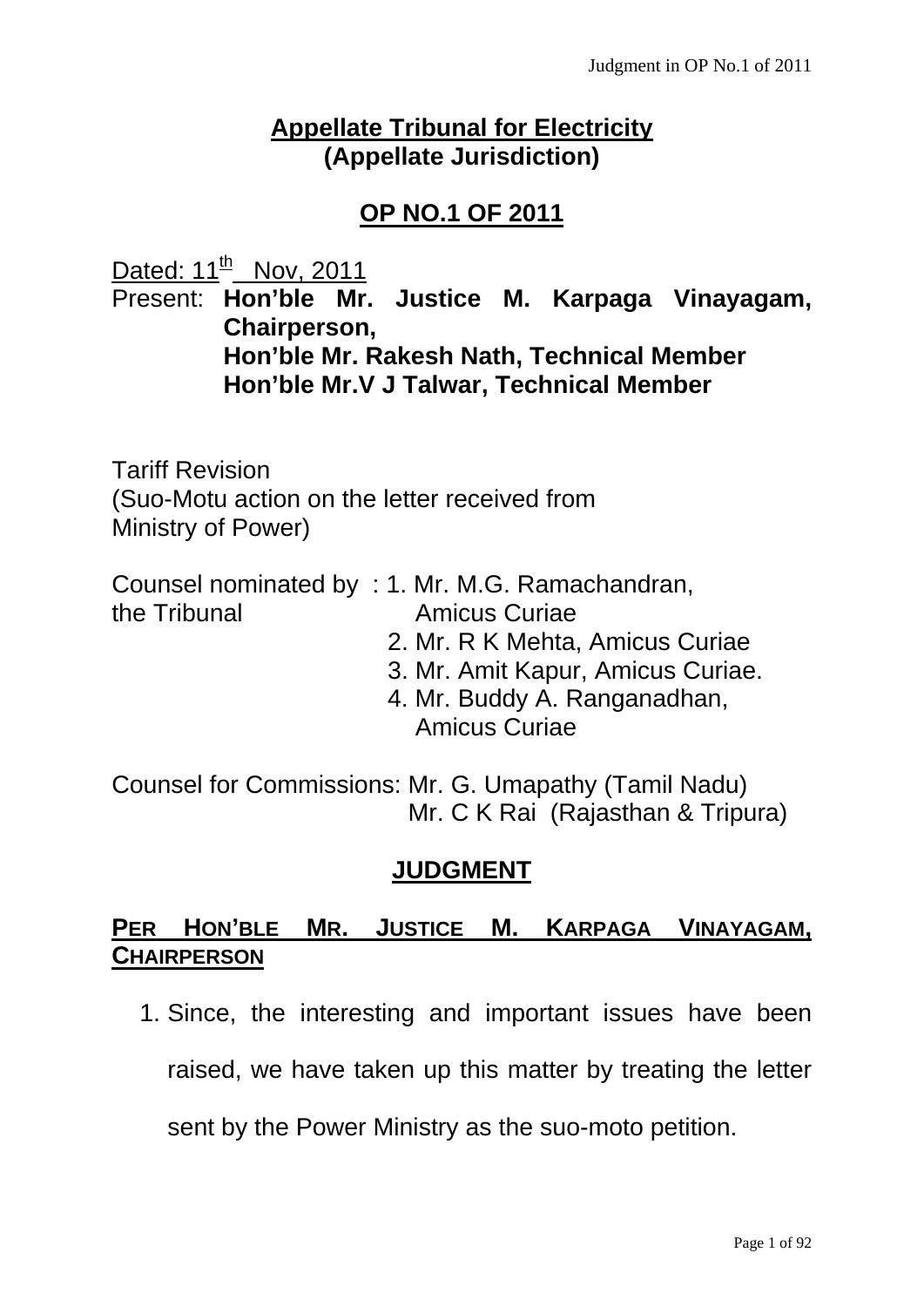2. The Ministry of Power through its Secretary sent a letter to the Chairperson of this Tribunal dated 21.1.2011 complaining that most of the State distribution utilities have failed to file annual tariff revision petitions in time and as a result in a number of States, tariff revision has not taken place for a number of years and that State Commissions constituted all over India have also failed to make periodical tariff revisions suo-moto resulting in the poor financial health of the State distribution utilities. Due to this fact situation, the Power Ministry requested this Tribunal to take appropriate action by issuing necessary directions to all the State Commissions to revise the tariff periodically, if required by suo moto action, in the interest of improving the financial health and long term viability of the electricity sector in general and distribution utilities in particular.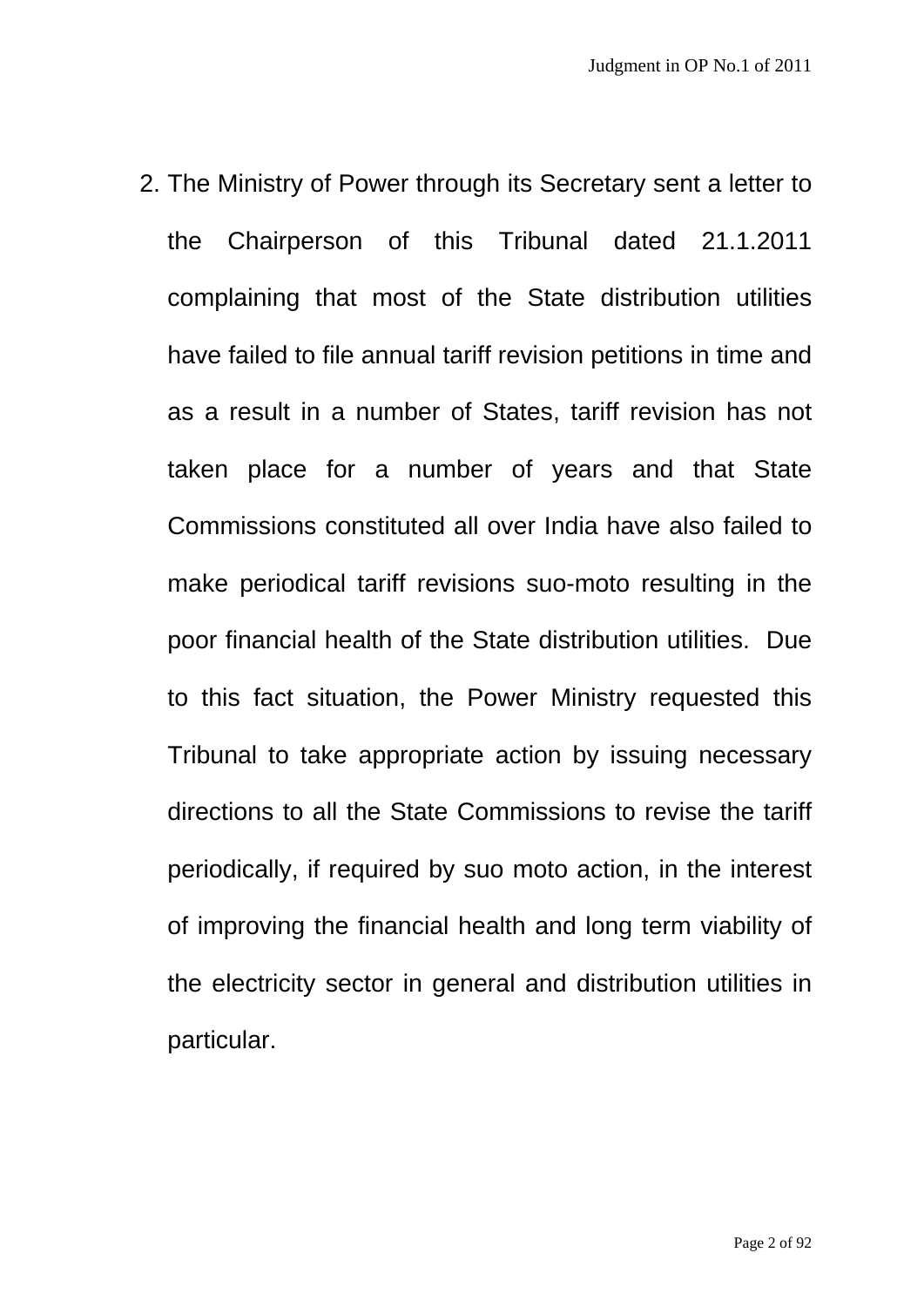- 3. In pursuance of the said request, the matter has been posted before the Full Bench of this Tribunal for passing necessary orders. Accordingly, the Full Bench entertained the same as a suo-moto petition and issued notices to all State Commissions and to the Forum of Regulators inviting their responses through their status reports. On receipt of these notices, all the State Commissions have promptly sent their respective reports. The Secretary of the Forum of the Regulators has also sent his report on the basis of the information furnished by all the State Commissions.
- 4. On perusal of these reports, we found that most of the State Commissions have been complying with the provisions of the Act, 2003. However, we have come across that some of the State Commissions have not complied with the statutory requirements as provided in the Act. Those State Commissions have given some explanation as to why they were not able to make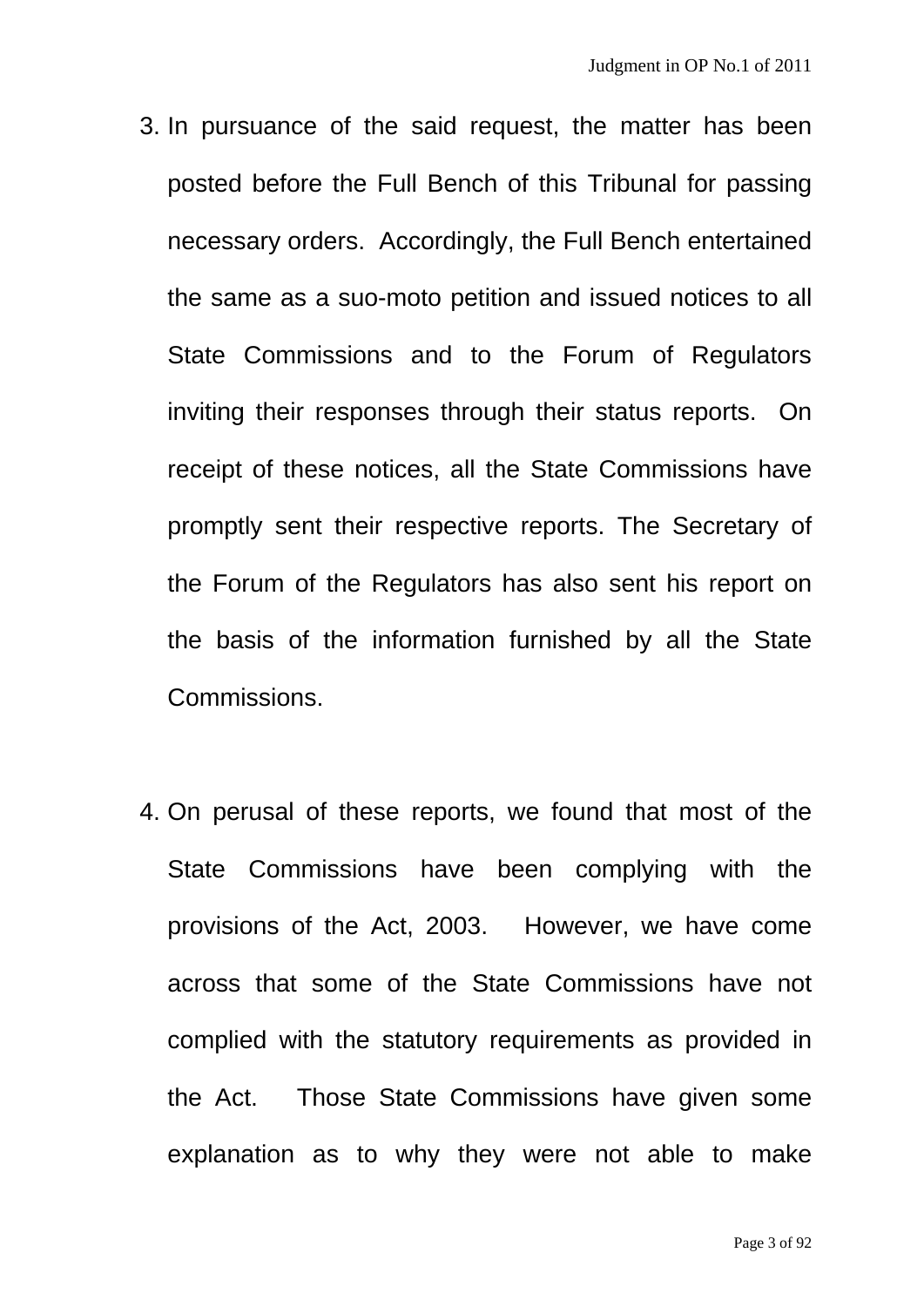periodical tariff revision. Besides this, they have also raised two issues regarding jurisdiction of the State Commissions and the Tribunal to take suo-moto action for determination of Tariff.

5. Those two issues relate to the following:-

 (a) The jurisdiction of the State Regulatory Commissions to suo-moto determine the tariff under the Tariff policy under section 62, 64 and 86 of the Act, 2003, in the absence of the application filed by the Utilities.

(b) The power of the Appellate Tribunal to issue directions under section 121 of the Act to the Appropriate Commissions for taking suo moto action for the determination of the tariff under the Tariff policy.

6. On these two issues, all the State Commissions in all over India have sent their respective status reports. The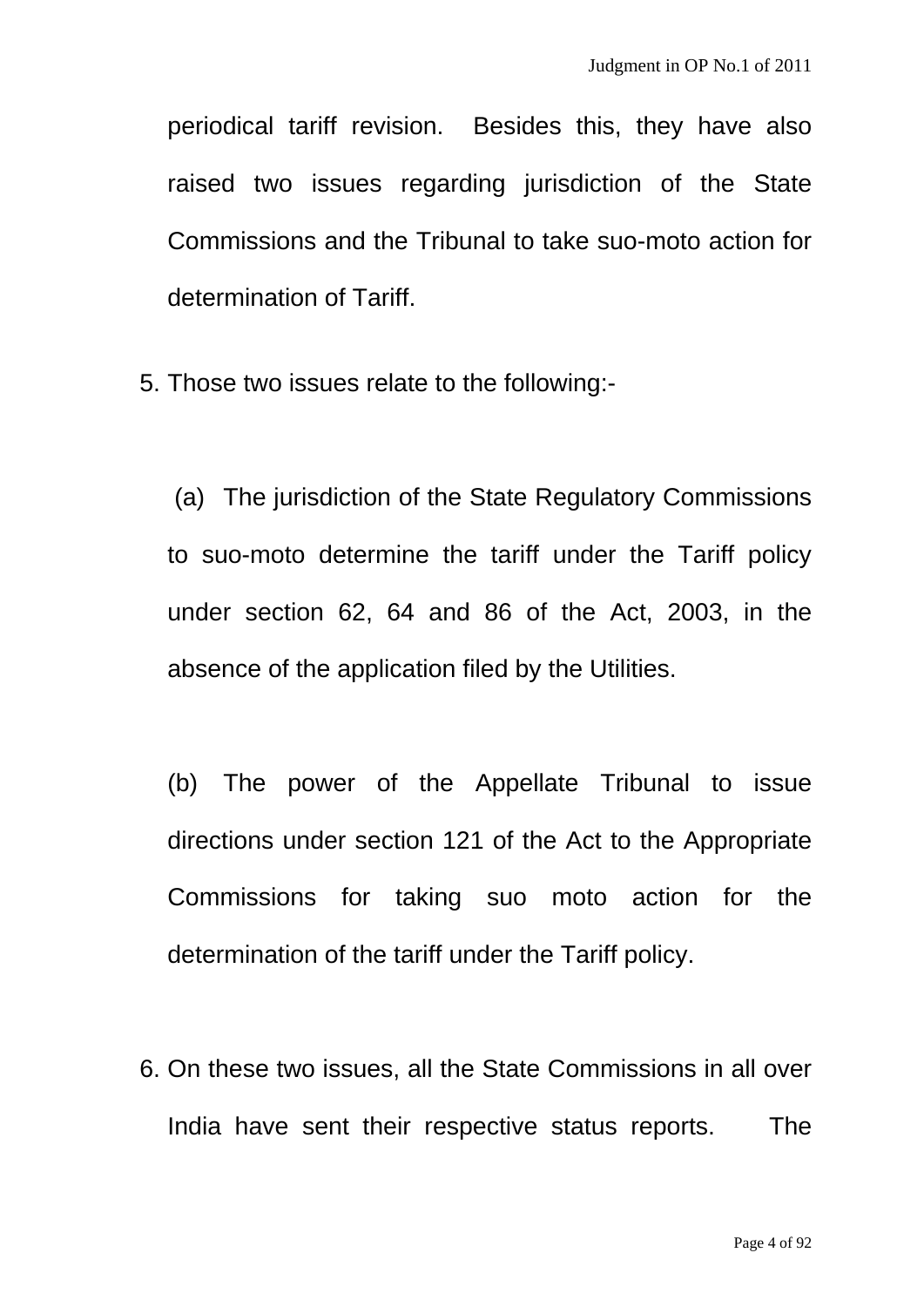perusal of the reports indicates that most of the Commissions did not raise any question with reference to the jurisdiction of the Tribunal to issue directions under section 121 of the Act and the jurisdiction of the State Commission in taking suo-moto action for determination of tariff. On the other hand, they submitted that they have been following the provisions and comply with the directions issued by the Tribunal then and there.

7. However, 3 State Commissions namely Tamil Nadu, Tripura and Rajasthan have raised the doubts with regard to the authority of the State Commissions to take suo moto action for determination of tariff in the absence of the Tariff applications. Tamil Nadu and Tripura State Commission also raised issue relating to the jurisdiction of this Tribunal to invoke the power under section 121 of the Act to direct the State Commissions to take suo-moto action for determination of the tariff in the absence of the Tariff applications.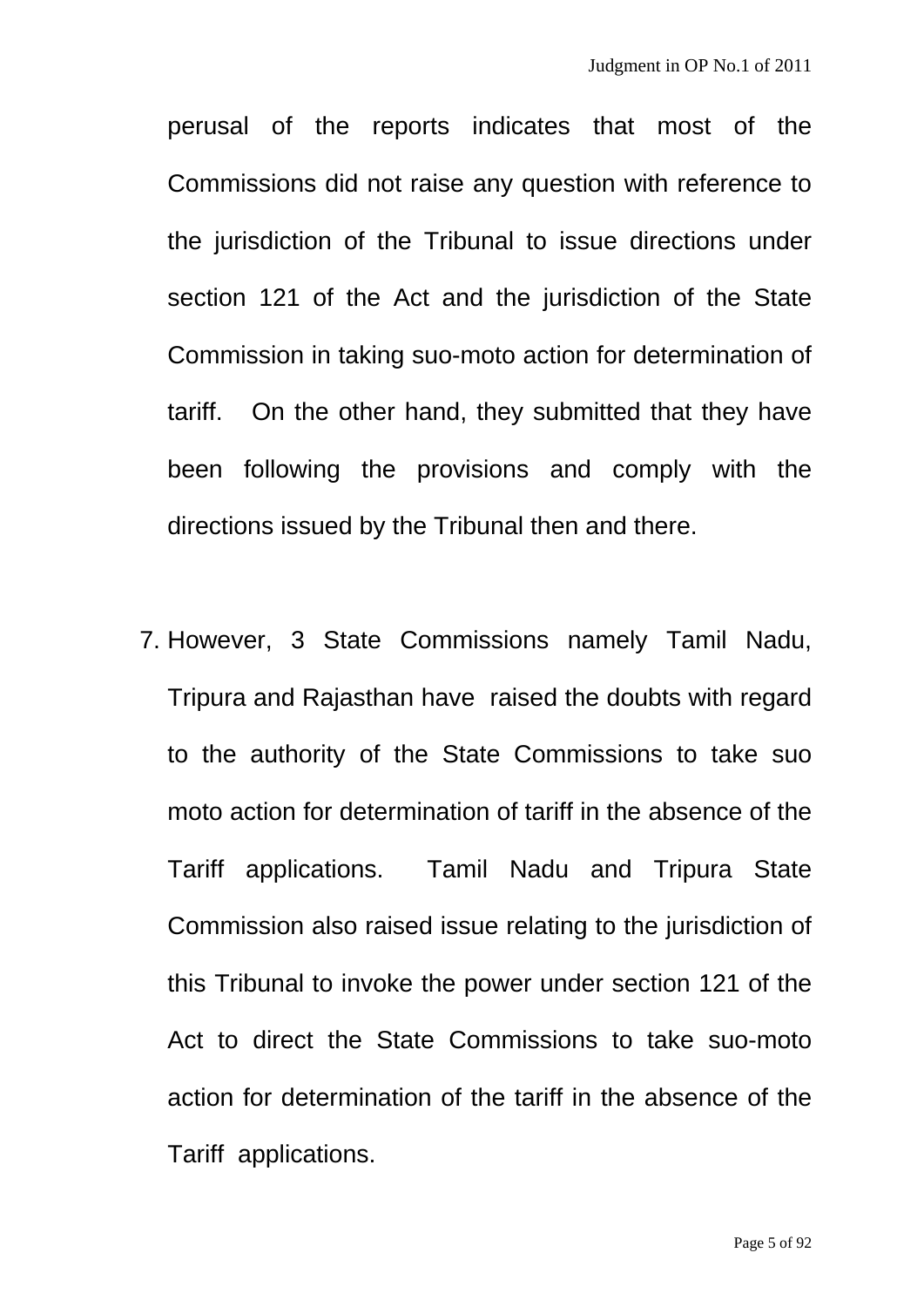- 8. Before dealing with these issues, it would be appropriate to refer to the chronological events which led this Tribunal to take up this case as a suo-moto petition for issuing necessary directions to the State Commissions under section 121 of the Act, 2003.
- 9. The relevant events are as under:

Ministry of Power, Government of India, through its Secretary Mr. Uma Shankar, sent a letter to the Chairperson of this Tribunal on 21.1.2011 complaining that periodical tariff revisions by the State Commissions have not been taken place in most of the States contributing to poor financial health of the State Distribution utilities. According to the Secretary, in most of the States, the Utilities have failed to file Annual Tariff Revision Petitions in time and even then, the State Commissions have not taken suo-moto action for the revision of tariff by invoking the suo-moto powers. Under those circumstances, the Power Ministry through its Secretary, requested us to invoke our authority under section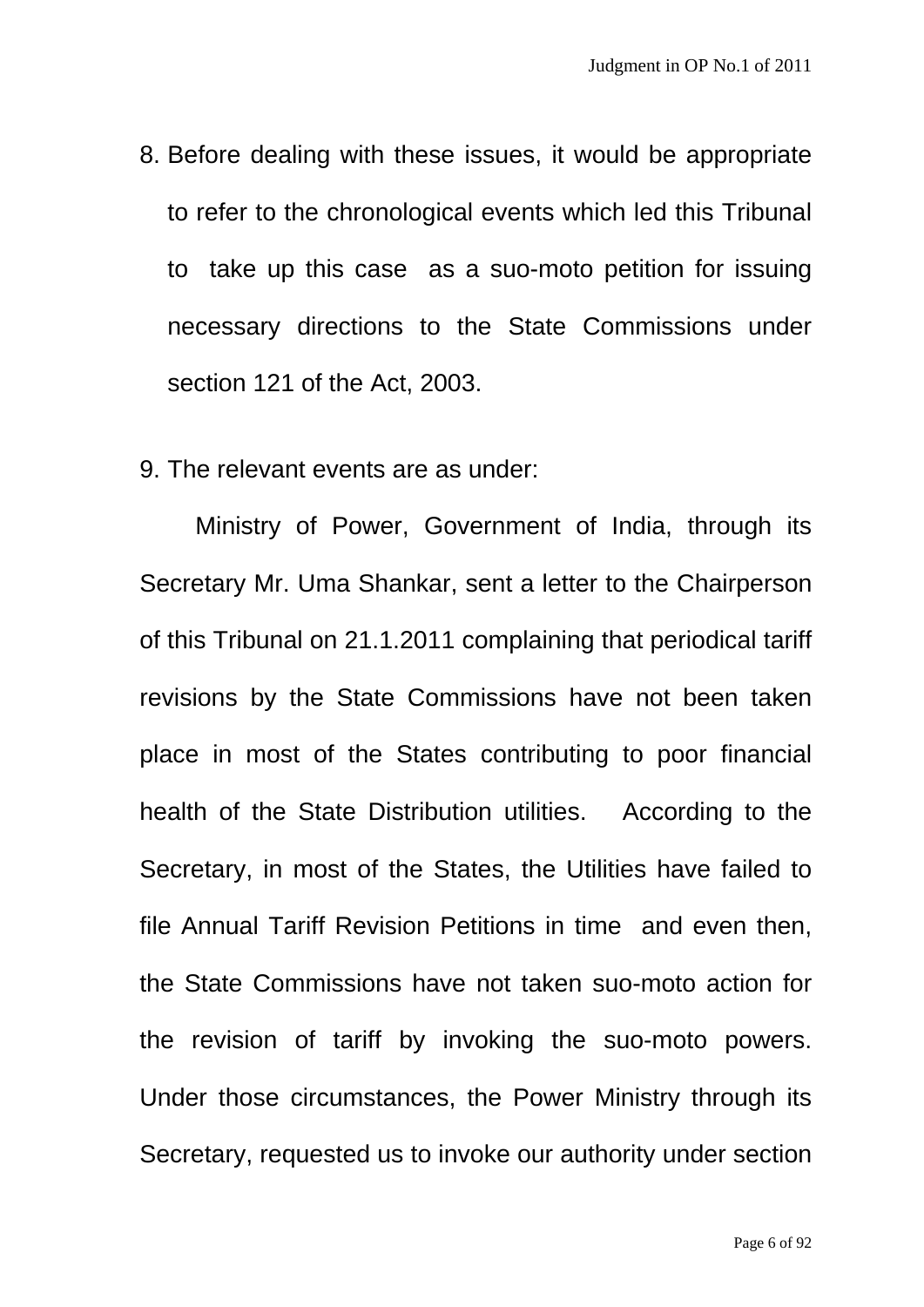121 of the Act, 2003 by taking suo-moto action and to issue necessary directions to all the State Commissions to take appropriate steps periodically, if required, suo-moto, for the determination of Annual Revenue Requirements/tariff in the interest of improving the financial health and long term viability of electricity sector in general and distribution utilities in particular.

10. We will now quote the contents of the letter sent by the Secretary of the Power Ministry dated 21.1.2011 addressed to the Chairperson of the Appellate Tribunal for Electricity:

 *" As you are aware, most of the State distribution utilities are under financial strain due to the gap between the Average Revenue Realised (ARR) and Average Cost of Supply (ACS). On an aggregate basis, the gap between the average cost of supply and tariff is 107.32 paisa per KWH which results in financial loss for every unit of power sold. Financial losses of State distribution utilities are reported to be Rs.52,623 Cr in FY 2008-09 without subsidy. This is likely to rise to Rs.116,089 Cr by FY 2014-15 at 2008 tariff level, with no increases, according to a Mercadoes study for the 13th Finance*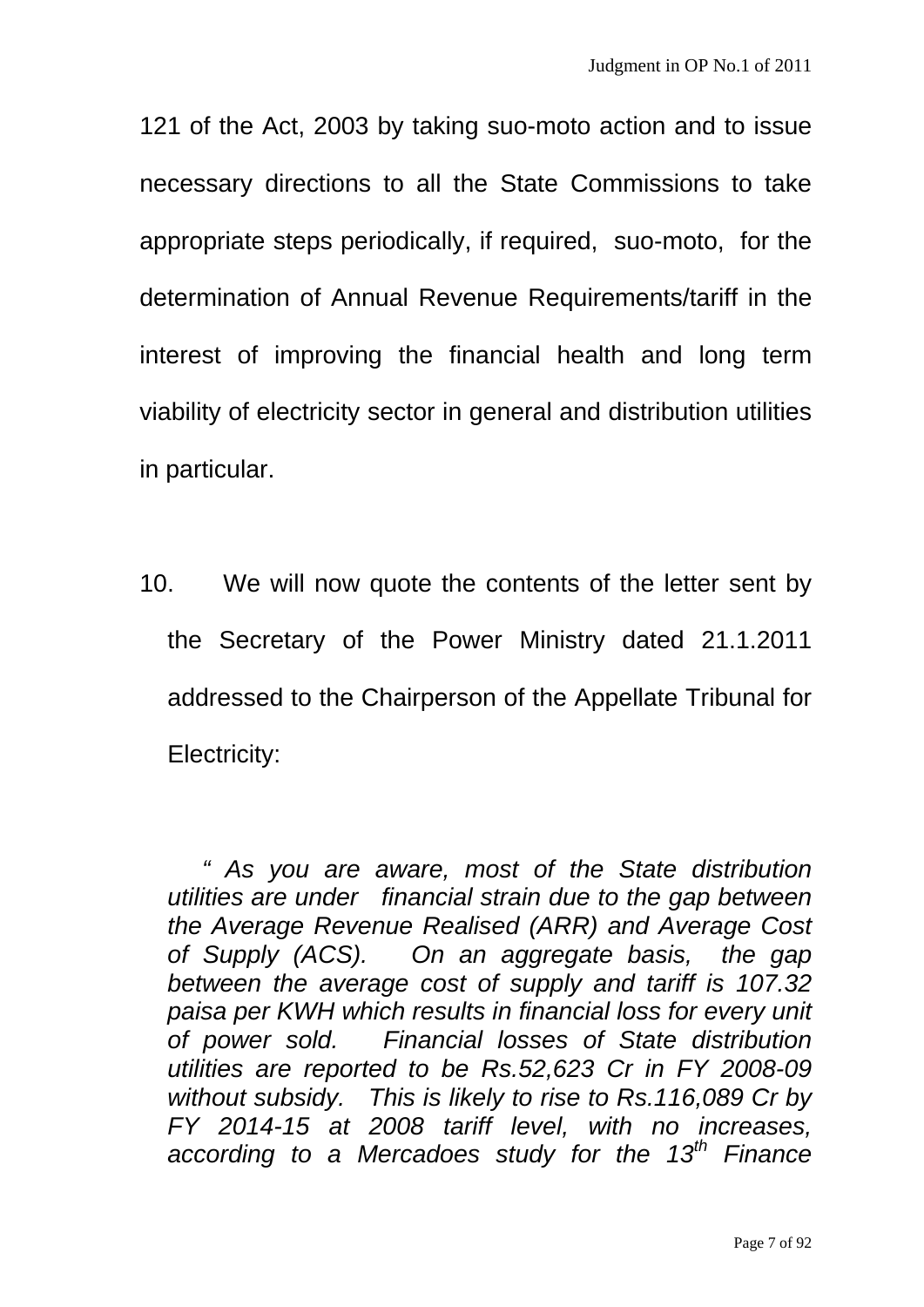*Commission. According to the PFC report for the year 2008-09, out of 39 utilities studied, 22 utilities have negative net worth (35 utilities are incurring losses with subsidy) and loss of Rs.32,197 Crores was incurred by the utilities (on subsidy received basis) in 2008-09. This leads to short term borrowing by distribution utilities to bridge the gap between the revenue and expenditure every year.* 

*2. The debt trap of distribution utilities has serious implication on the financial health of the electricity sector as a whole. The distribution utilities should generate adequate internal resources to honour the Power Purchase Agreements (PPA) made with the generating companies and hence any default in payment will have repercussions on the financial institutions lending to generating companies and future investments in capacity addition. One of the most important reasons for poor financial health of DISCOMS is the inadequacy of tariff to cover the cost incurred by the utilities to procure and supply electricity to the public. In a study conducted by Forum of Regulators of ten States for assessment of tariff revision and financial viability of DISCOMS (published in November, 2010), it is estimated that additional increase to the tune of 1% to 39% is required to fully recover the cost of supply.* 

*3. As per the information available with us tariff revision has not taken place in several States as per details given below:* 

| Tariff<br>Last No. |               | <b>Name of States</b>         |
|--------------------|---------------|-------------------------------|
| <b>Changed</b>     | <b>States</b> |                               |
|                    |               | Tamil Nadu, Madhya Pradesh,   |
| 2010               | 6             | Uttaranchal, Gujarat, J&K, UP |
|                    |               | AP, Delhi, Maharashatra, Goa, |
| 2009               | 9             | Chhattisgarh, Haryana, Assam, |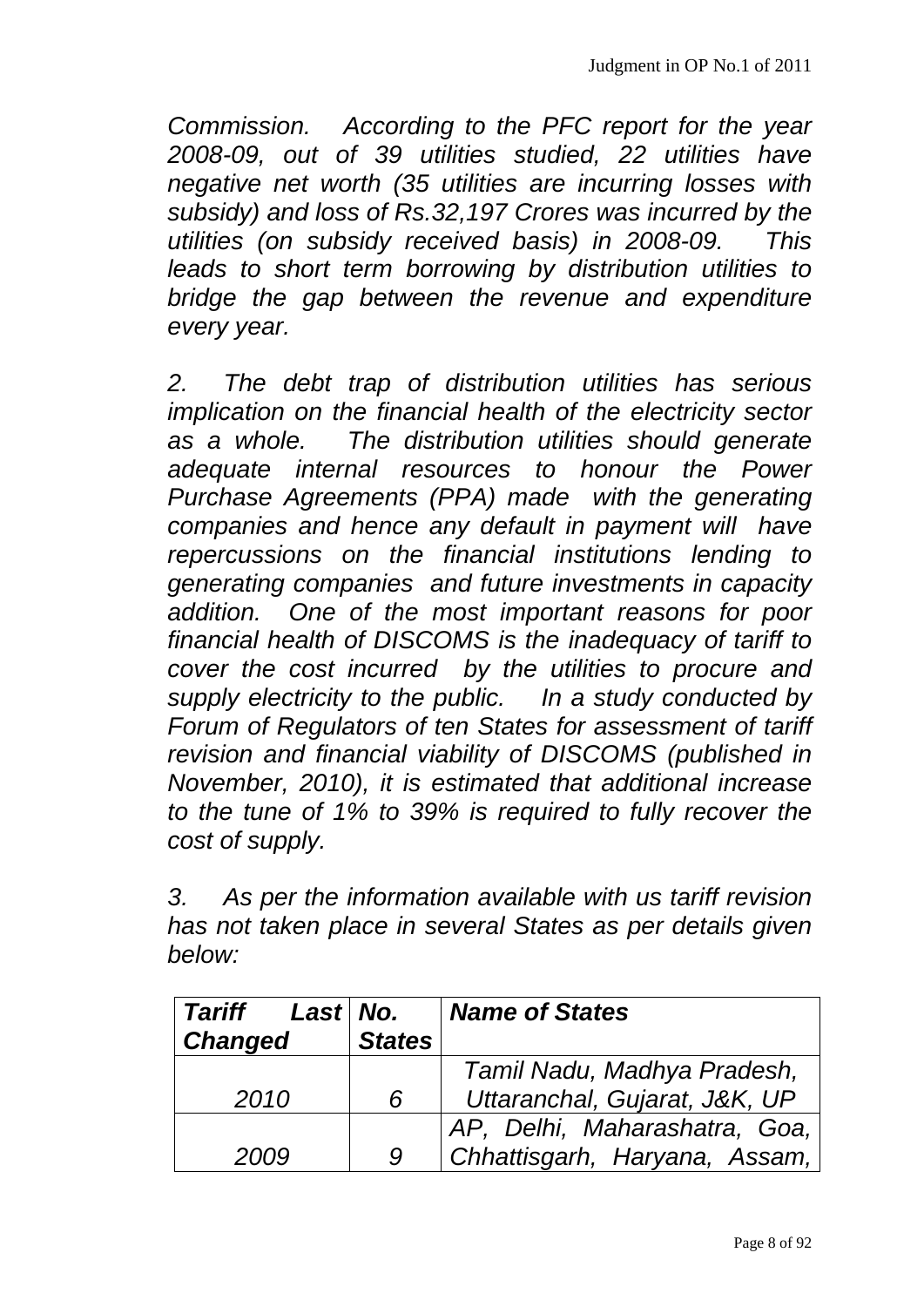|                    |                | West<br>Arunachal Pradesh,<br>Bengal               |
|--------------------|----------------|----------------------------------------------------|
| 2008               | $\overline{4}$ | Meghalaya, Karnataka, Punjab,<br>Bihar,            |
| 2007               | $\overline{4}$ | Kerala, Rajasthan, Jharkhand,<br>Orissa            |
| <b>Before 2006</b> | 6              | HP, Nagaland, Sikkim, Tripura,<br>Mizoram, Manipur |
|                    | 29             |                                                    |

*(Details in Annexure)* 

*4. One of the reasons for the delay in tariff revisions is that the States have failed to file annual tariff revision petitions in time.* 

*5. As per the Para 8.1 (7) of the Tariff Policy, the State Regulatory Authorities can suo-moto take up the revision of tariffs even if the utilities are not filing the revision petitions. It is also pertinent to mention that under Section 121 of the Act directions can be issued to the State Regulatory Authorities by the Appellate Tribunal.* 

*6. I request you to kindly consider issuing directions under Section 121 of the Electricity Act to the State Regulatory Authorities to revise the tariff appropriately (suo-moto, if required), in the interest of improving the financial health and long term viability of electricity sector in general and distribution utilities in particular".* 

11. On receipt of this letter, as directed, the Registry put

up a note before the Chairperson to seek suitable

administrative orders for taking further action on this letter.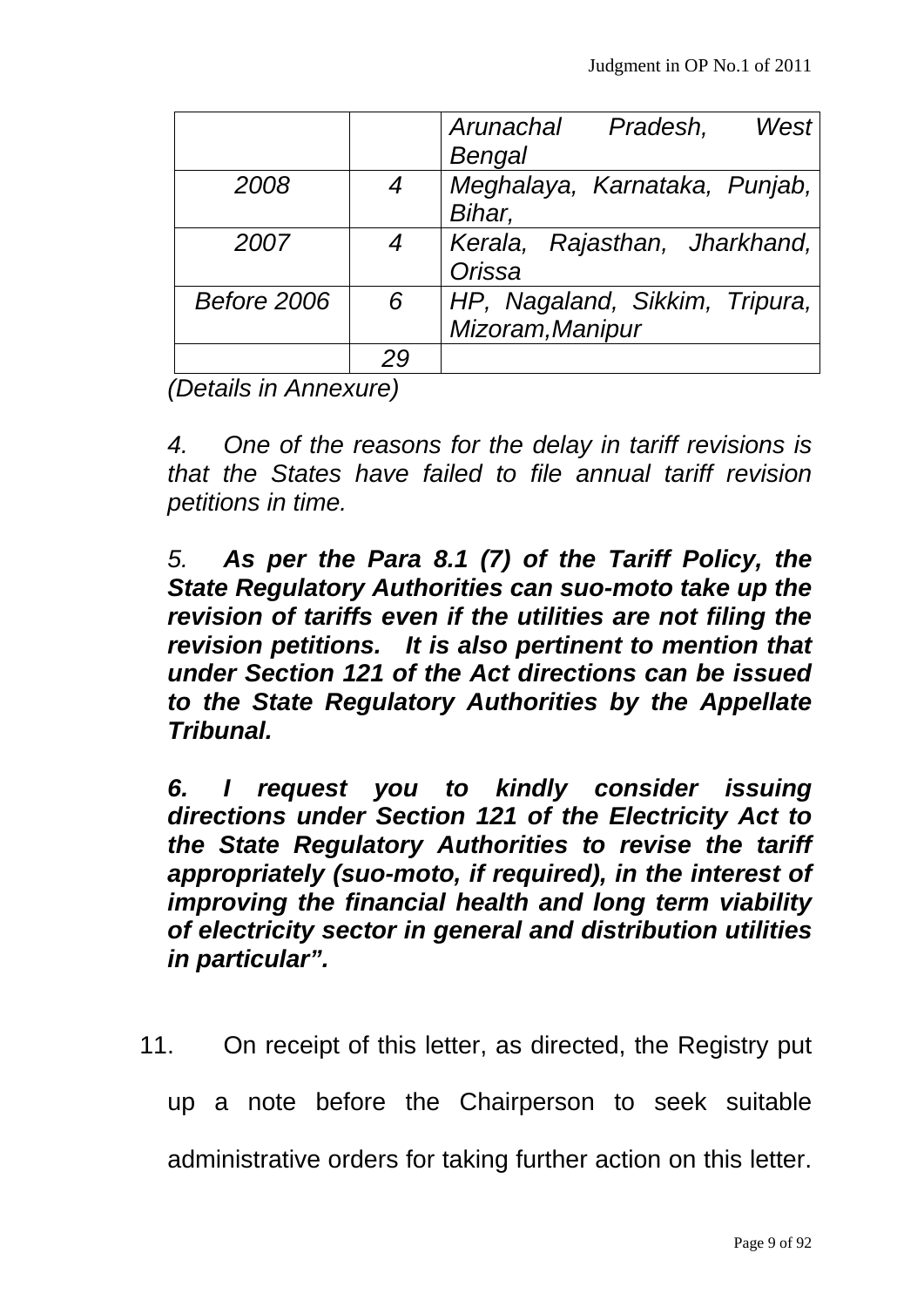The Chairperson, by the administrative order dated 1.2.2011, directed the Registry to post the matter before Full Bench of this Tribunal comprising of Hon'ble Chairperson, Hon'ble Mr. Rakesh Nath, Technical Member and Hon'ble Mr. V J Talwar, Technical Member, for passing appropriate orders in the matter. Accordingly, the matter was numbered as O.P. No.1 of 2011 and posted before the Full bench on 4.2.2011.

12. As indicated above, the Full Bench of this Tribunal decided to take suo-moto action and entertained this letter as a suo-moto petition for consideration to issue appropriate directions to the State Commissions on those issues. As provided under Section 121 of the Act, before issuing any directions to the State Commissions, they have to be heard. So, we issued notices to all the State Commissions.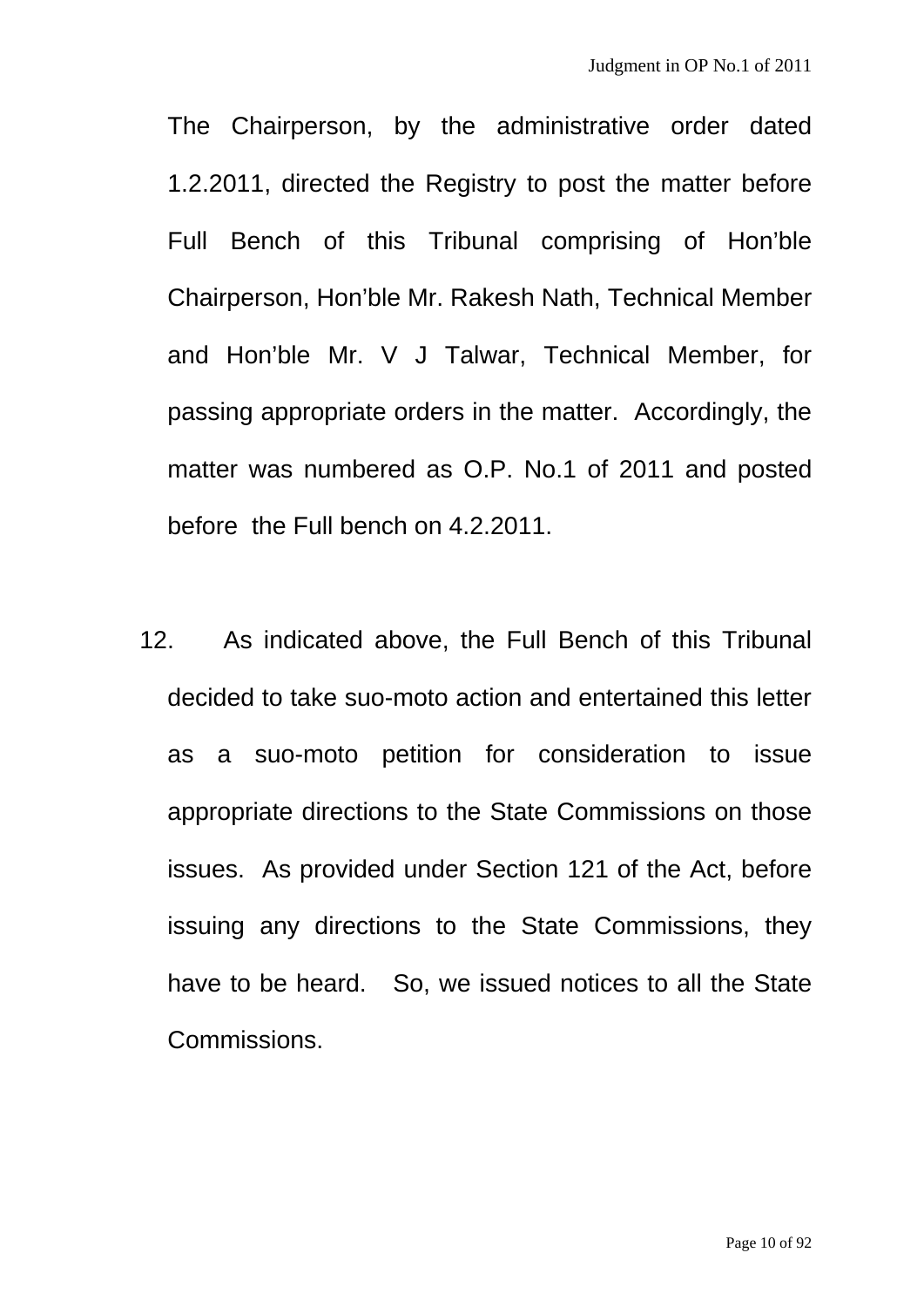- 13. Since the issues involve the interpretation of the Regulations and policy as well as the provisions of the Act, we have appointed the learned Counsel namely 1) Mr. M.G. Ramachandran, 2) Mr. R.K. Mehta, 3) Mr. Amit Kapur and 4) Mr. Buddy A Ranganathan as Amicus Curiae Counsel to assist this Tribunal in this suo-moto matter by the order dated 4.2.2011.
- 14. The relevant portion of the order dated 4.2.1011 issuing notices to all the State Commissions passed by the Full Bench is given below:

*"In view of the particulars given in the letter and also request made by the Power Ministry, we deem it appropriate to take up suo-moto action. Accordingly, we entertain this letter as suo-moto petition.* 

 *While we issue notice to all the State Commissions, we think it fit to appoint Mr. M.G. Ramachandran, Mr. Amit Kapur, Mr. R.K. Mehta and Mr. Buddy A Ranganadhan, the learned counsel as Amicus Curiae to assist this Tribunal for passing appropriate further orders in the matter.* 

 *Accordingly, we issue notice to all the State Commissions/Joint Commissions to send the status report*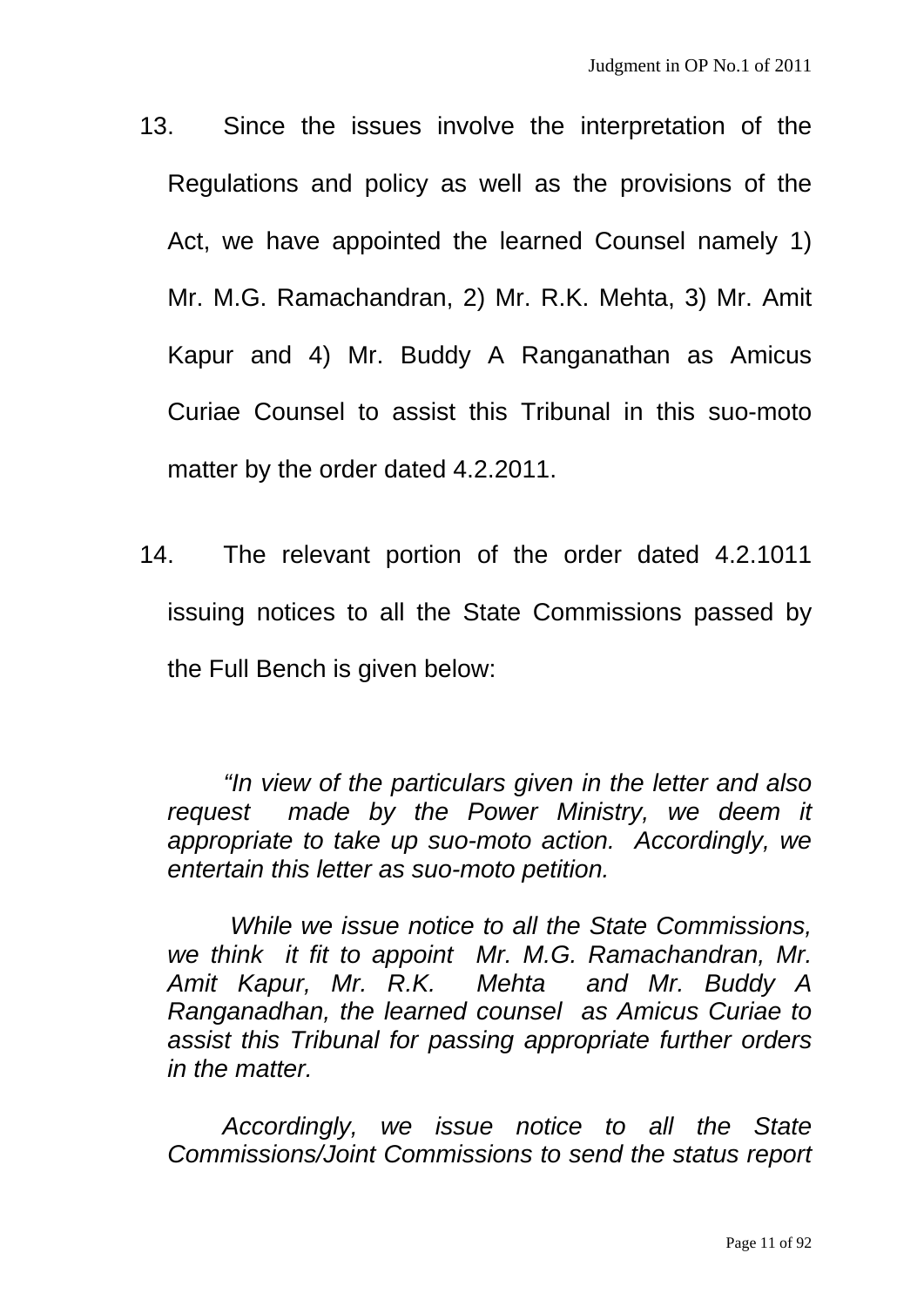*with reference to the determination of annual revenue requirement/ tariff for all the years from the date of the constitution of the Commission to enable us to find out the position and to pass suitable orders.* 

 *The Registry is directed to send intimation to all the State Commissions/ Joint Commissions. We think it fit to issue notice to the Secretary of the Forum of Regulators as well. Accordingly, the Registry is directed to send notice to the Secretary of the Forum of Regulators to assist this Tribunal by collecting all the particulars from the State Commissions concerned.* 

 *The Registry is also directed to send copy of the letter sent by the Secretary, Ministry of Power to all concerned along with the formats containing queries requiring for the relevant particulars.* 

 *The State Commissions are required to give necessary particulars and information in the form of status report within one month from the date of receipt of this notice. The said report must reach the Registry on or before 7th March, 2011.* 

 *On receipt of the report, the Registry is directed to give copies of the same to all the Amicus Curiae Advocates to enable them to assist this Tribunal for passing suitable orders.* 

*Post the matter on 14.03.2011 for passing further orders".* 

15. When the matter was taken up on the next hearing

i.e on 14.3.2011, the Full bench noticed that most of the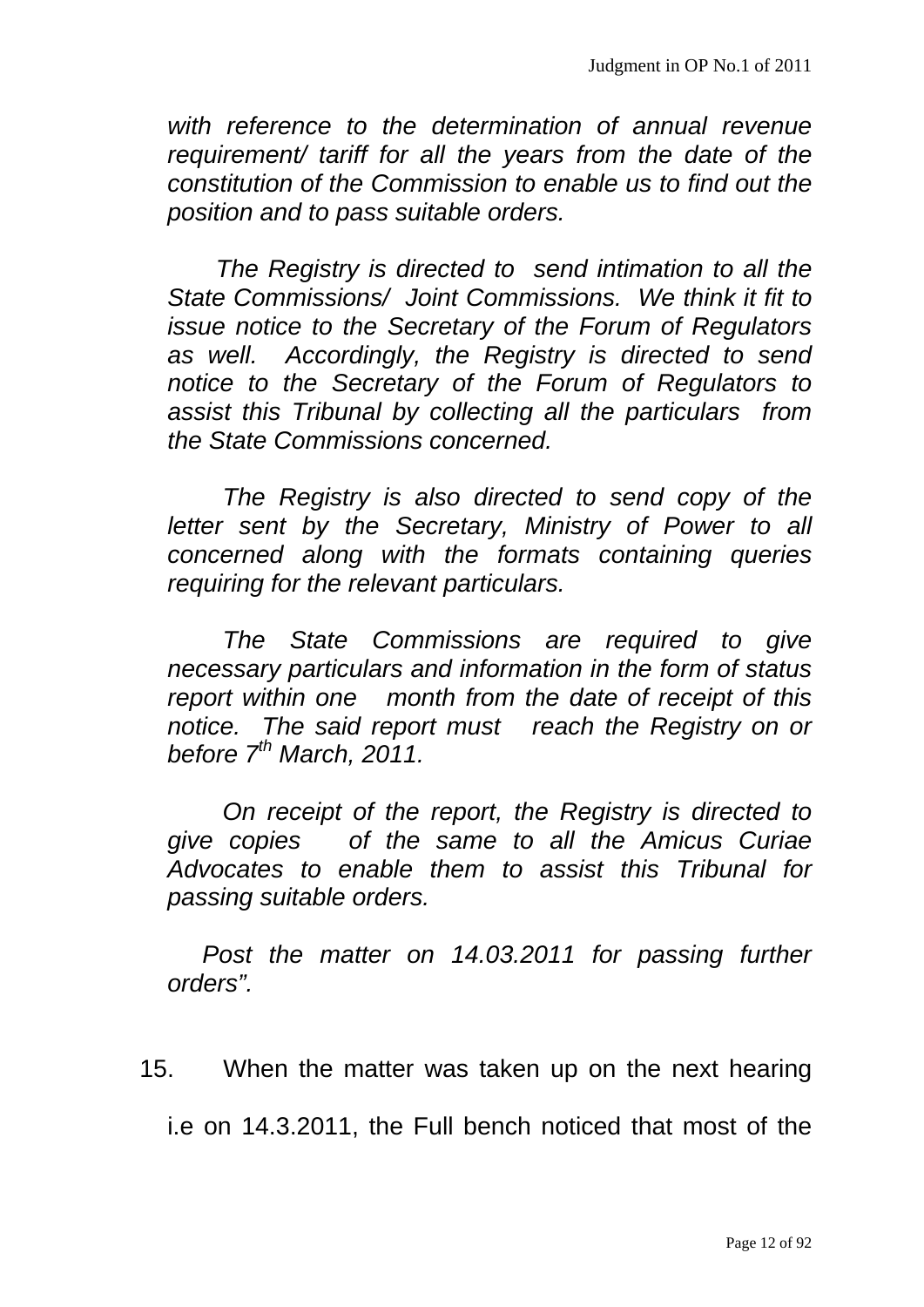State Commissions had sent their reports. Since some of the States had not sent their response, the Full bench again directed them to send their views with reference to the contents of the letter sent by the Power Ministry. Ultimately, on 19.5.2011, we noticed that status reports from all the State Commissions had been received by the Registry. On the basis of those status reports, we framed various issues in our order dated 19.5.2011 and again issued notices to hear the State Commissions on those issues. The relevant portion of the said order is as follows:

*"On the basis of these instances we feel that the following issues have to be considered by this Tribunal. These issues are as follows:-* 

*a) Several State Commissions are leaving Regulatory gaps in tariff fixation i.e. the tariff fixed for a particular year is not sufficient to cover the ARR for that year;* 

b) *Such Regulatory Gaps are left as a matter of course and the gap is left to be filled up in the Truing up or in subsequent years;* 

*c) Delays in the tariff determination exercise;*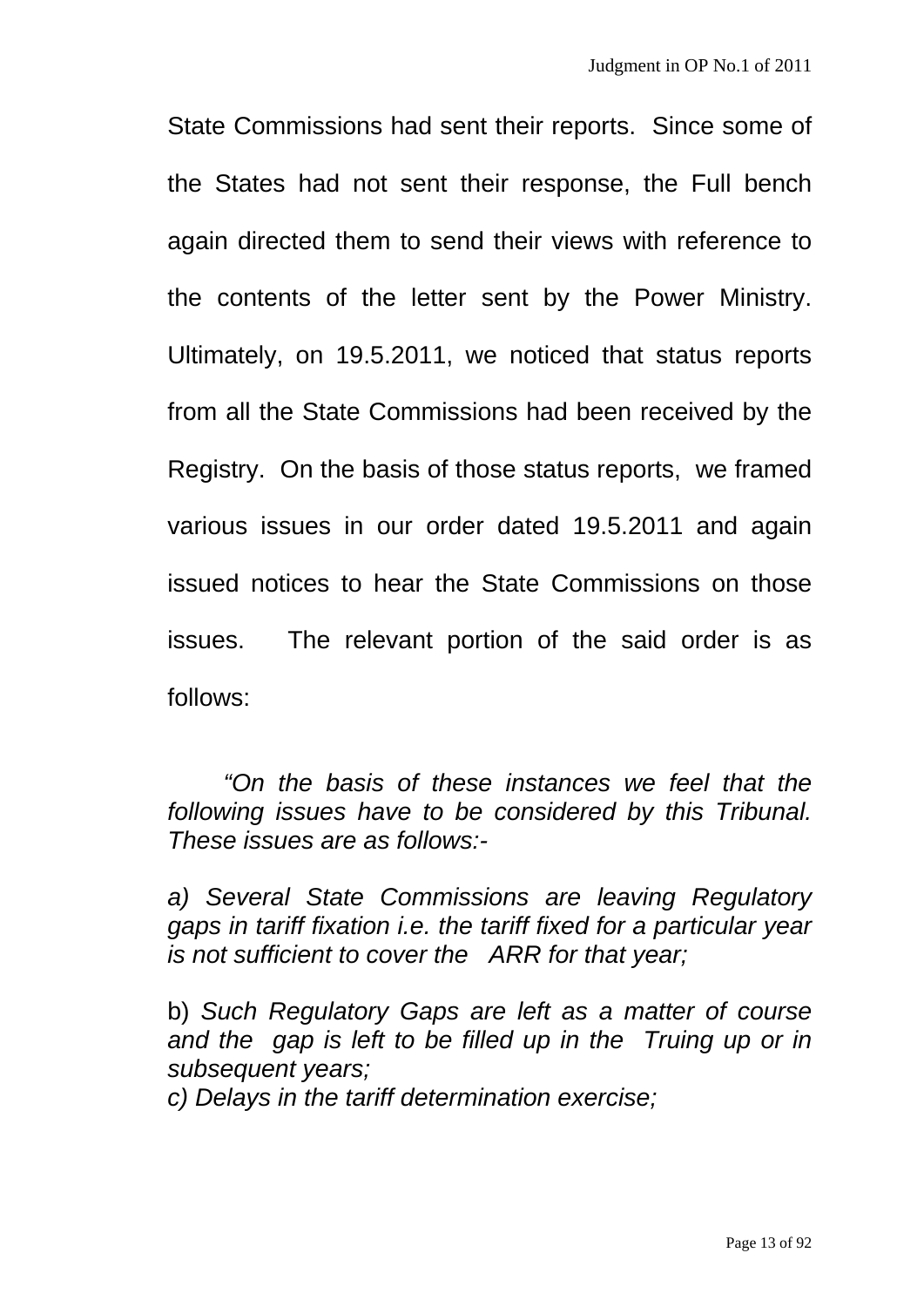*d) Truing up is not being carried on regularly and sometimes not even for several years at a time;* 

*e) Several Commissions have not framed regulations regarding Fuel Surcharge Adjustment Mechanism.* 

*f) Suo moto action to be taken for initiating appropriate proceedings for determination of ARR and tariff fixation in the absence of the applications to be filed by the utilities.* 

*On these issues, we want to hear all the Commissions so that it would facilitate this Tribunal to pass suitable orders and to give guidelines for the future course of action on the basis of the views of the Commissions.* 

*Therefore, we deem it appropriate to issue notices under Section 121 of the Electricity Act to all the State Commissions to get their views on these issues. Accordingly, the notices are issued to all the Commissions. They are directed to send their views/reports on or before 30th June, 2011 to this Tribunal. Copies of these notices be sent to the Forum of Regulators also.* 

*After receipt of the copies of the reports from all the Commissions the Registry is directed to give copies of those reports/views regarding the issues referred to above to Amicus Curiae counsel. A full and complete soft copy of the information provided either on a CD or other similar electronic media must accompany the hard copy. Additionally, the full information provided must also be sent by email to opno1of2011@gmail.com. The Commissions if they so desire can send their representatives or the counsel to make their suggestions to assist this Tribunal.*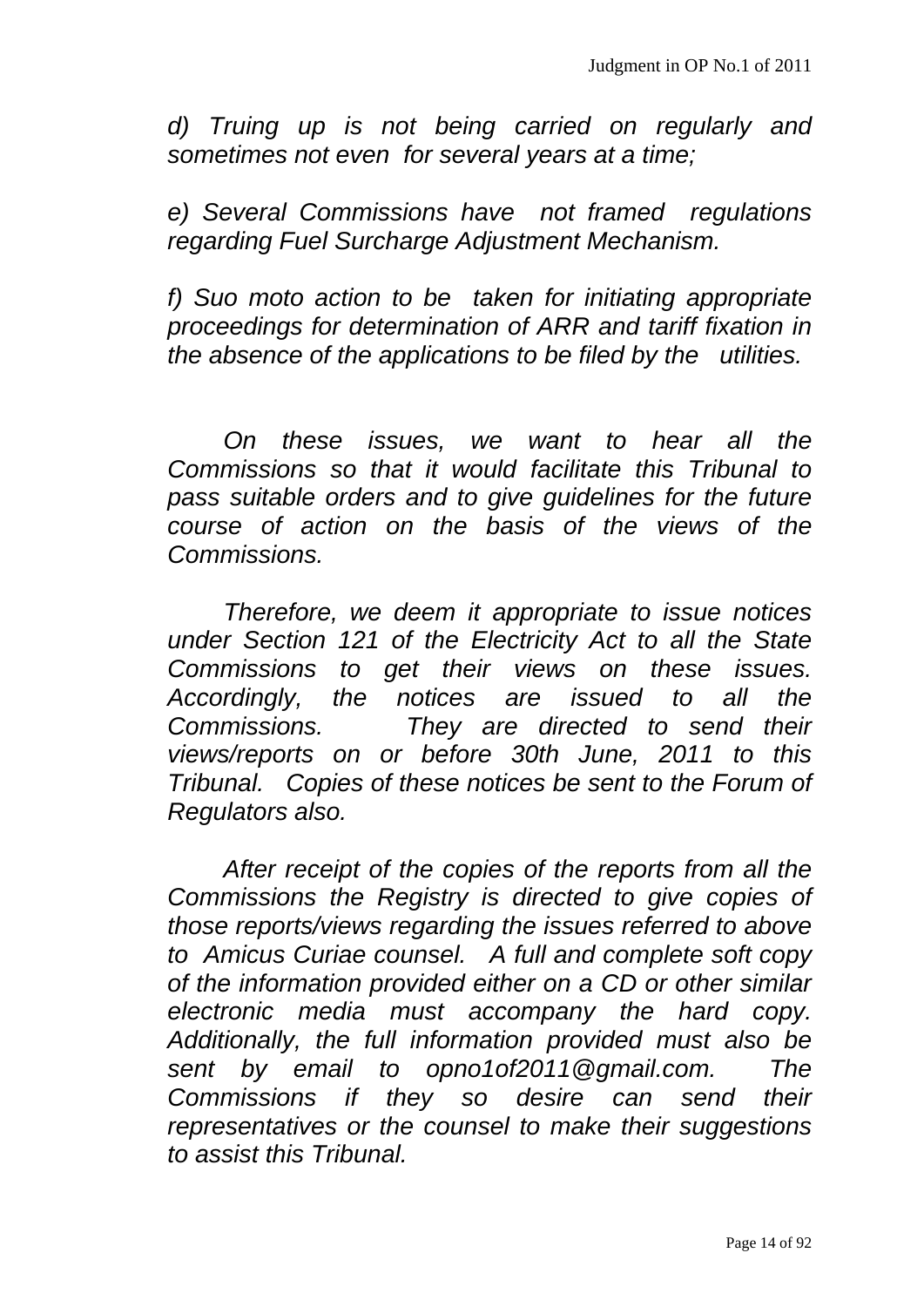*Post the matter for passing further order on 7<sup>th</sup> July, 2011 at 2.30 p.m.".* 

16. When the matter was taken up on  $7<sup>th</sup>$  July, 2011, it was found out from the reply made by various State Commissions to the effect, that they have been complying with the provisions as well as the Regulations and they would comply with the directions issued by the Tribunal in future under section 121 of the Act. However, as noted above, the State Commissions of Tamil Nadu and Tripura raised the doubts regarding the jurisdiction of the State Commission to take suo-moto action for determination of tariff as well as the Tribunal to issue suo moto directions regarding the same, through their affidavit and written notes. When the jurisdictional question had been raised, we thought it fit to send notices to all the State Commissions with reference to the said issues. Accordingly, notices were again issued to all the State Commissions with reference to those issues raised by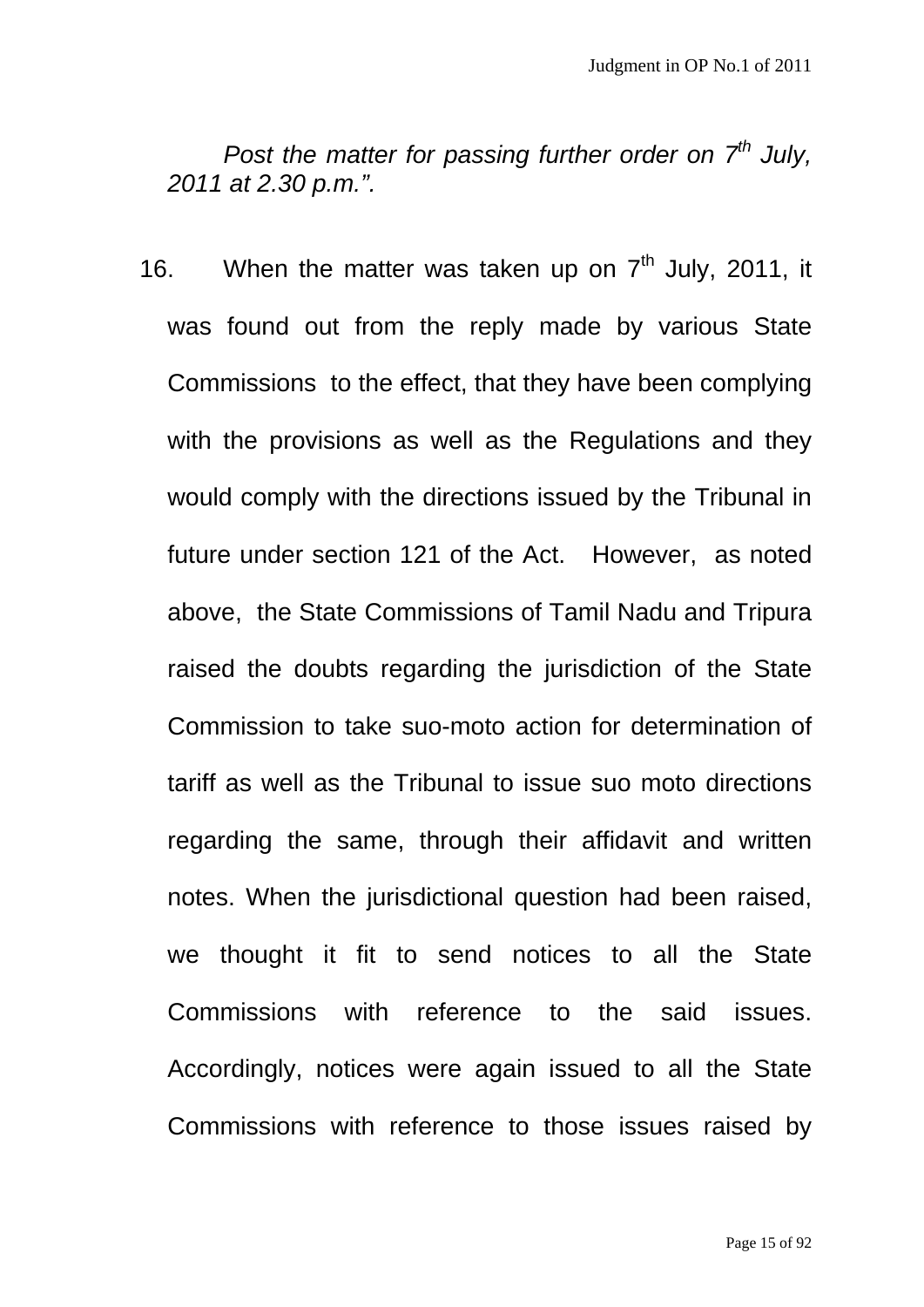these State Commissions by the order dated  $7<sup>th</sup>$  July, 2011. We quote the said order dated  $7<sup>th</sup>$  July, 2011 which is as follows:-

 *"Out of these State Commissions, the State Commissions of Tamilnadu and Tripura have raised some questions with reference to the jurisdiction. Tamilnadu State Commission in its affidavit dated 2nd March, 2011 has stated as follows:* 

*"7. I submit that the Appellate Tribunal is empowered to issue orders, instructions or directions to a State Commission for the performance of its statutory functions under this Electricity Act, 2003. A relevant question is whether the power of the Appellate Tribunal extends to issue of directions to Appropriate Commissions for the performance of their functions under the Tariff Policy of the Ministry of Power.* 

*12. I further submit that Section 64, thus, mandates an application from the licensee and also fixes a time limit for issue of tariff order. Section 64 apparently does not visualize suo moto revision of tariff. Suo moto revision of tariff proposed in clause 8.1.7 of the tariff policy conflicts with the requirement of an application from the licensee under Section 64 of the Electricity Act, 2003".* 

 *In its additional affidavit dated June, 2011 it has stated as follows:* 

*"10. I further submit that issues such as Regulatory gaps, Truing up, Fuel surcharge mechanism are quasi judicial matters which come under the purview of State Electricity Regulatory*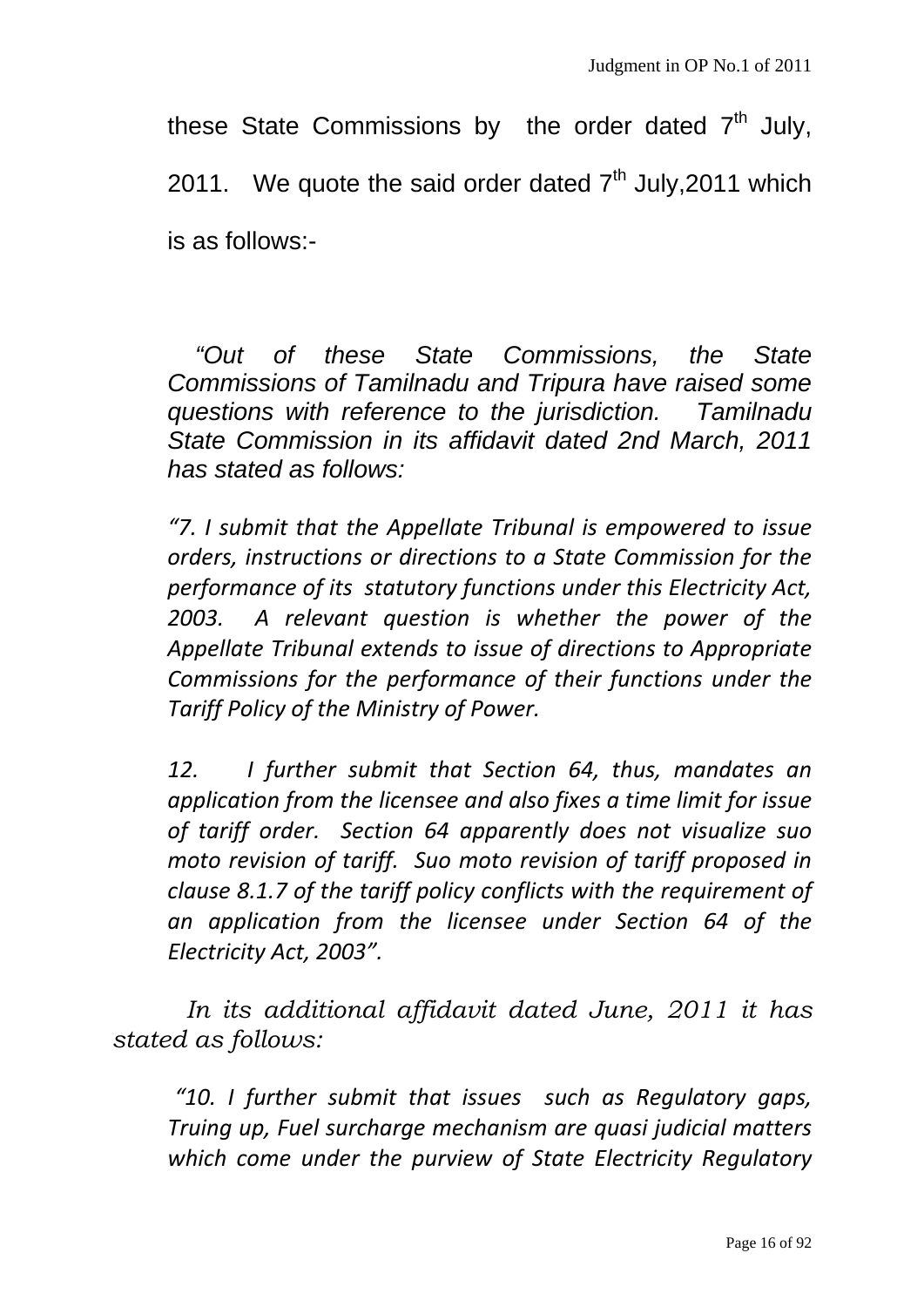*Commissions. On such issues, the aggrieved parties have the right of appeal under Section 111 of the Electricity Act to this Hon'ble Tribunal. Furthermore, I submit, that the Electricity Act has to be amended suitably to make the filing of Annual Revenue Requirement/tariff petitions by the utilities on annual basis, mandatory. It may further be seen that all the issues framed by this Hon'ble Tribunal related to tariff determination exercise can be initiated only when a licensee or a generating company files a petition under Section 64 of the Electricity Act, 2003. Hence, it is stated that the scope of the petition has been broadened in the order No. OP‐1/2011 dated 19.5.2011 by including various new issues which are within the domain of the SERCs".* 

*Similarly, in Tripura Report dated 23rd June, 2011, the State Commission, Tripura has also raised some issue with regard to the question of jurisdiction in last two paragraphs with reference to the views against issue no. (f) as under:* 

*"Views against Issue No. (f):‐ From the present status as seen by the Commission the utility very seriously has undertaken the process of compilation of Annual accounts for the current and previous years. It is hoped that on completion of the Annual accounts tentatively in the month of August 2011 the ARR shall be submitted along with the petition and the determination process of tariff shall be undertaken by the Commission*  $there$  *thereafter.* 

*The Commission i.e. TERC reserves its view on Suo Moto determination of tariff and for Suo Moto action to determination of ARR fixation for following reasons:* 

*That if the Commission takes the responsibility for fixation of tariff at its own the public may raise objection fingering that*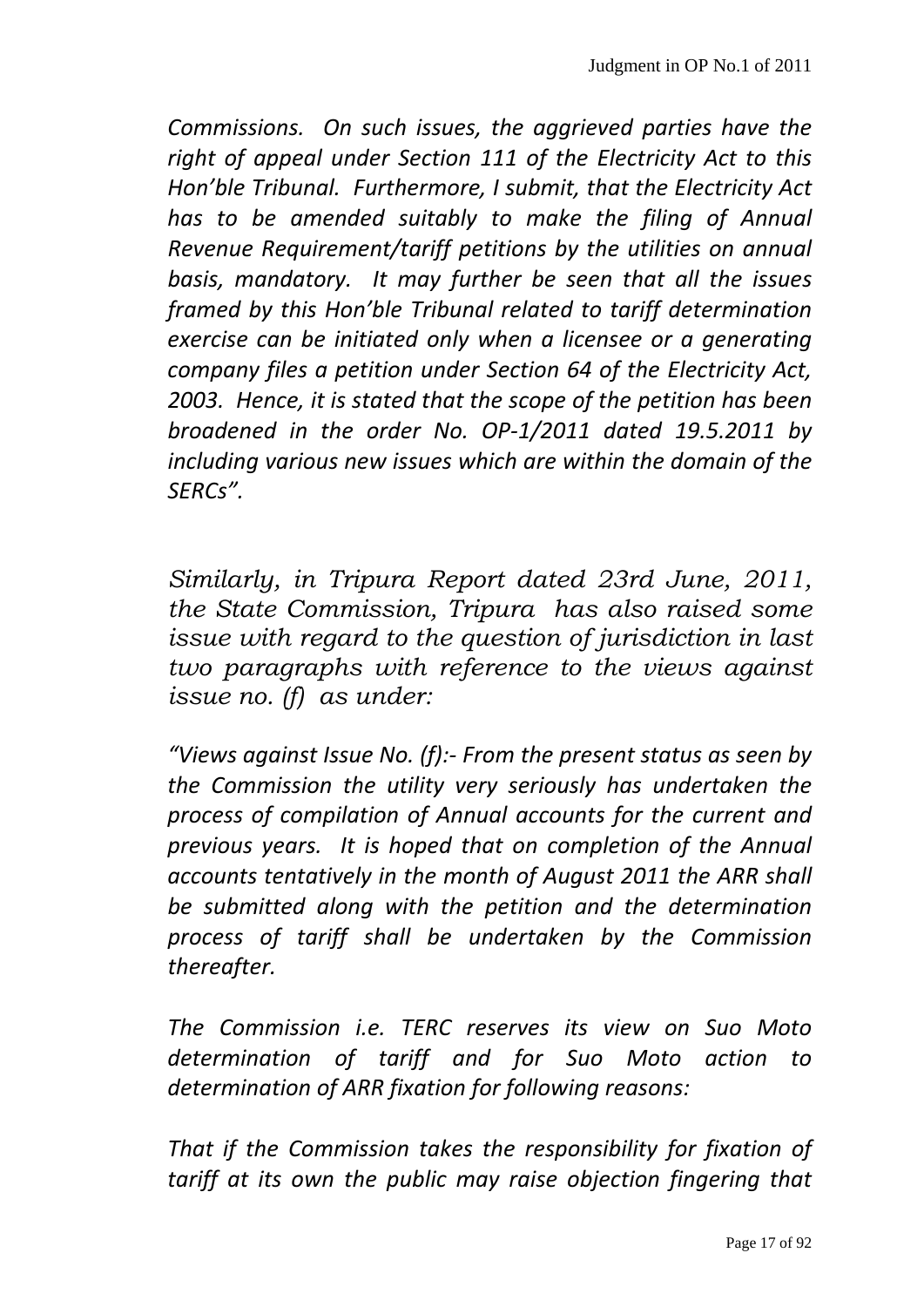*once the utility is not willing to submit the petition why Commission takes such decision which is suffering to the consumers budget.* 

*Now keeping in mind the Clause 8 and Clause 9 of Section 61 and for the safeguard of the consumer interest as well considering the sustainability of the utility the Suo Moto process for determination of tariff may please be reviewed".* 

*In the light of the above issues raised by both Tamilnadu and Tripura State Commission, it would be appropriate to direct the Tamil Nadu and Tripura State Commissions to appear before this Tribunal either through their counsel or by any representative to make submission on these issues to assist this Tribunal in deciding these issues.* 

*On these issues, it is open to the other Commissions also to give their suggestions and views.* 

 *Post the matter on 25th July, 2011 at 2.30 p.m. for hearing."* 

17. On 25.7.2011, we received the response from various State Commissions endorsing the existence of the powers with reference to the jurisdiction of the State Commissions for taking suo-moto action for tariff determination as well as the power of the Tribunal for issuing directions under section 121 of the Act to the State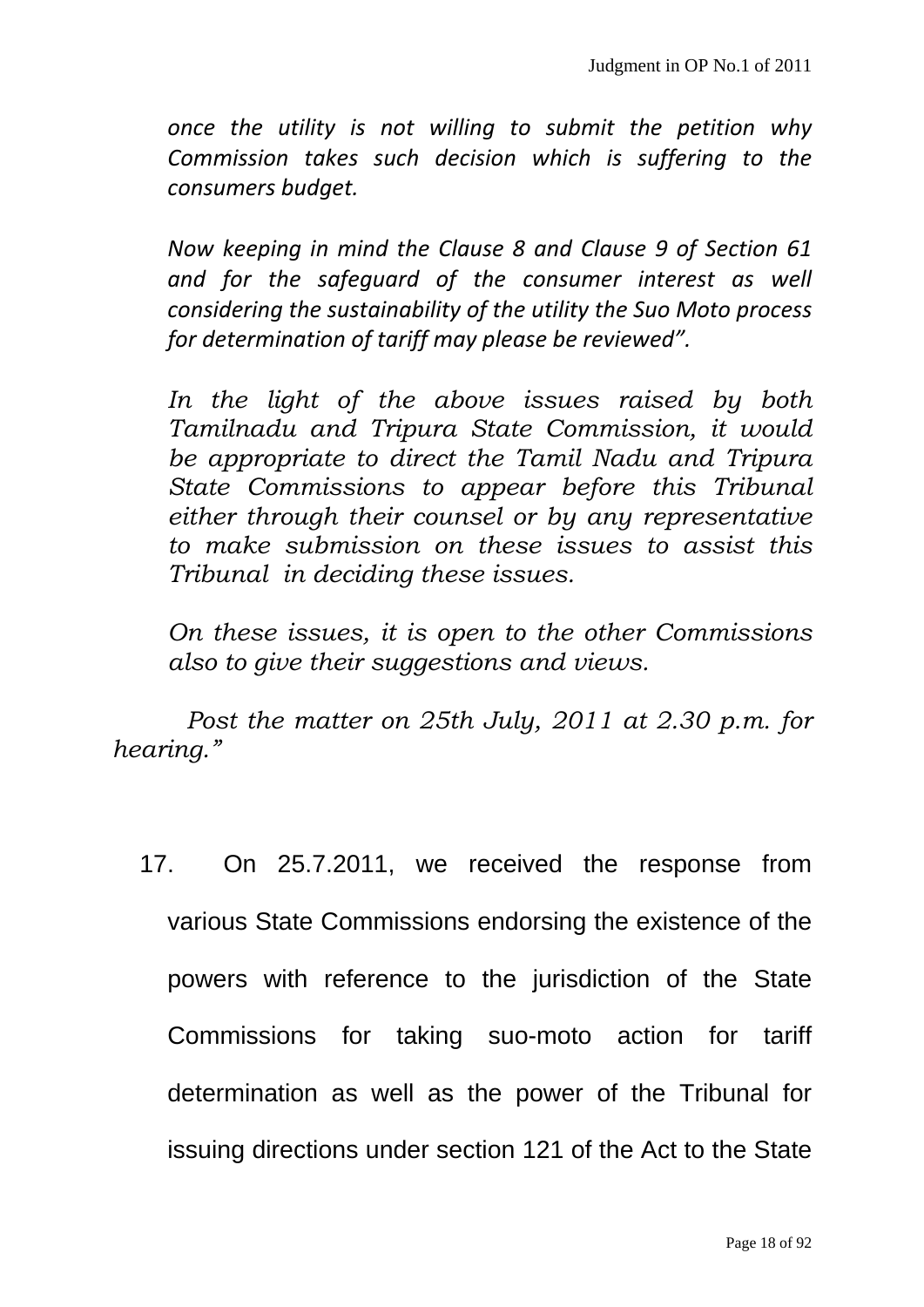Commissions. But this time, three State Commissions namely Tamil Nadu, Tripura and Rajasthan filed Affidavits raising the very same doubt relating to the question of jurisdiction of the State Commission as well as the Tribunal. In the light of these two preliminary questions relating to jurisdiction, we requested the Amicus Curiae Counsel to enlighten us with regard to those issues as well. In the light of the doubts expressed by these three State Commissions, with reference to the jurisdiction, we framed following questions for consideration:-

(i) Whether the State Regulatory Commissions have the jurisdiction to suo-moto initiate proceedings for determination of tariff under section 62, 64 and 86 of the Electricity Act, 2003 in the absence of the Tariff application to be filed by the Utilities under Section 64 of the Act ?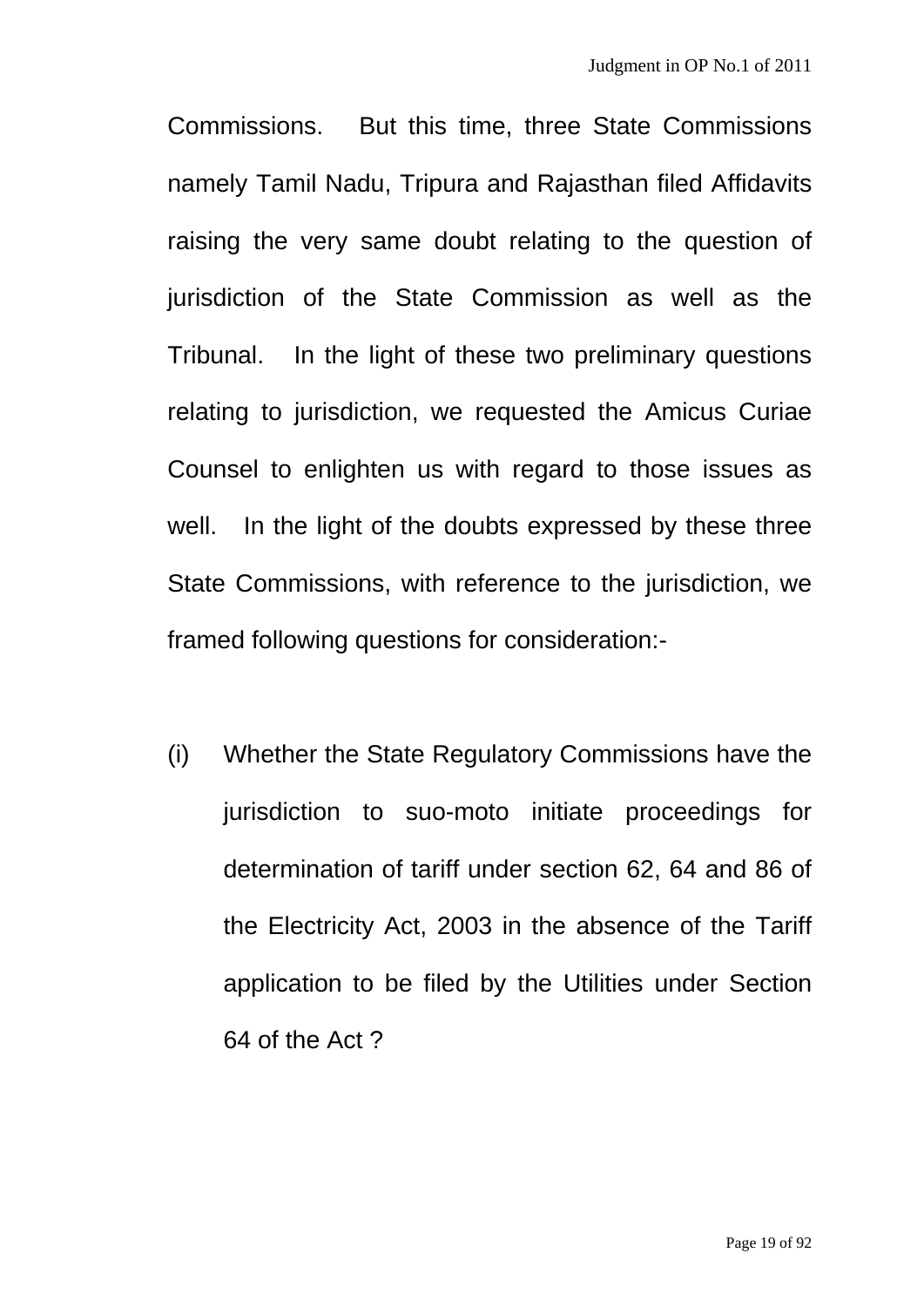- (ii) Whether the Appellate Tribunal has got the powers to issue directions under section 121 of the Act, 2003 to appropriate Commissions for the performance of their functions under the tariff policy issued by the Ministry of Power by taking suo moto action for determination of tariff in the absence of the Tariff application?
- 18. On these questions, we have heard the Learned Counsel for the State Commissions of Tamil Nadu, Tripura and Rajasthan who argued at length questioning the jurisdiction of the State Commission and Tribunal for taking suo-moto action for determination of Tariff. Similarly, the Learned Amicus Curiae Counsel also made elaborate submissions, in detail, contending that the State Commissions have got the jurisdiction to take suo-moto action for initiating proceedings for determination of ARR and Tariff and the Tribunal also has got the powers under Section 121 of the Act to issue such directions to the State Commissions in this regard to ensure that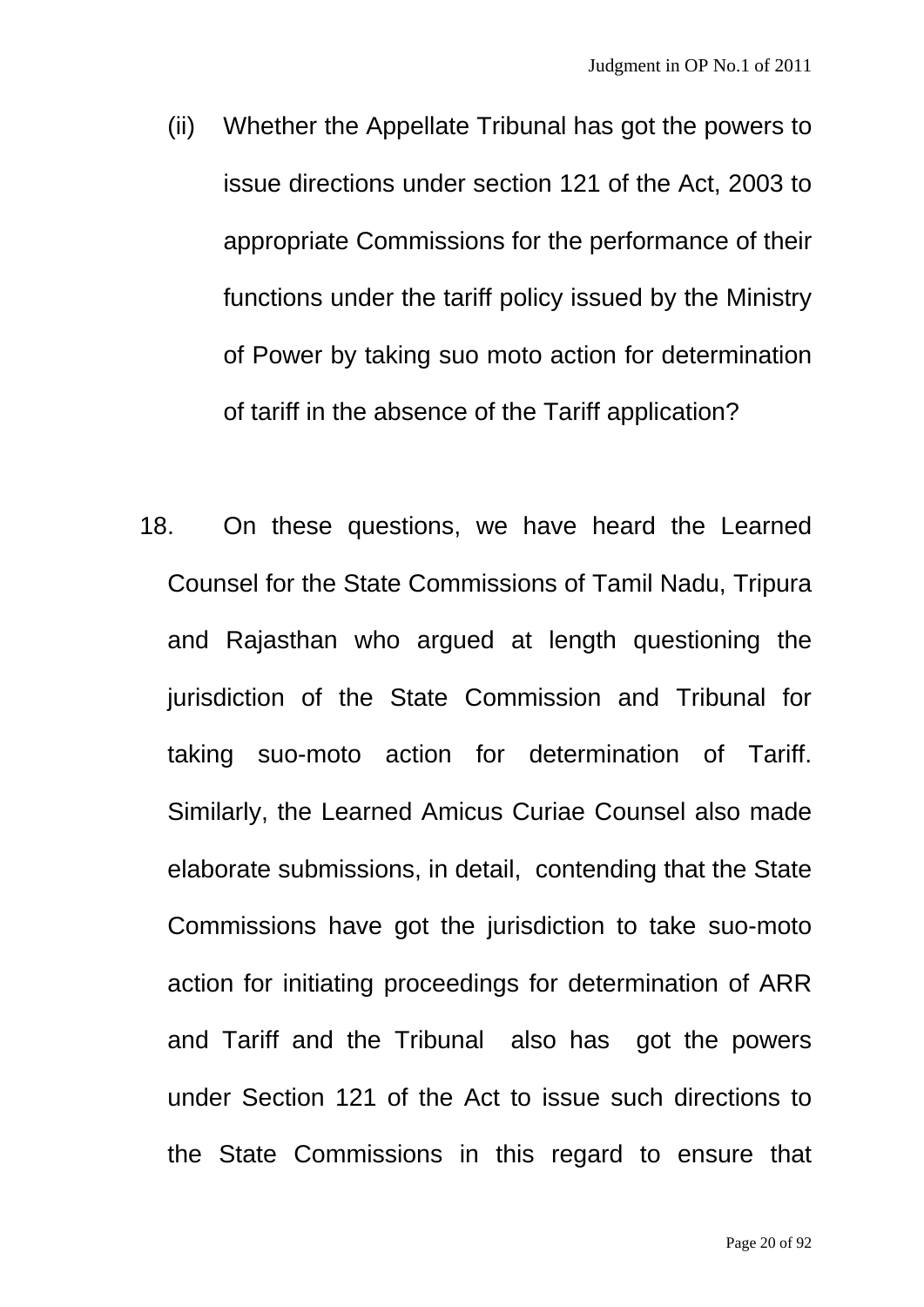provisions of the Act and the Regulations framed by the Commission are complied with in letter and spirit. They also filed detailed written notes along with compilation of Regulations framed by all the State Commissions and various judgements rendered by this Tribunal as well as Hon'ble Supreme Court in support of their plea.

- 19. Let us now deal with the **first question** as to whether the State Commissions have got the jurisdiction to suomoto determine the tariff in the absence of tariff application filed by the Utilities. The main grounds for the objection raised by these three Commissions on this question are summarised as follows:
	- (i) No suo- moto action can be initiated by the State Commissions as it is violative of section 64 of the Electricity Act.
	- (ii) The tariff determination could be done by the Appropriate Commissions for the determination of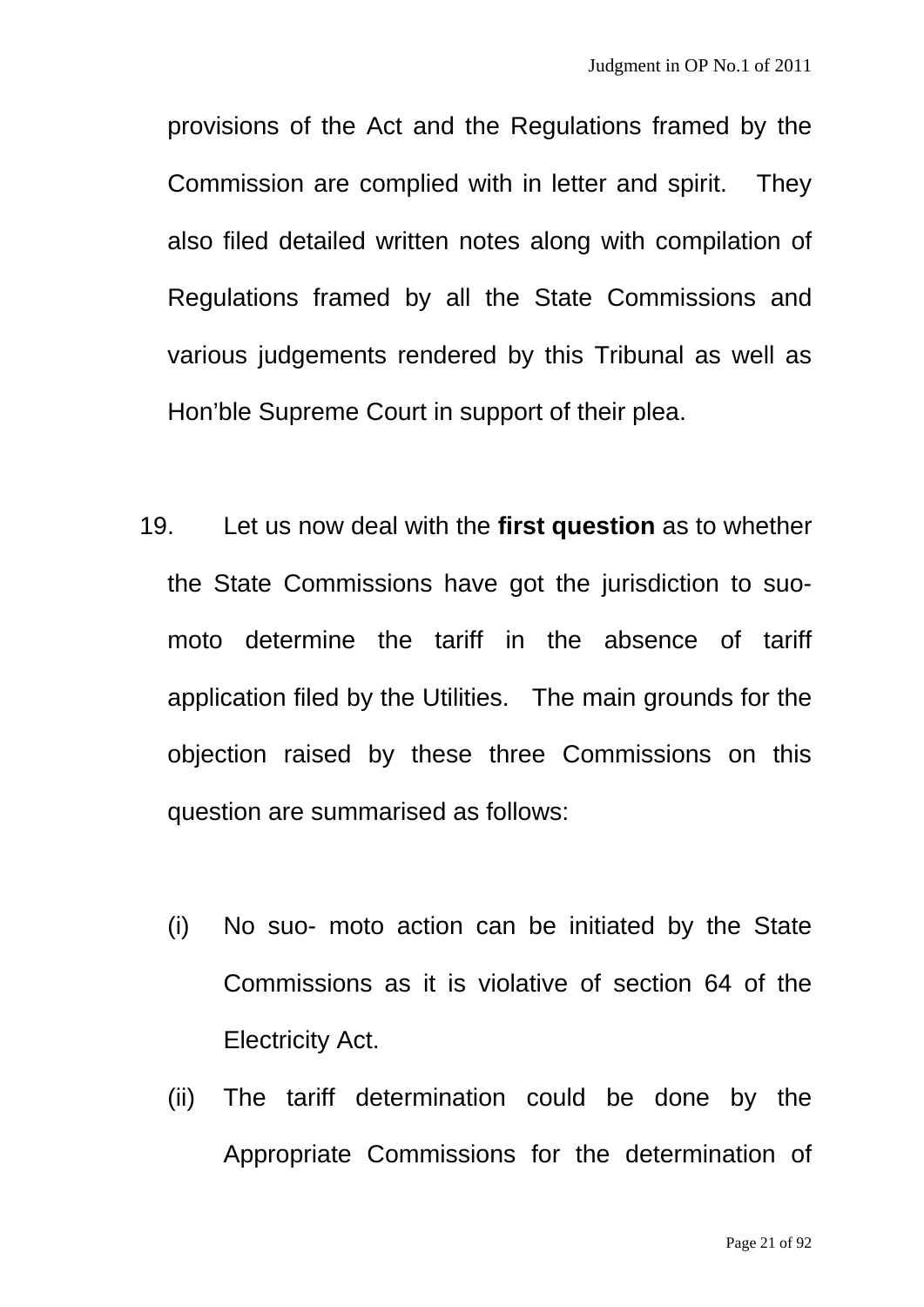tariff only when the tariff application is filed by the Utilities before the Commission.

- (iii) The only option available with the Regulatory Commissions concerned is to merely ask the Utilities to comply with the provisions of the Act and to file a tariff petition and nothing more.
- 20. The issues raised by the three Commissions involve two questions:
	- (i) Whether the State Commissions can initiate suomoto proceedings for determination of tariff ?
	- (ii) If so, can the State Commissions determine the tariff without such filing of tariff application by the Utilities?
- 21. Before dealing with this issue, it would be proper to refer to the objects of the Act. The perusal of the statement of objects and reasons, preamble and the provisions of the Act would reveal, the following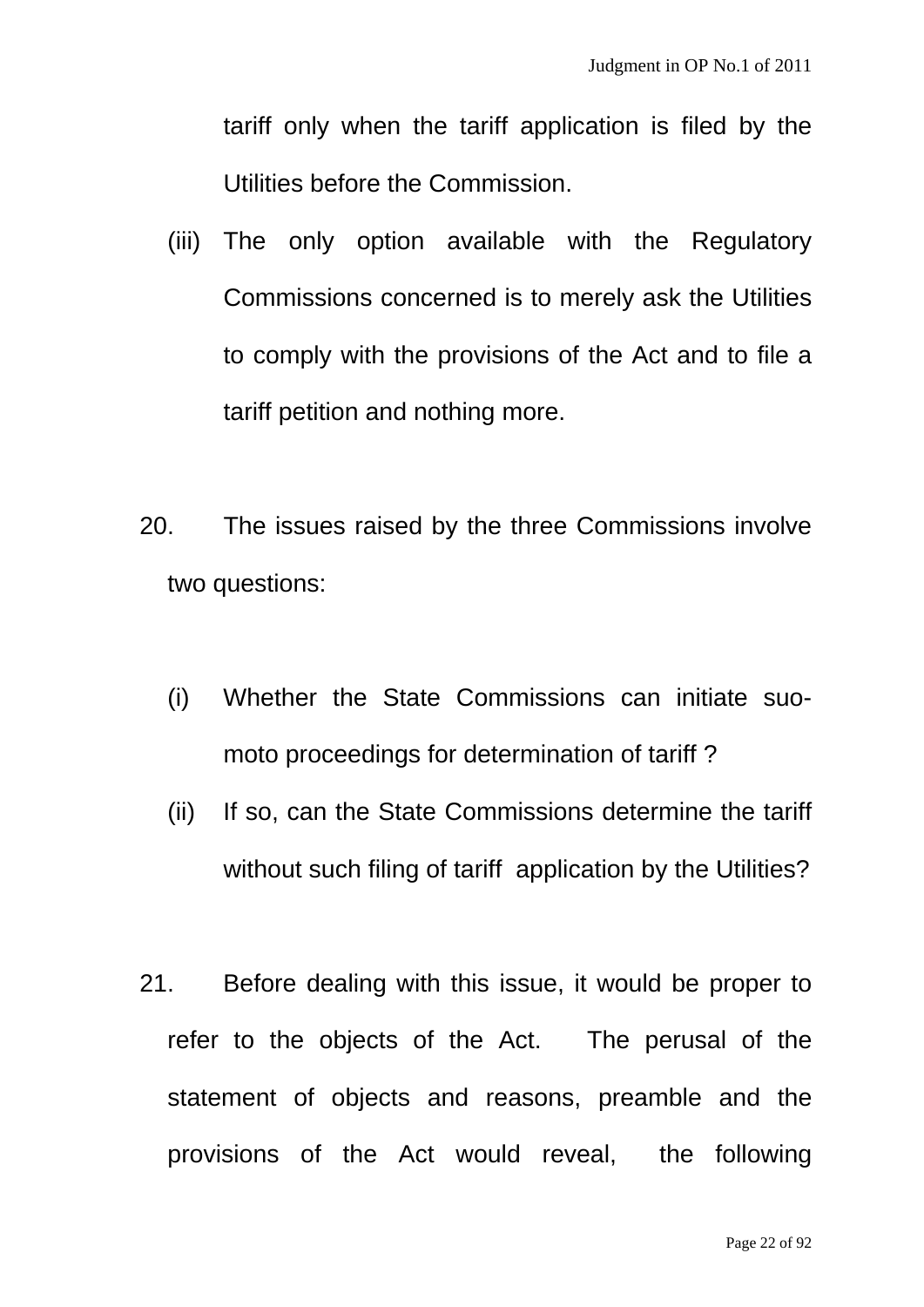objectives for the enactment of the Act providing the Powers to the State Commissions to determine the Tariff.

- (a) In order to distance the State Governments from determination of tariff as the State Electricity Boards have been unable to take decisions on tariff in an independent manner and consequently tariff has virtually been determined only by State Governments which resulted in the cross-subsidies reaching unsustainable levels.
- (b) In order to take suitable measures conducive to the development of the electricity industry and rationalisation of electricity tariff.
- (c) In order to lay down justiciable statutory principles to mandatorily guide regular tariff determination requiring cost-reflective and viable tariff determination in terms of Section 61of the Electricity Act read with the Tariff Policy.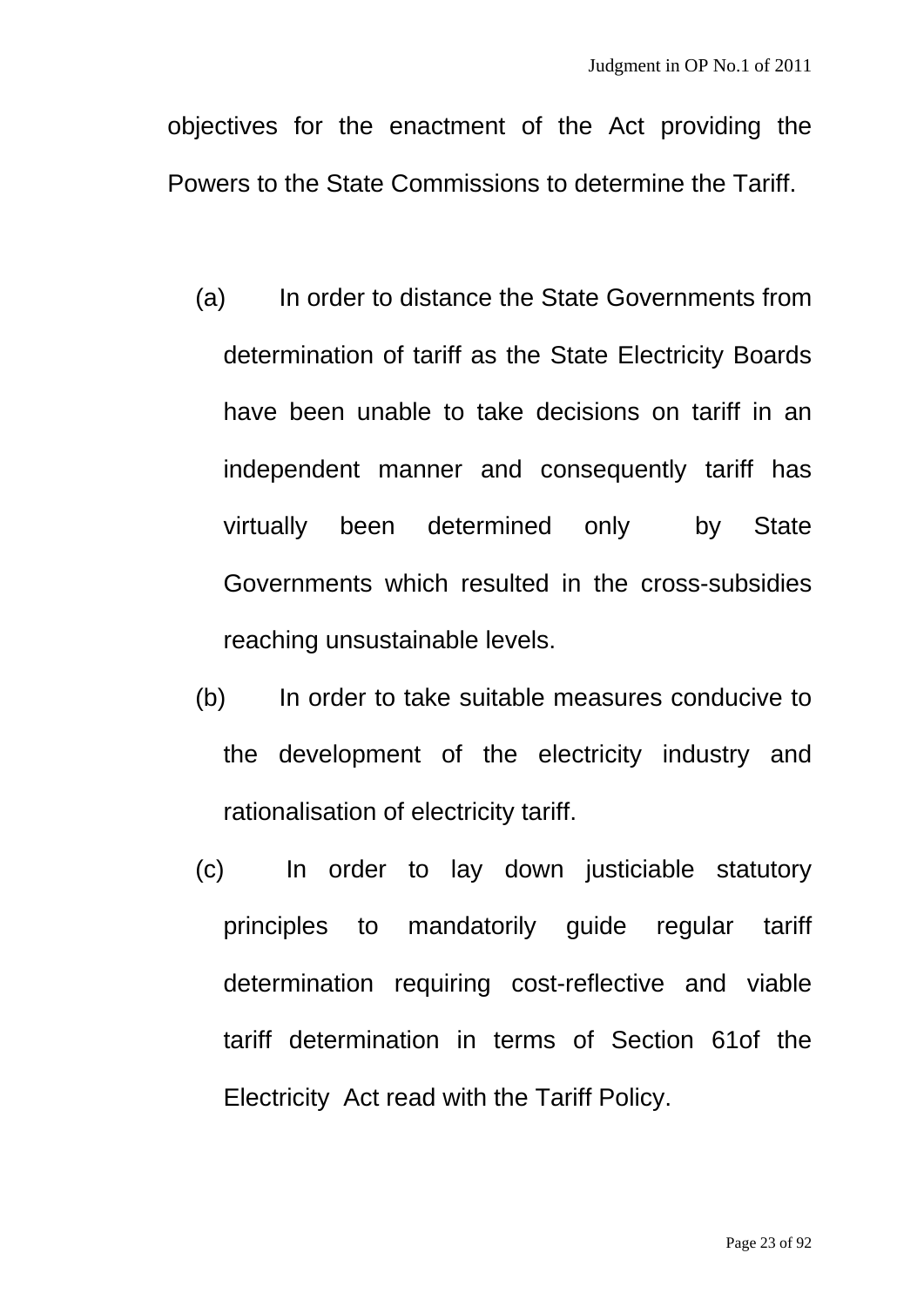- 22.In the light of the above objectives, it becomes necessary to consider putting in place a mechanism to effectively enforce the powers of suo-moto tariff determination in the absence of application being filed by the Utility in exercise of the various powers and functions under the Act read with Regulations and conditions of licence. The tariff determination ought to be treated as a time-bound exercise. If there is any lack of diligence on the part of the utility which led to the delay, then the State Commissions have to intervene and to play a proactive role in accordance with the Regulations framed and the Statutory policy issued for the tariff determination in time.
- 23. In this context, it is to be pointed out that all the State Commissions have been conferred with the delegated legislative powers u/s 61 read with Section 181 of the Act, 2003 to frame Regulations. Data collected from all the State Commissions relating to the Regulations framed and approved by the legislature on this issue would clearly indicate that the relevant Regulations relating to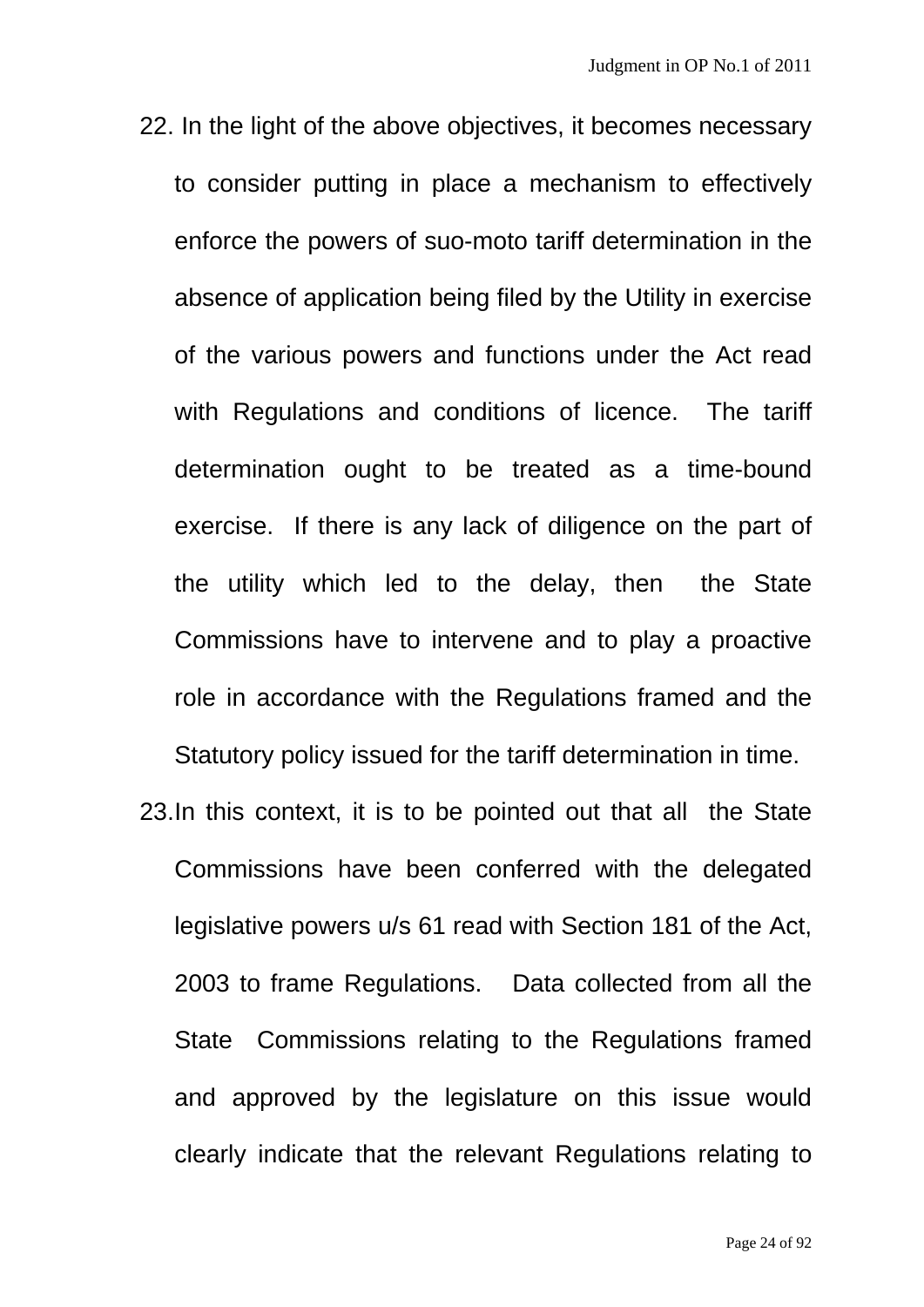the suo-moto tariff determination have been framed by all the State Commissions including these three States who raised the jurisdictional issue. These Regulations specifically empower them to initiate suo-moto proceedings for determination of tariff. As a matter of fact, almost all the State Commissions including these three State Commissions have exercised those powers on various occasions in the past. This fact is not disputed.

24.Instead of quoting the Regulations framed in this regard by all the State Commissions we feel that it is enough to quote the relevant Regulations framed by these three States, indicating the existence of the said Powers of the State Commissions to take suo-moto action. The relevant tariff Regulations 2005 of **Tamil Nadu** with reference to the same **are as follows**:

# *(Terms and Conditions for Determination of Tariff) Regulations 2005*

"**5**. *Filing of Aggregate Revenue Requirement*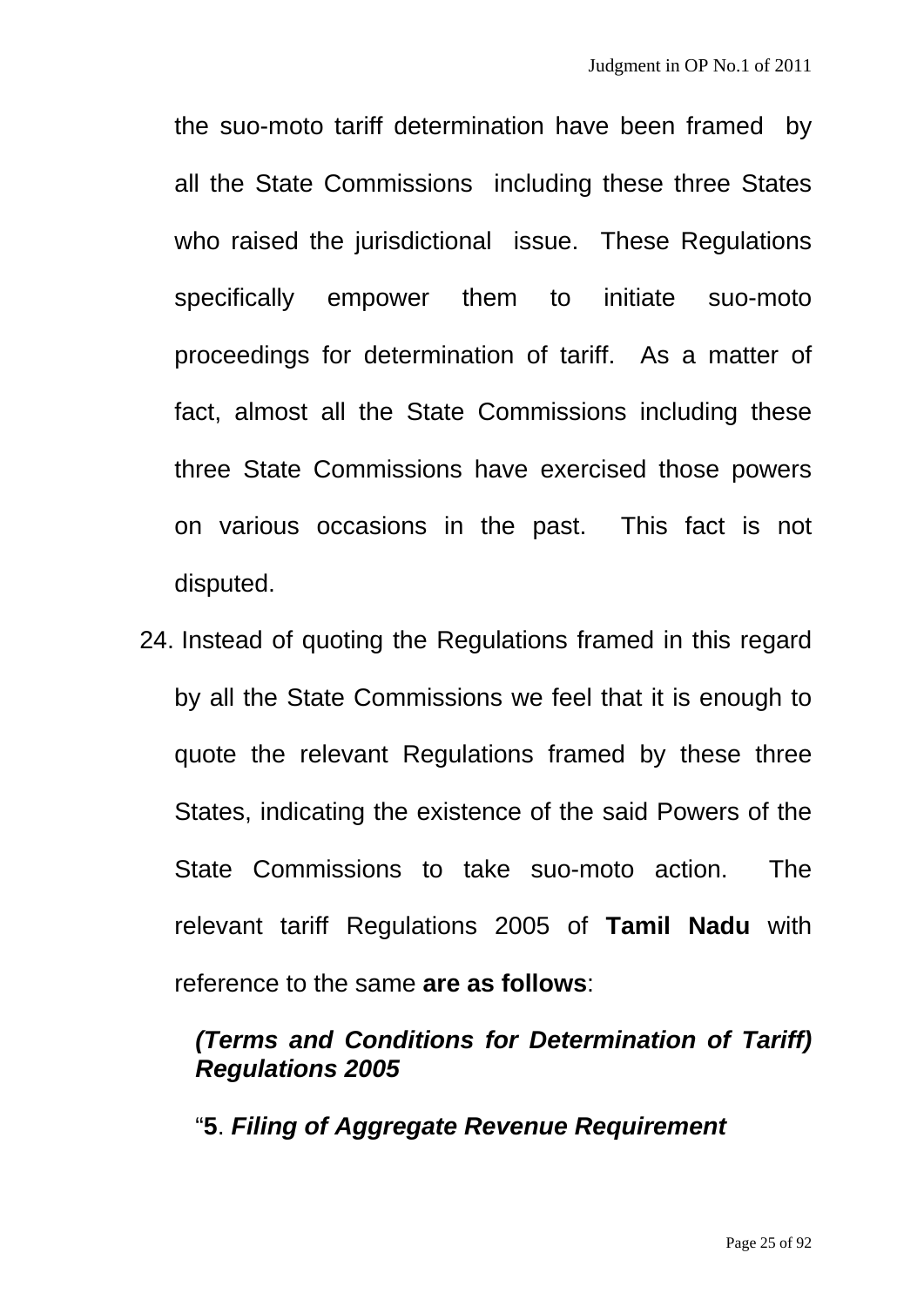*(1) The Distribution / Transmission licensee shall file the Aggregate Revenue Requirement (ARR) on or before 30th November of each year in the format prescribed, containing the details of the expected aggregate revenue that the licensee is permitted to recover at the prevailing tariff and the estimated expenditure.* 

(2) ARR shall be filed every year even when no application for determination of tariff is made.

# *6. Procedure for making application for Determination of Tariff*

(1) *The licensee may file the application for determination of tariff in Form 1 in Annexure 1 to the TNERC Conduct of Business Regulations. The tariff changes should normally be applied for to take effect from the 1st day of ensuing financial year and hence the application shall be filed before 30th November of Current Year along with Aggregate Revenue Requirement (ARR).* 

**(8)** *In case the licensee does not initiate tariff filings in time, the Commission shall initiate tariff determination and regulatory scrutiny on suo motu basis.* 

#### *7. Decision on Application*

*(4) The Commission may conduct its proceedings in accordance with the provisions of the Tamil Nadu Electricity Regulatory Commission – Conduct of Business Regulations, 2004.*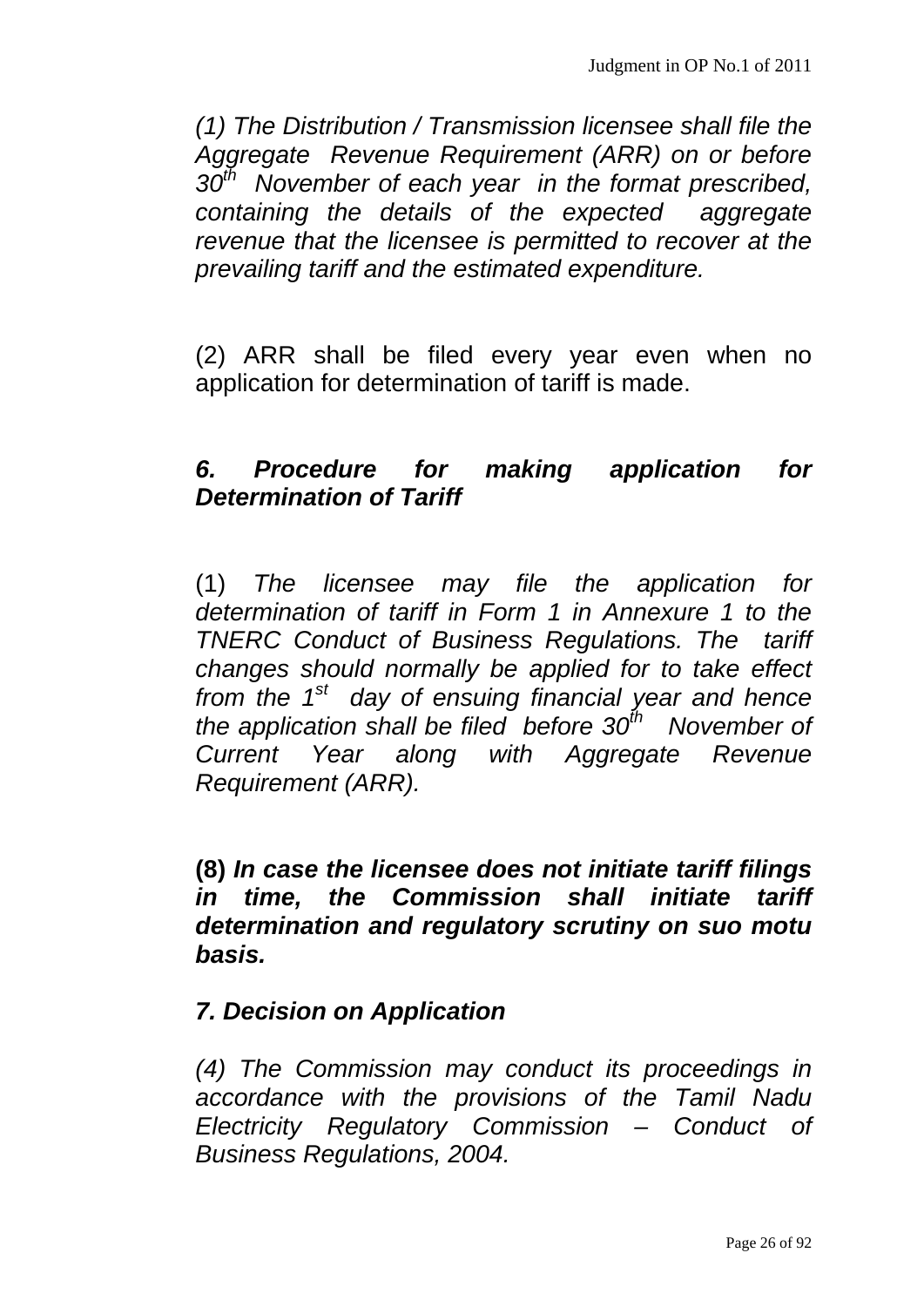# *Conduct of Business Regulations, 2004.*

*"16(1) The Commission may initiate any proceedings suo motu or on a petition filed by any affected or interested person.* 

*16 (3) While issuing the notice of inquiry the Commission may, in suo motu proceedings and other appropriate cases, designate an officer of the Commission or any other person whom the Commission considers appropriate to present the matter in the capacity of a petitioner in the case*.

*43(1) The Commission may on its own or on the application of any of the persons or parties concerned within 30 days of the making of any decision, direction or order, review such decision, directions or orders on the ground that such decision, direction or order was made under a mistake of fact, ignorance of any material fact or any error apparent on the face of the record.* 

*47 Subject to the provisions of the Act and these Regulations, the Commission may, from time to time, issue orders and directions in regard to the implementation of the Regulations and procedure to be followed and various matters which the Commission has been empowered by these Regulations to Specify or direct.*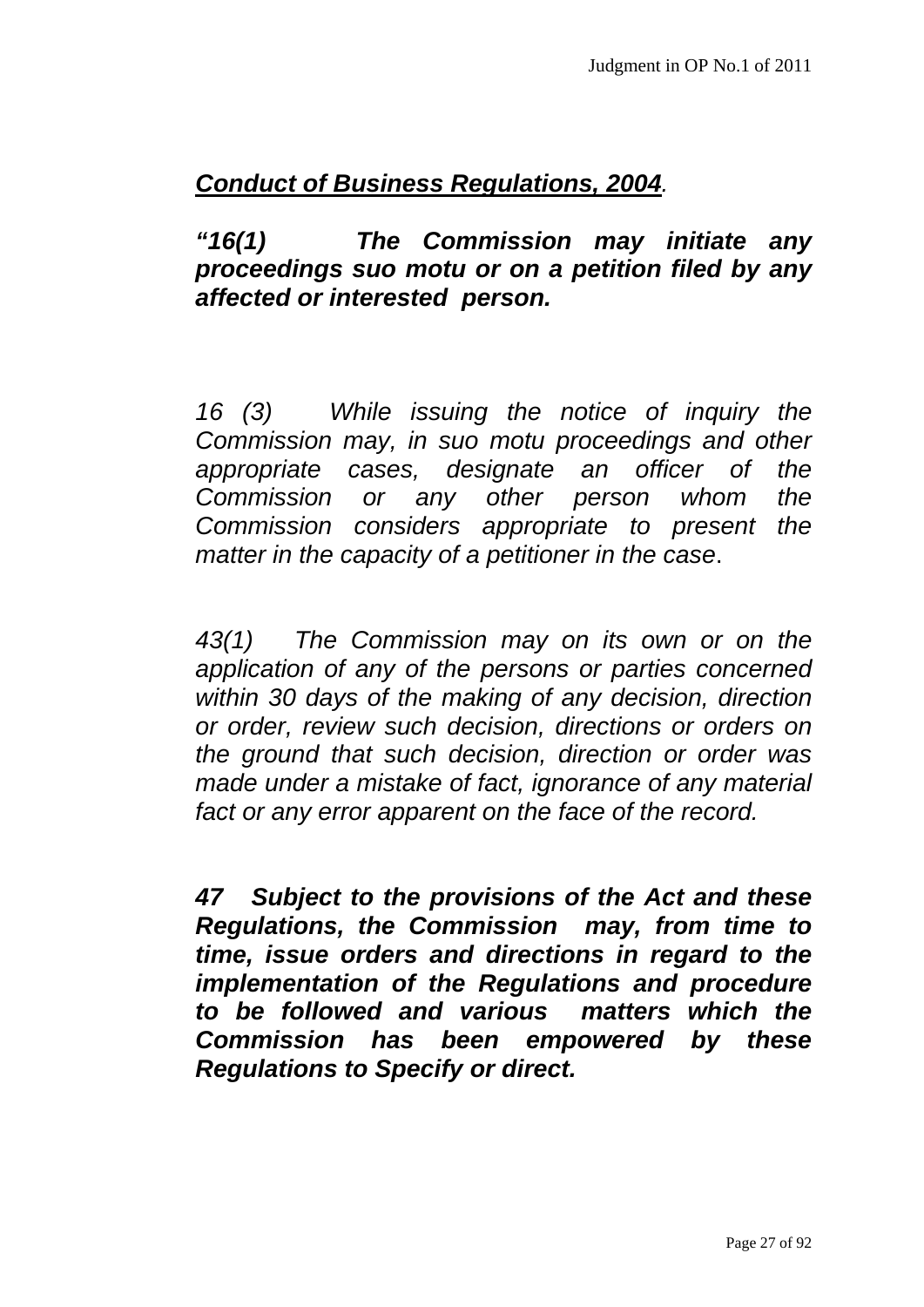*48(1) Nothing in these Regulations shall be deemed to limit or otherwise affect the inherent power of the Commission to make such orders as may be necessary.* 

25.Similarly, **Tripura** has also framed Regulations 2003 on

this issue in its Terms and Conditions for determination of

Tariff Regulation,2003 which **are as follows**:

# *(Terms and Conditions for Determination of Tariff) Regulations 2003*

#### *"3. Procedure for calculation of expected revenue*

 *All Generating Companies and the licensee shall submit the petition to the Commission along with the details of calculation with relevant information and particular in line with Tripura Electricity Regulatory Commission (Conduct of Business) Regulations 2004.* 

 *The Petition should be filed at least 120 days in advance from the date of proposed effective date of revised tariff.* 

 *The Commission reserves the right suo-moto to ask the Generating Companies and the Licensees to file such an application for variation in tariff and other charges which should be filed as per TERC (CBR) Regulation, 2004.* 

*8 (iii) Nothing in these Regulations shall be deemed to limit or otherwise affect the inherent power of the Commission to make such orders as may be necessary*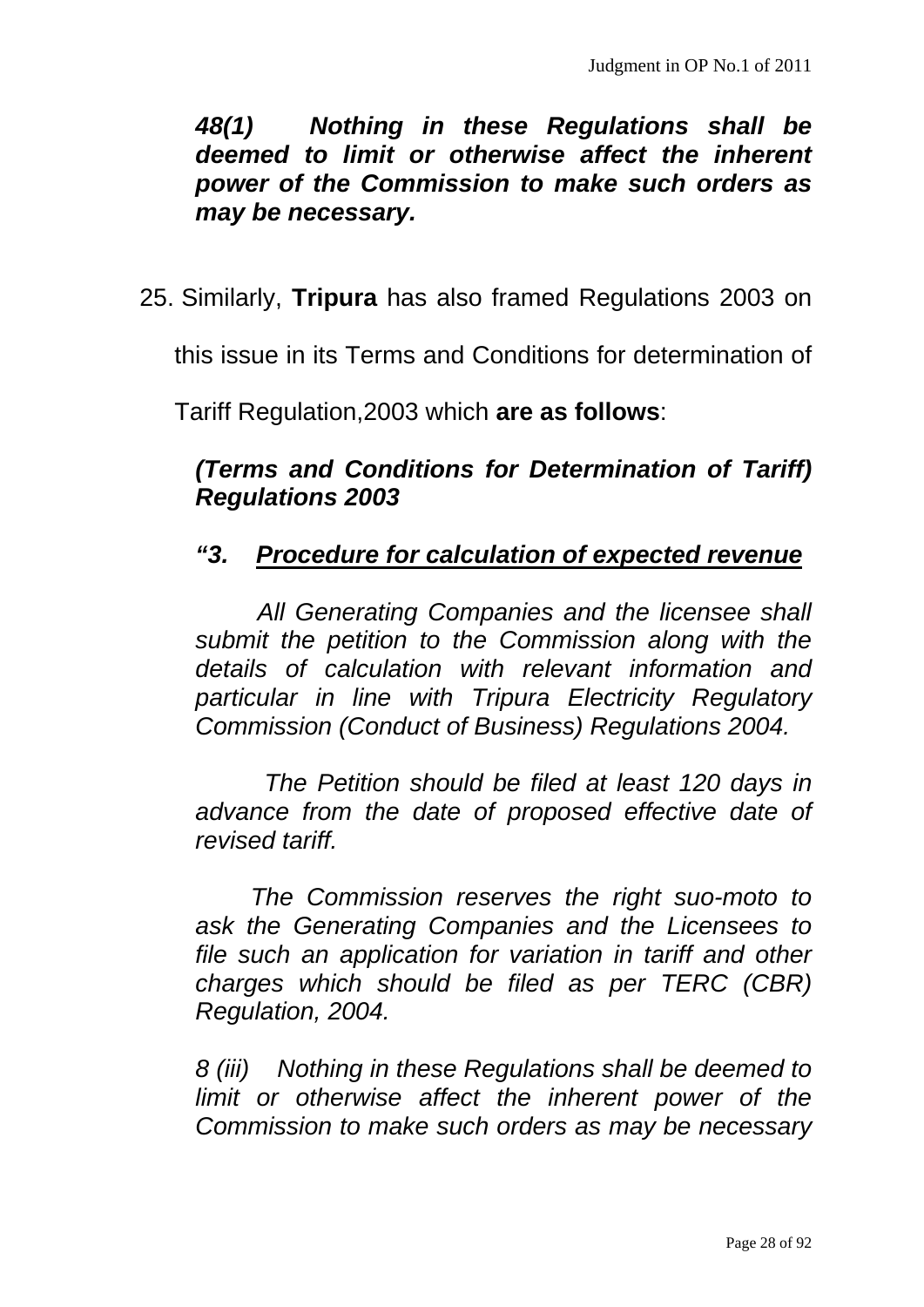*for meeting the ends of justice or to prevent the abuse of the process of the Commission.* 

#### *Conduct of Business Regulations, 2004.*

*16. The Commission shall have the authority, either on an application made by any interested party or suo-moto, to review, revoke, revise, modify, amend, alter, or otherwise change any order made or action taken by the Secretary or the Officers of the Commission.* 

*23(1) The Commission may from time to time hold such proceedings including consultations, meetings inquiries etc. as it may consider appropriate in the discharge of its functions. The Commission may appoint an officer or any other person whom the Commission considers appropriate to represent the matter as Commission's representative in the proceedings.* 

### *25(1) The Commission may initiate any proceedings suo-moto or on a petition filed by any affected person. The petition so filed shall become a part of the proceedings.*

*25(2) When the Commission initiate the proceedings, it shall be by a notice issued by the office of the Commission and the Commission may give such orders and directions as may be deemed necessary, for service of notice to the affected or interested parties; for the filling of replies and rejoinders in opposition or in support of the petition in such form as the Commission may direct. The Commission may, if it considers appropriate, issue orders for advertisement of the*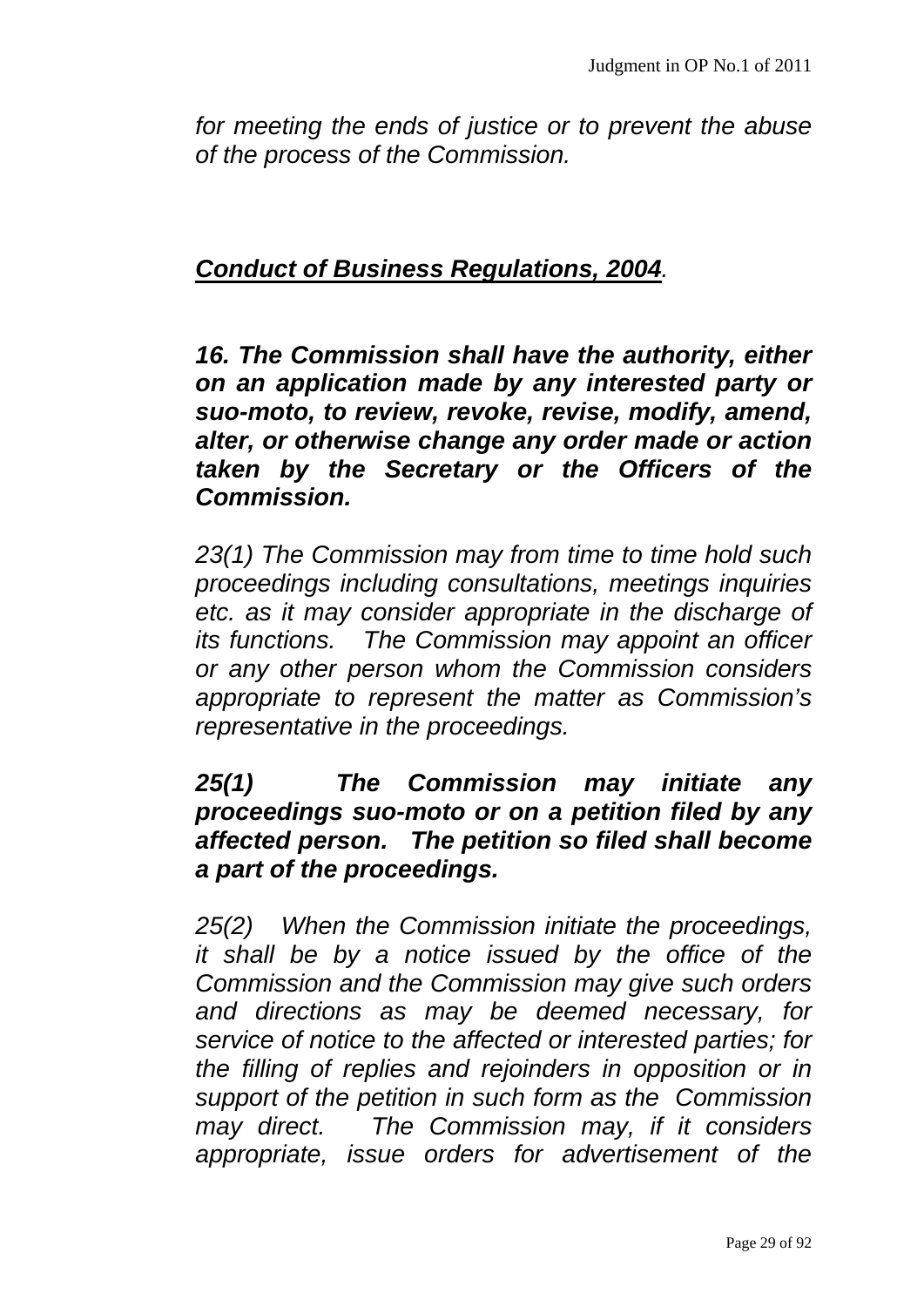*petition inviting comments from the public or any class of person on the issue involved in the proceedings in such form as the Commission may direct.* 

*25(3) While issuing the notice of inquiry the Commission may, in suo-moto proceedings and other appropriate cases, designate an officer of the Commission or any other person whom the Commission considers appropriate to present the matter in the capacity of a petitioner in the case.* 

*33(1) The Commission may, at any time before passing order on the matter, require the parties or any one or more of them or any other person whom the commission considers appropriate, to produce such documentary or other evidence as the Commission may consider necessary for the purpose of enabling it to pass orders.* 

*33(2) The Commission may direct the summoning of the witnesses, discovery and production of any document or other material objects producible in evidence, requisitioning any public record from any office, examination by an officer of the Commission or consultant, appointed by the Commission, the books, accounts or other documents or information in the custody or control of a person which the Commission considers relevant for the matter.* 

*33(3) In accordance with the Section 193 of the Indian Penal Code 1860, whoever intentionally gives false evidence in any of the proceedings of the Commission or fabricate false evidence for the purpose of being used in any of the proceedings shall be punishable with imprisonment of either description for a term which may be extended to seven years and shall also be liable to be fined.*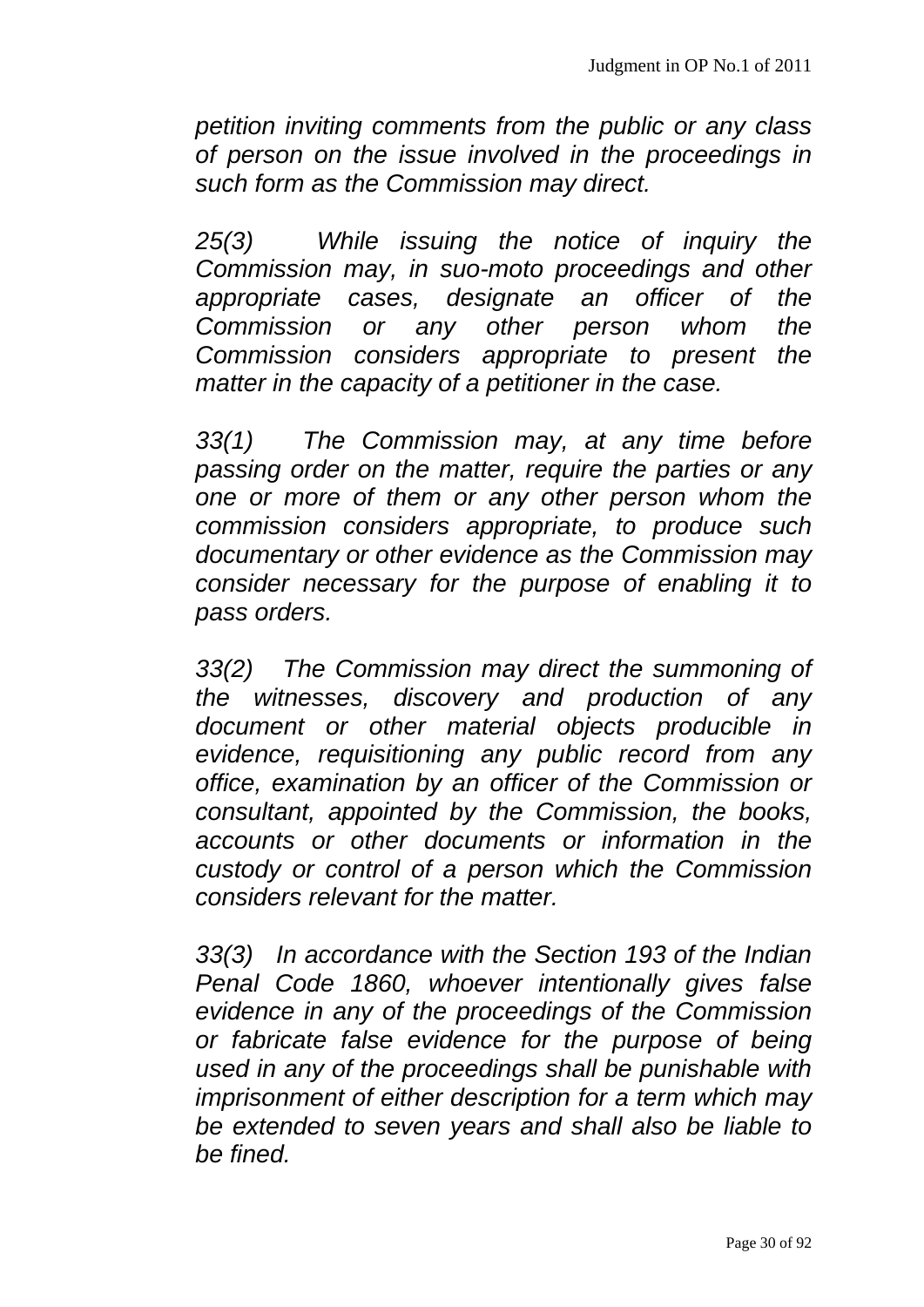*38(1) The Commission may make such orders or orders as it may consider appropriate for collection of information, inquire, investigation, entry, search and seizure and without prejudice to the generality of its powers in regard to the following:-* 

> *(a) The Commission may, at any time, direct the Secretary or any one or more officers or consultants or any other person as the Commission considers appropriate to study, investigate or furnish information with respect to any matter within the purview of the Commission under the Act.*

> *(b) The Commission may, for the above purpose give such other directions as it may deem fit and specify the time within which the report is to be submitted or information furnished.*

> *(c) The Commission may issue or authorize the Secretary or an Officer to issue directions to any person to produce before it and allow to be examined and kept by an Officer of the Commission specified in this behalf the books of accounts etc. or to furnish information.*

> *(d) The Commission may, for the purpose of collecting any information particulars or documents which the Commission consider necessary in connection with the discharge of its functions under the Act, issue such directions and follow any one or more of the methods.*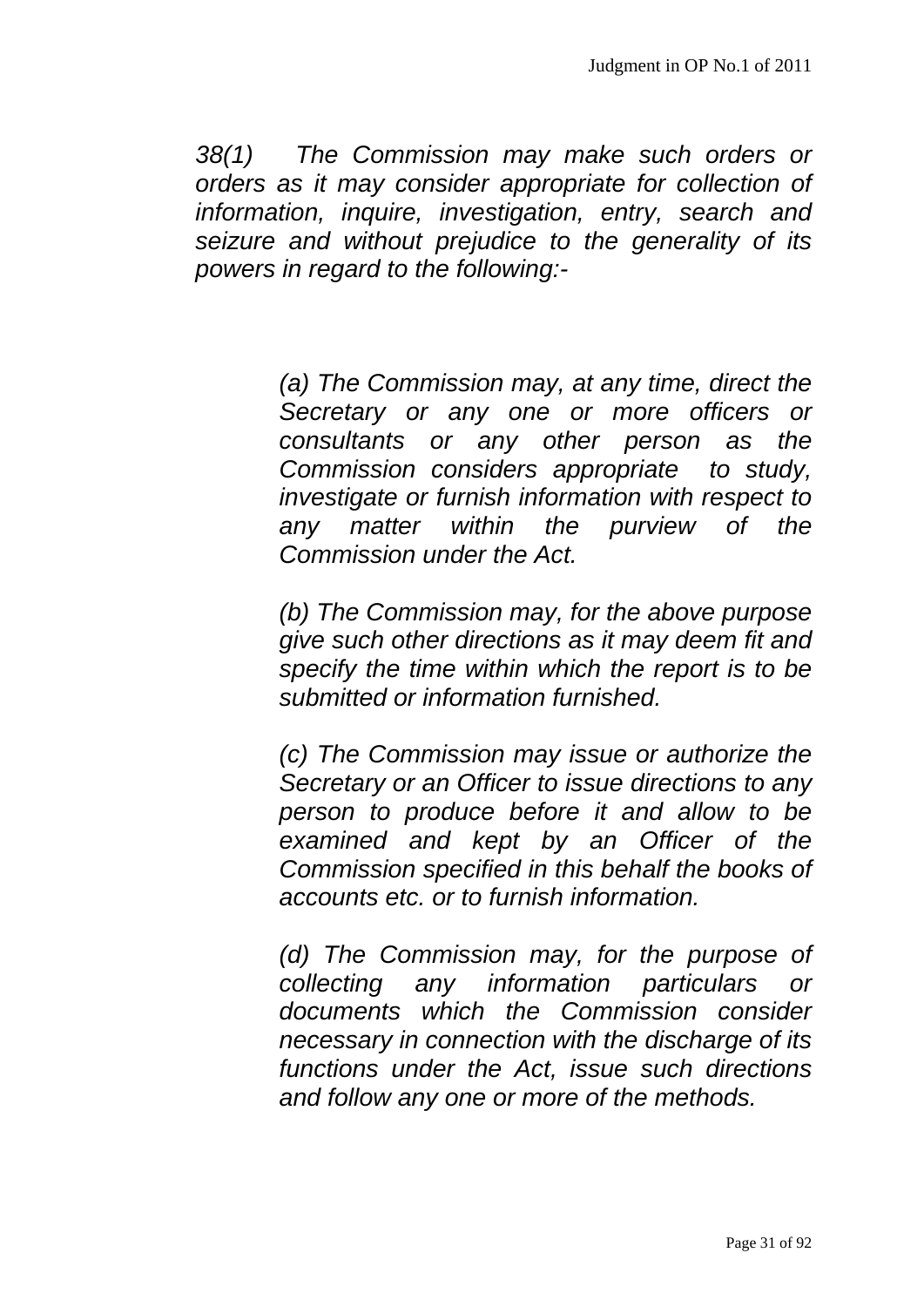*(e) If any such report or information obtained appears to the Commission to be insufficient or inadequate, the Commission or the Secretary or an Officer authorized for the purpose may give directions for further inquire, report and furnishing of information.* 

*(f)The Commission may direct such incidental, consequential and supplemental matters which may be considered relevant in connection with the above, be attended to.* 

*43 (1) The Utilities shall provide to the Commission*  during the period between 15<sup>th</sup> December to 31st *December every year details of its calculation for the ensuing financial year of the expected aggregate revenue from charges based on currently approved tariff by the Commission.* 

*47. (1) The Commission may, on its motion or on the application of any of the person or parties concerned, within 90 days of the making of any decision, directions or order, review such decision, directions or orders and pass such appropriate orders as the Commission thinks fit.* 

*53. (1) Nothing in these Regulations shall be deemed to limit or otherwise affect the inherent power of the Commission to make such orders as may be necessary for meeting the ends of justice or to prevent the abuse of the process of the Commission.*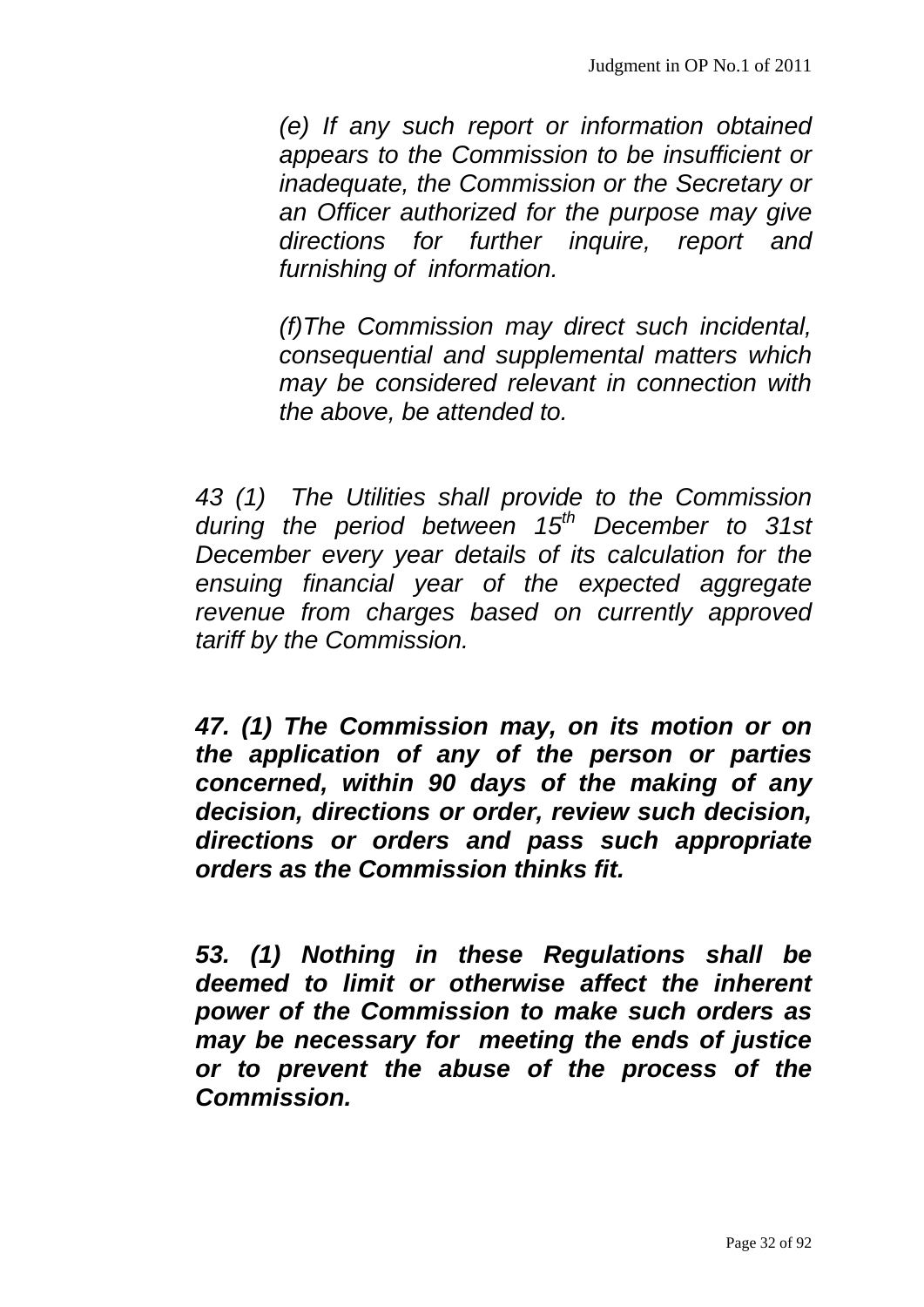*(2) Nothing in Regulations shall be the Commission from adopting a procedure, which is at variance with any of the provisions of the Regulations, if the Commission, in view of the special circumstances, on matter or class of matters and for reasons to be recorded in writing deems it necessary or expedient.* 

*58. Failure to comply with any requirement of these Regulations shall not invalidate any proceedings merely by reasons of the failure unless the Commission is of the view that such failure has resulted in miscarriage of justice.* 

26. We will now refer to the Regulations framed by **Rajasthan**

namely T**ariff Regulations 2009 which are as follows**.

# *(Terms and Conditions for Determination of Tariff) Regulations 2009*

#### *5. Preparation & submission of Annual Accounts, Reports etc.*

 *(1) Every transmission licensee and distribution licensee and generating company shall prepare annual statement of accounts and also prepare annual reports and statistics, giving an account of its activities during the current and previous year and likely to be undertaken in the remaining years of the MYT Control Period, including the ensuing year.* 

 *The report of activities also indicate targets and achievements in respect of various performance parameters. These reports shall be furnished to*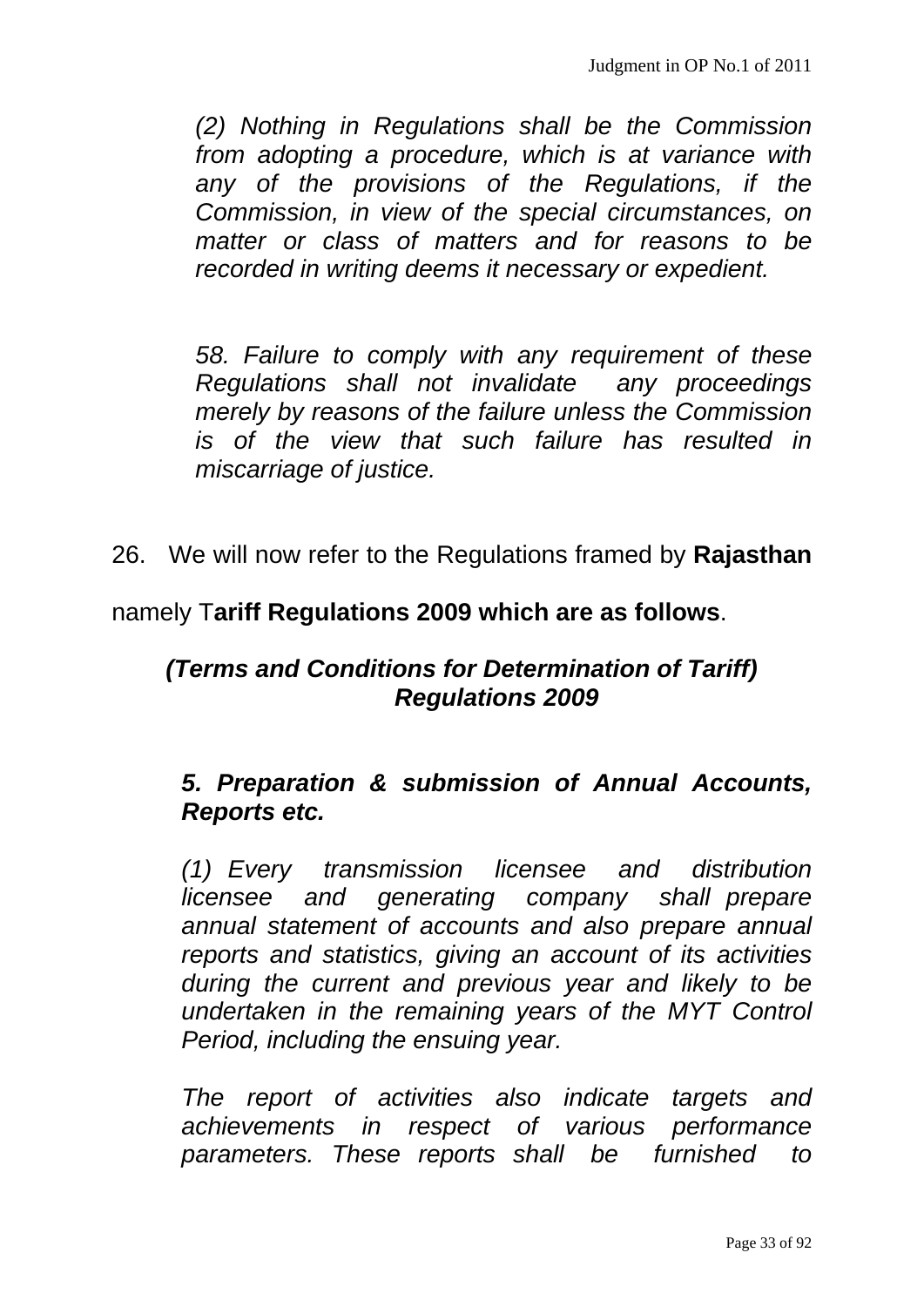*the Commission in duplicate, by 30th November every year.* 

 *(2) The Commission may also direct that, in addition to submission of the annual statements of accounts, a transmission licensee or distribution licensee or a generating company shall submit to the Commission or such other authority as it may designate in this behalf, such additional information as the Commission may require for the performance of its functions.* 

 *8. Annual Review of Performance* 

 *(1) Where the aggregate revenue requirement and expected revenue from tariff and charges of a Generating Company or Licensee is covered under a multi-year tariff framework, then such Generating Company or Licensee, as the case may be, shall be subject to an annual performance review during the Control Period in accordance with this Regulation.* 

 *(2) The Licensee or Generating Company shall make an application for annual performance review by November 30th of every year:* 

 *Provided that the Licensee or Generating Company, as the case may be, submit to the Commission information in such form as may be stipulated by the Commission from time to time, together with the Accounting Statements, extracts of books of account and such other details as the Commission may require to assess the reasons for and extent of any variation in financial performance from the approved forecast of aggregate revenue requirement and expected revenue from tariff and charges:*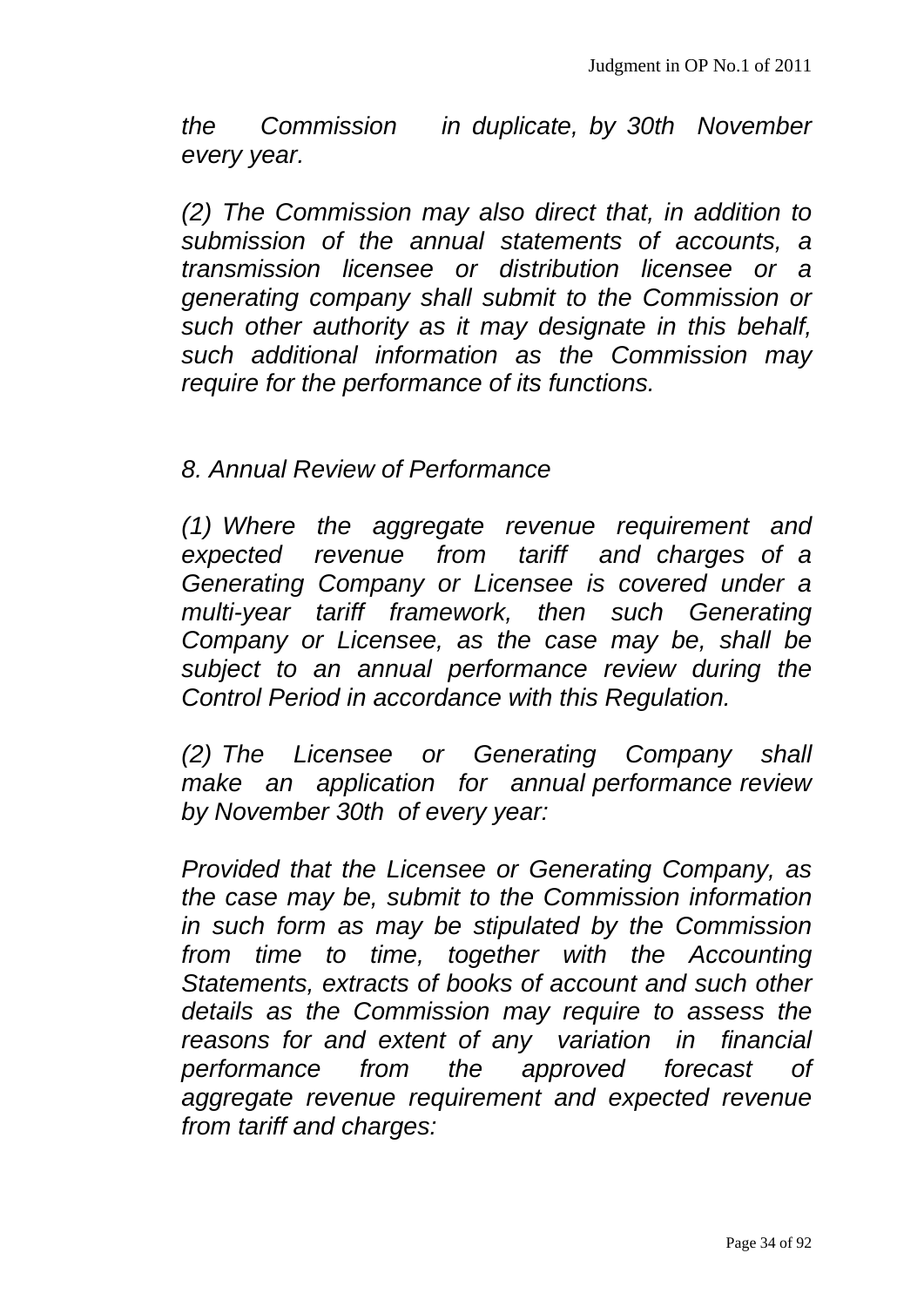*Provided further that the application for annual performance review shall be submitted to and dealt with by the Commission in the manner provided under the procedure for* 

 *Determination of Tariff under these Regulations for submission of and dealing with an application for determination of tariff and within the time limit specified in the Regulations for such application.* 

 *11. Periodicity of tariff determination* 

 *(1) The Commission shall determine the tariff of a Generating Company, except Captive Power Plants (CPP) and Renewable Energy Power Plants, or Licensee covered under a multi-year tariff framework for each financial year during the Control Period, at the commencement of such financial year, having regard to the following:* 

> *a) The MYT principles specified under these Regulations;*

> *b) The approved forecast of aggregate revenue requirement and expected revenue from tariff and charges for such financial year, including approved modifications to such forecast;*

 *(c) Impact of truing up for previous financial year; and* 

 *(d) Approved gains and losses to be passed through in tariffs, following the annual performance review.* 

 *(2) The tariff for a transmission or distribution licensee or a generating company shall ordinarily be*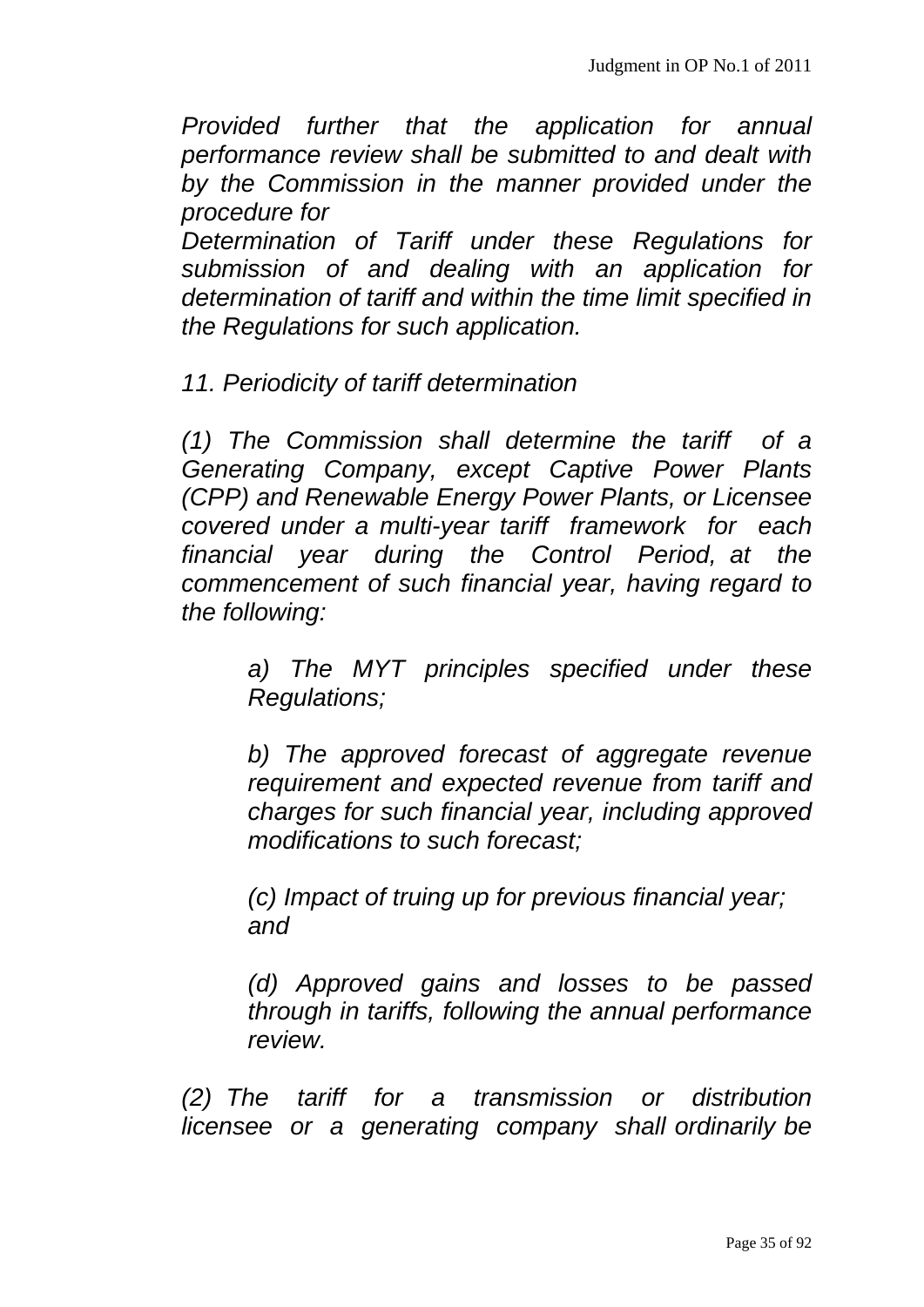*determined not more than once in a year, except in case of fuel cost adjustment, wherever applicable.* 

 *3) The tariff for CPP shall be determined as per RERC (CPP) Regulations whereas the tariff for RE power generating stations, shall be determined as per Part VII of these Regulations.* 

*12. (8) In case the transmission or distribution licensee does not file petition under this regulation within one and half months (that is by 15th January) of submission of Annual Accounts, reports etc. under Regulation 5, the Commission may, on its own initiate proceedings for tariff determination: Provided that the tariff determined for a particular financial year of a Control Period shall remain applicable only till end of such financial year, unless otherwise the Commission approves the continuation of such Tariff for subsequent financial years.* 

 *13.(2) After receipt of information or otherwise, the Commission may make appropriate orders regarding initiation of proceedings in accordance with the provisions of the Rajasthan Electricity Regulatory Commission (Transaction of Business) Regulations, 2005.* 

#### *Conduct of Business Regulations, 2005.*

18. *Initiation of proceedings- the Commission may initiate proceedings suo motu or on a petition field by any affected person.*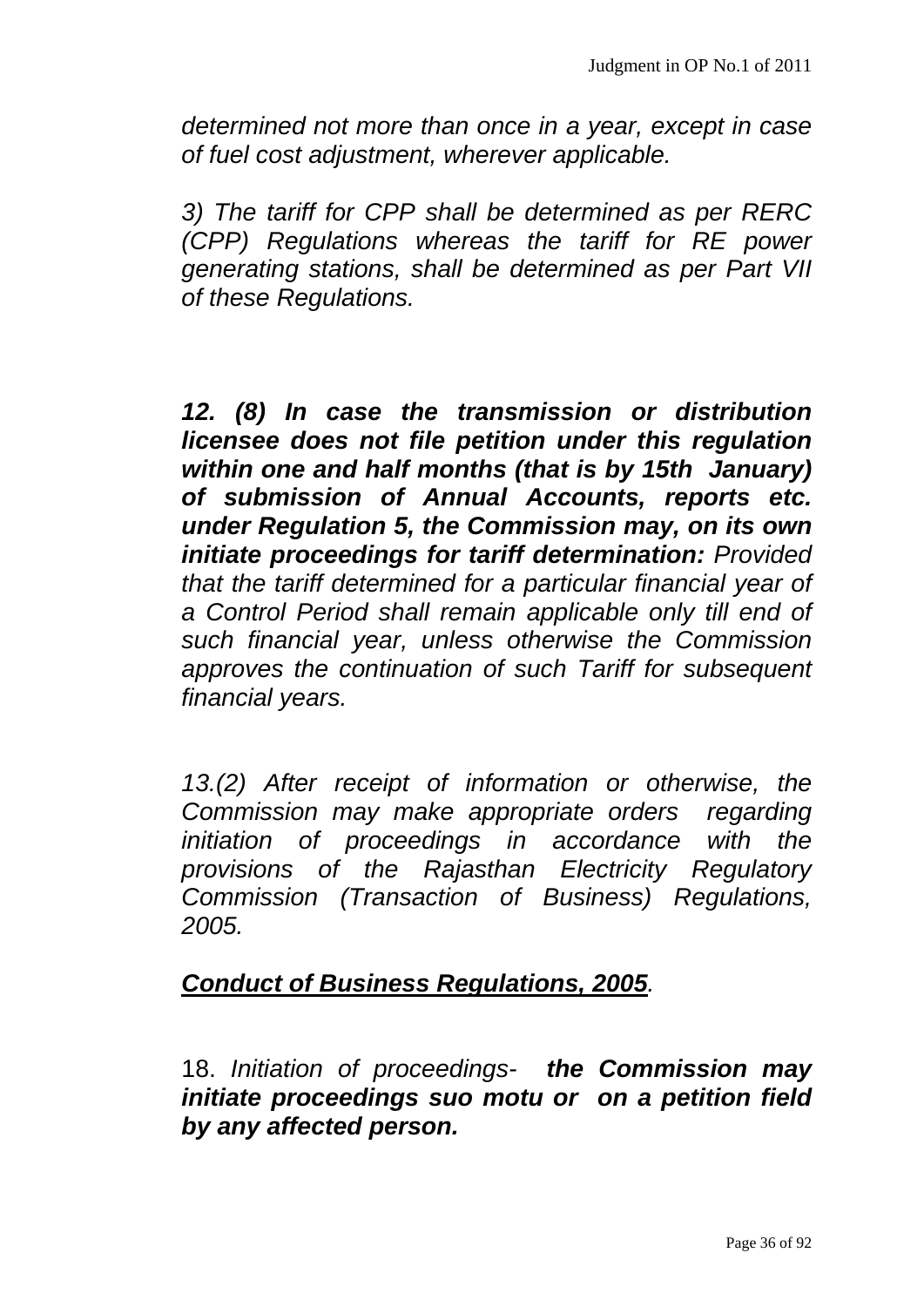*19. When the Commission initiates the proceedings in respect of any matter it shall be by a notice issued by the office of the Commission and the Commission may give such orders and directions as may be deemed necessary, for service of notice to the affected parties for the filing of replies and rejoinder in opposition or in support of the matter in issue or for other matters relating to conduct of the proceedings. The commission may, if it considers appropriate, publish a notice inviting comments on the issue involved in the proceedings in such form as the Commission may direct.* 

*20. In proceedings and inquiries initiated by the Commission suo moto, the Commission may designate an officer of the Commission or any other person whom the Commission considers appropriate to present the matter in the capacity of a petitioner in the case.* 

*49. (1) The Commission may decide the matter on the pleadings the parties or may call for the parties to produce evidence by way of affidavit or lead oral evidence in the matter.* 

*50. Power of the commission to call for further information, evidence, etc.- The Commission may, at any time before passing order s on the matter, require the parties or any one or more of them or any other person whom the Commission consider appropriate, to produce such documentary or other evidence as the Commission may consider necessary for the purpose of enabling it to pass orders.* 

*51. The Commission may direct summoning of witnesses, discovery and production of any document or other material objects producible in evidence, requisitioning of*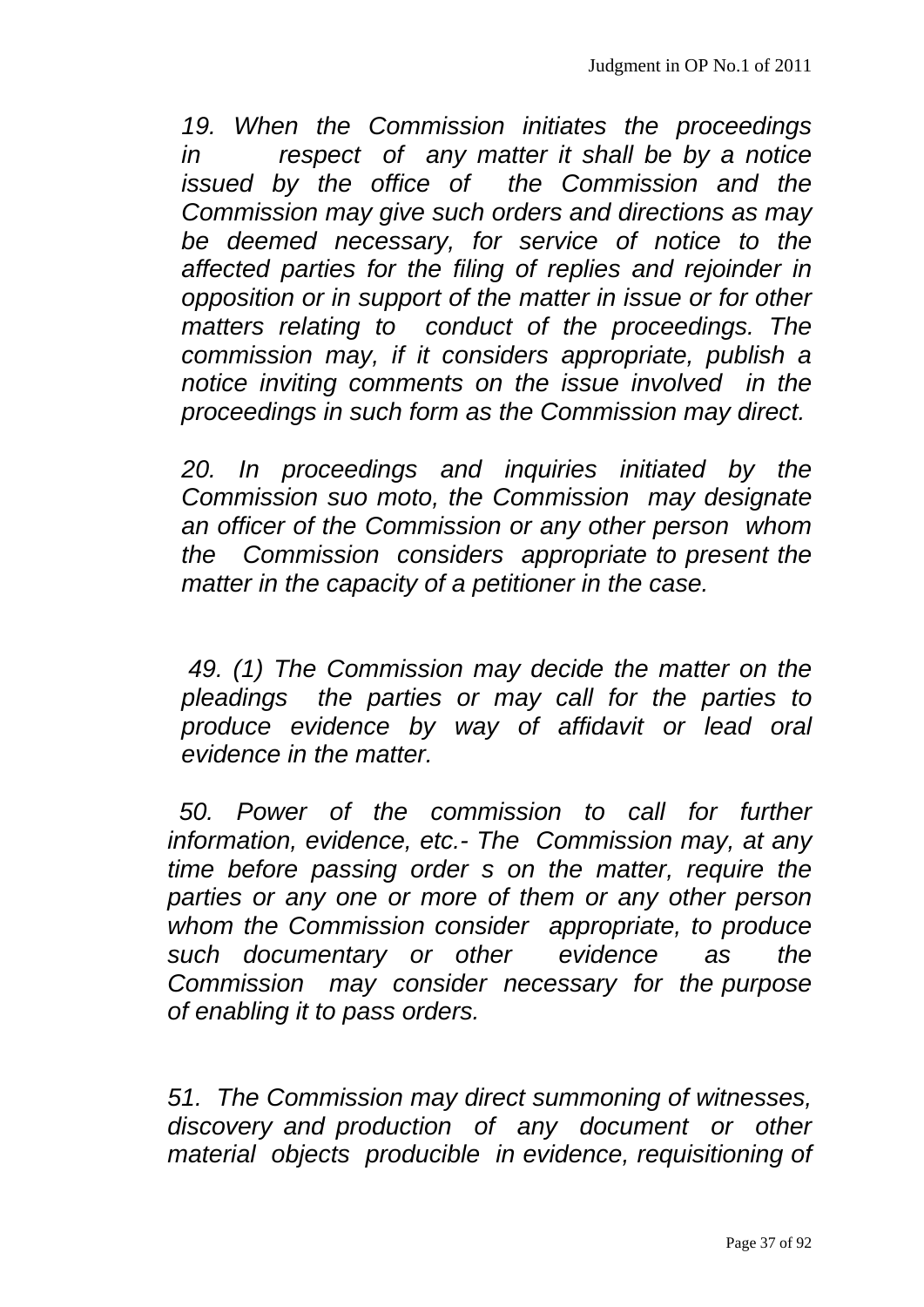*any public record form any office, examination by an officer of the Commission of books, accounts or other documents or information in the custody or control of nay person which the Commission considers relevant for deciding the matter before it.* 

*63. The Commission may make such order or orders as it fit in terms of Section 96 of the Act for collection of information, inquiry, investigation, entry, search, seizure and without prejudice to the generality of its powers in regard to the following:* 

*a) The Commission may, at any time, direct the Secretary or an Officer or consultants or any other person as the Commission considers appropriate to study, investigate or furnish information with respect to any matter within the purview of the Commission under the Act. 11* 

*b) The Commission may for the above purpose give such other directions as it may deem fit and specify the time within which the report is to be submitted or information furnished.* 

*c) The Commission may issue or authorize the Secretary or an Officer to issue directions to any person to produce before it and allow to be examined and kept by an Officer of the Commission, specified in this behalf, the books, accounts, etc. or to furnish to an Officer information, etc. as provided in of Section 94 of the Act.* 

*d) The Commission may, for the purpose of collecting any information, particulars or documents which the Commission consider necessary in connection with discharge of its functions under the Act, issue such*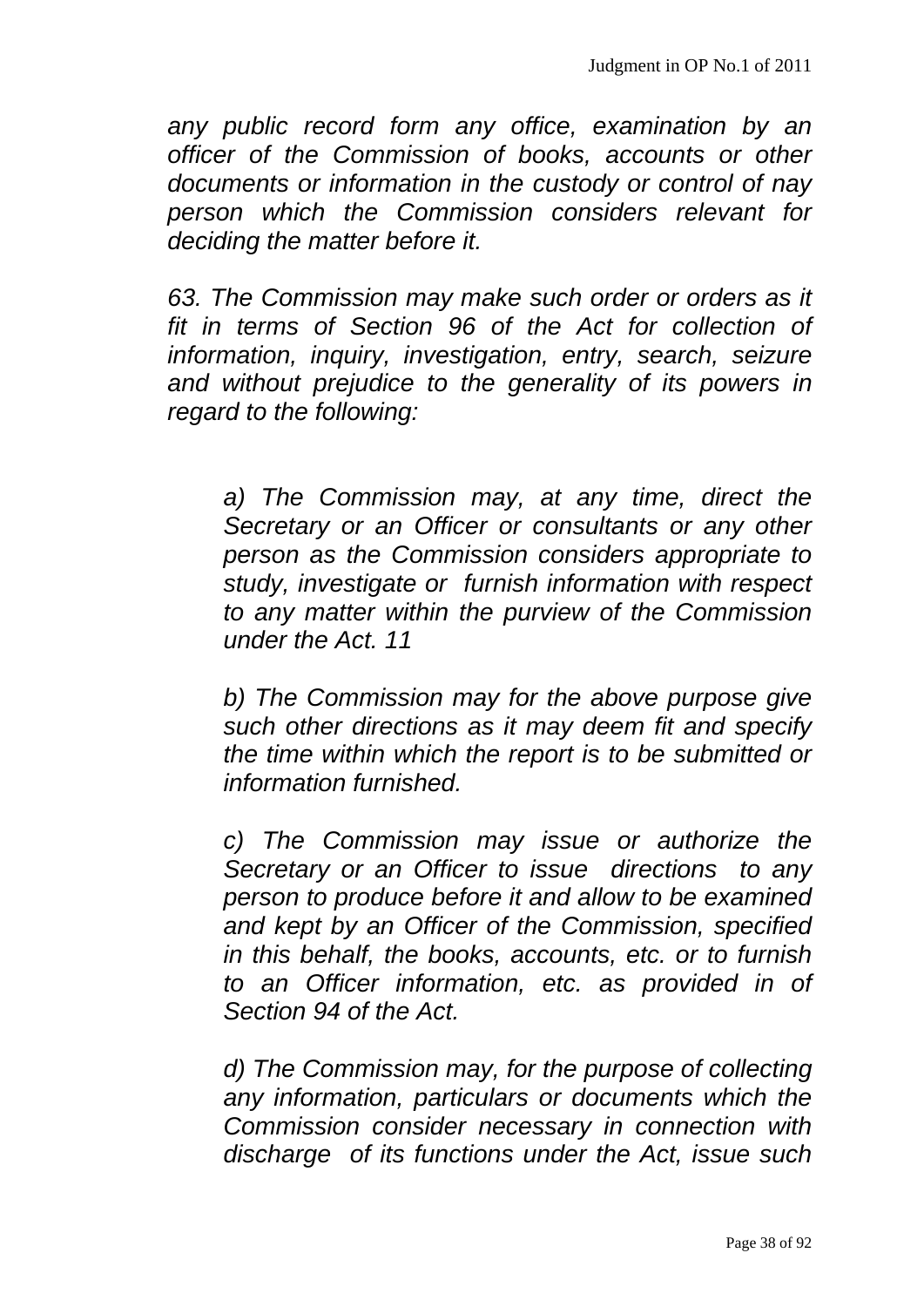*directions as may be considered necessary, as provided for in Section 96 of the Act.* 

*e) If any such report or information obtained under these Regulations appears to the Commission to be insufficient or inadequate, the Commission or the Secretary or an Officer authorised for the purpose may give directions for further inquiry, report and furnishing of information.* 

*f) The Commission may direct such incidental, consequential and supplemental matters be attended to which may be considered relevant in connection with the above* 

**71. Issue of orders and directions- Subject to the provisions of the and these Regulations, the Commission may, from time to time, issue orders and directions in regard to implementation of the Regulations and procedure to be followed and other matters in which the Commission has been empowered by these Regulations to specify or direct.** 

72. Inherent powers of the Commission-. Nothing in these Regulations shall be deemed **to limit or otherwise affect the inherent powers of the Commission to make such orders as may be necessary for meeting the ends of justice or to prevent the abuse of the process of the Commission.** 

74. Nothing in these Regulations shall be deemed to bar the Commission to deal with any matter or exercise any power under the Act for which no regulation has been framed, and the Commission may deal with such matters or exercise such power in such manner as it thinks fit."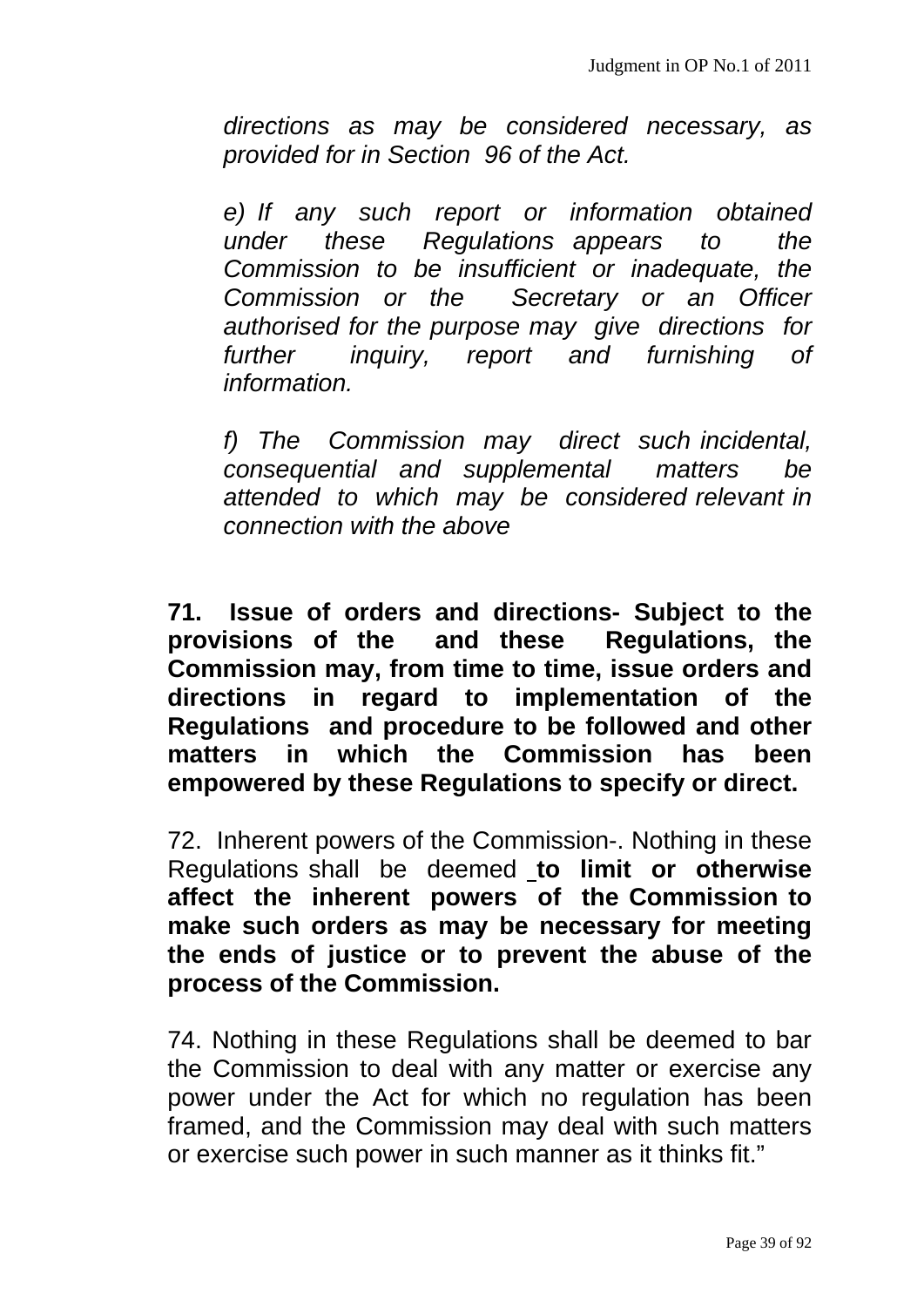27. Thus, the above Regulations framed by these three State Commissions would indicate that these Commissions have been conferred with specific powers as well as inherent powers to initiate suo-moto proceedings for tariff determination in the absence of the Tariff applications. Further the status report of these three States show that these State Commissions have, in fact, exercised the said suo moto powers for determination of Tariff in the absence of the application by Utilities in the past. Tamil Nadu State Commission has exercised the said suo-moto powers for various tariff related issues and passed the orders including determination of tariff on the basis of the Tariff Regulations 2004 and 2005 on a number of occasion in regard to following aspects:

(a) Tariff for generating plants based on non conventional energy sources,

(b) Tariff for fossil fuel based captive generating and cogeneration plants,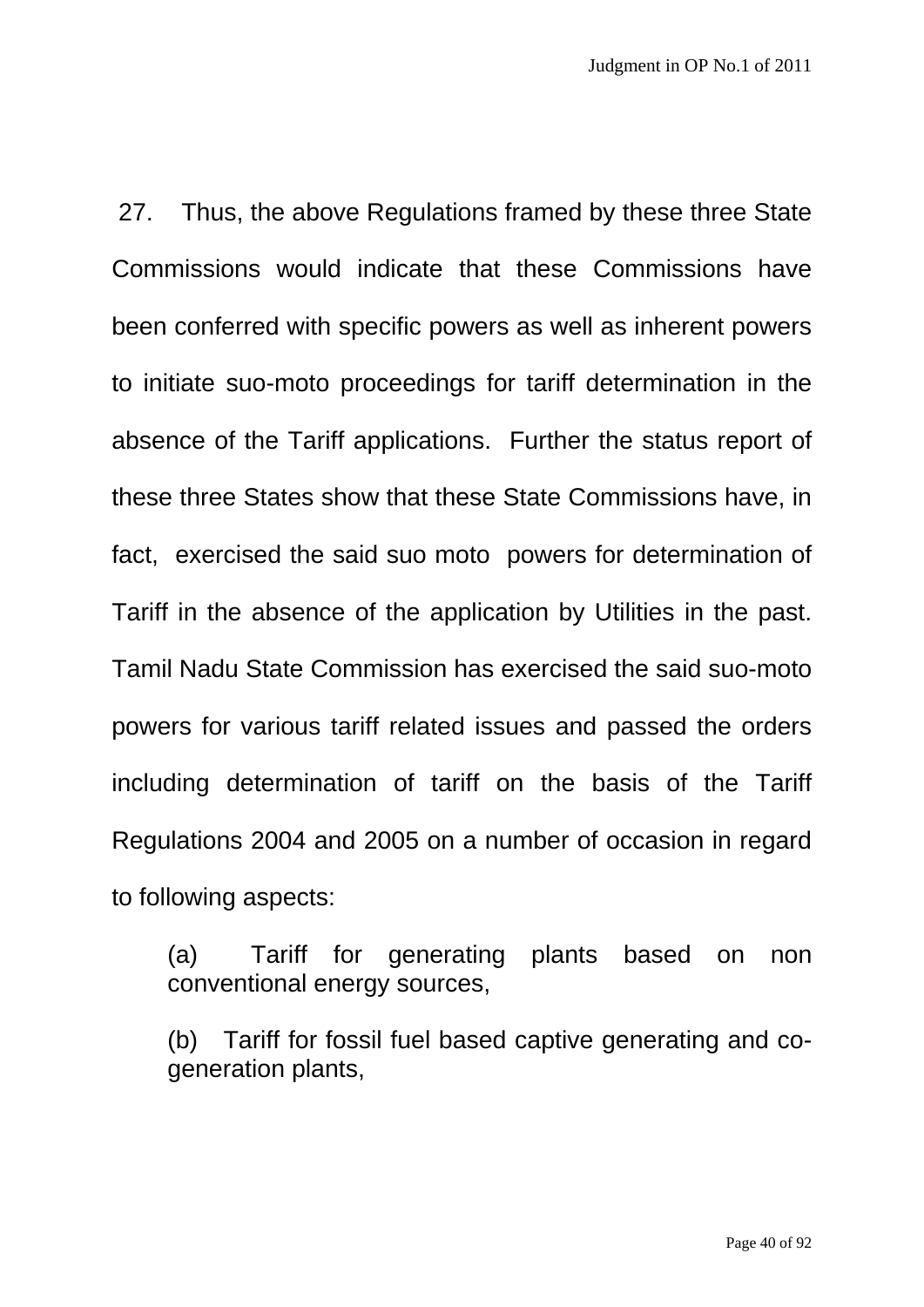- (c) Tariff for grid interactive solar power generation plants, and
- (d) Tariff for solar thermal projects

28. Similarly, the Tripura State Commission have also exercised these powers on various occasions, as admitted by them.

29. The Rajasthan Commission also passed orders in 117 cases out of which 40 orders have been issued in exercise of the suo-moto powers and over 10 orders relating to the tariff determination. These orders involve determination of :

- (a) Tariff for wind power
- (b) Tariff for captive power plant,

(c) Transmission charges levy for short term open access consumer, and

(d) Wheeling charges and cross subsidy surcharge dated 20.03.2008 and 22.08.2007).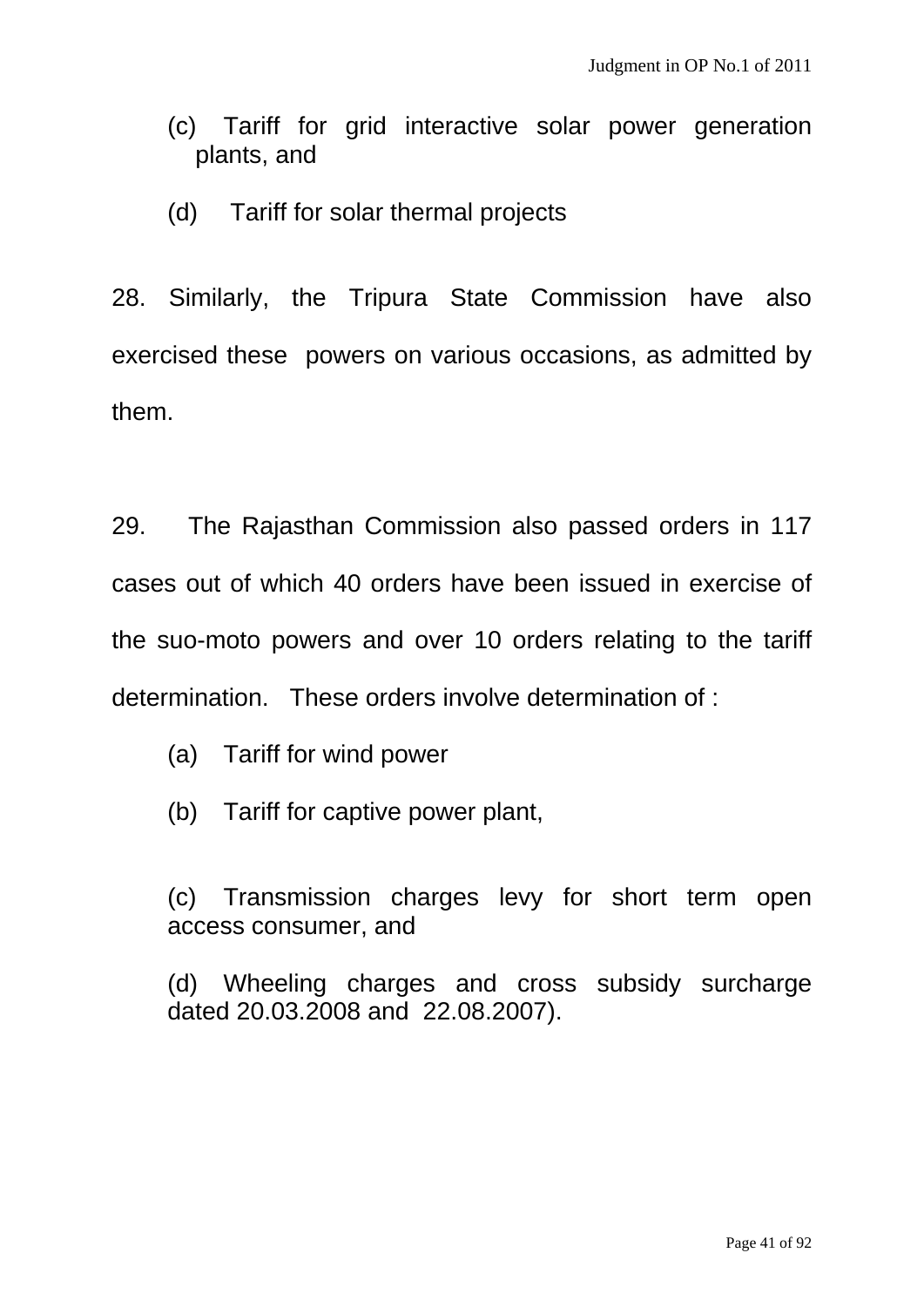30. In view of the above admitted fact situation, we raised four questions to these 3 State Commissions seeking clarification.

(A) Is it fair on the part of these State Commissions who have actually framed the Regulation and notified delegated legislation to vest suo-motu powers in their hands and who have actually exercised such powers for determination of tariff in the past, now to make a plea that the said power does not exist or that such power through Regulations can not be excercised as it is contrary to the provisions of Electricity Act?.

(B) If that is the stand of these three Commissions, then why these Commissions exercised those powers conferred by the Regulations in the past by taking suo moto action for tariff determination?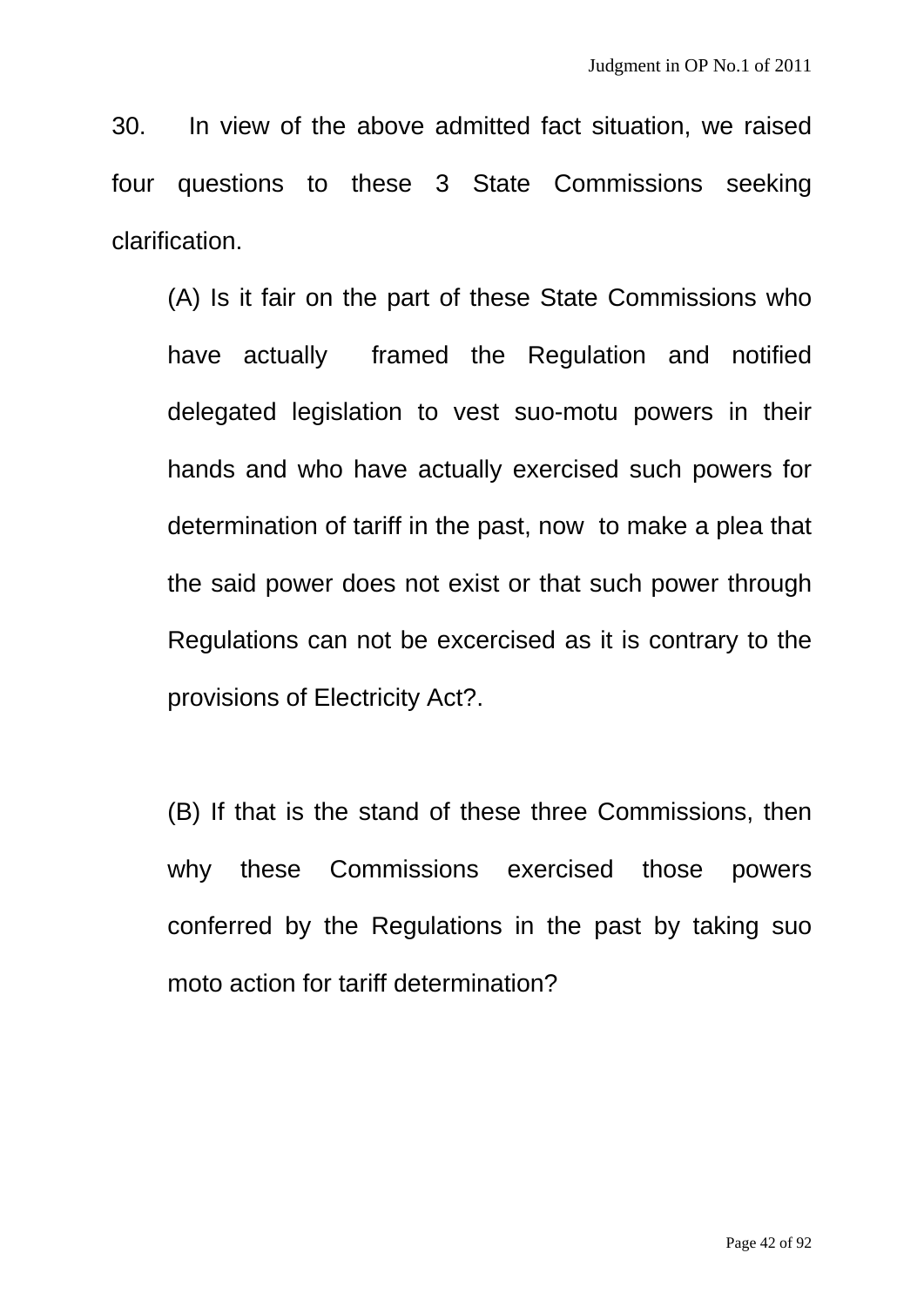(C)If it is their stand, that these Regulations were not in consonance with Section 64 of the Act, then why these Commissions had framed such Regulations at all ?

(D) Whether the State Commissions are the proper authority to declare that their Regulations are wrong, so long as those Regulations are in force?

31. There is no answer to these questions either in their affidavits or in the written submissions filed by these State Commissions. We are really surprised over the conduct of these State Commissions who now plead as against their own Regulations approved by the legislature. Another surprising feature is that these Commissions, have failed to take note of the findings given by this Tribunal in the several judgments indicating the necessity to follow their Regulations, which are binding on them.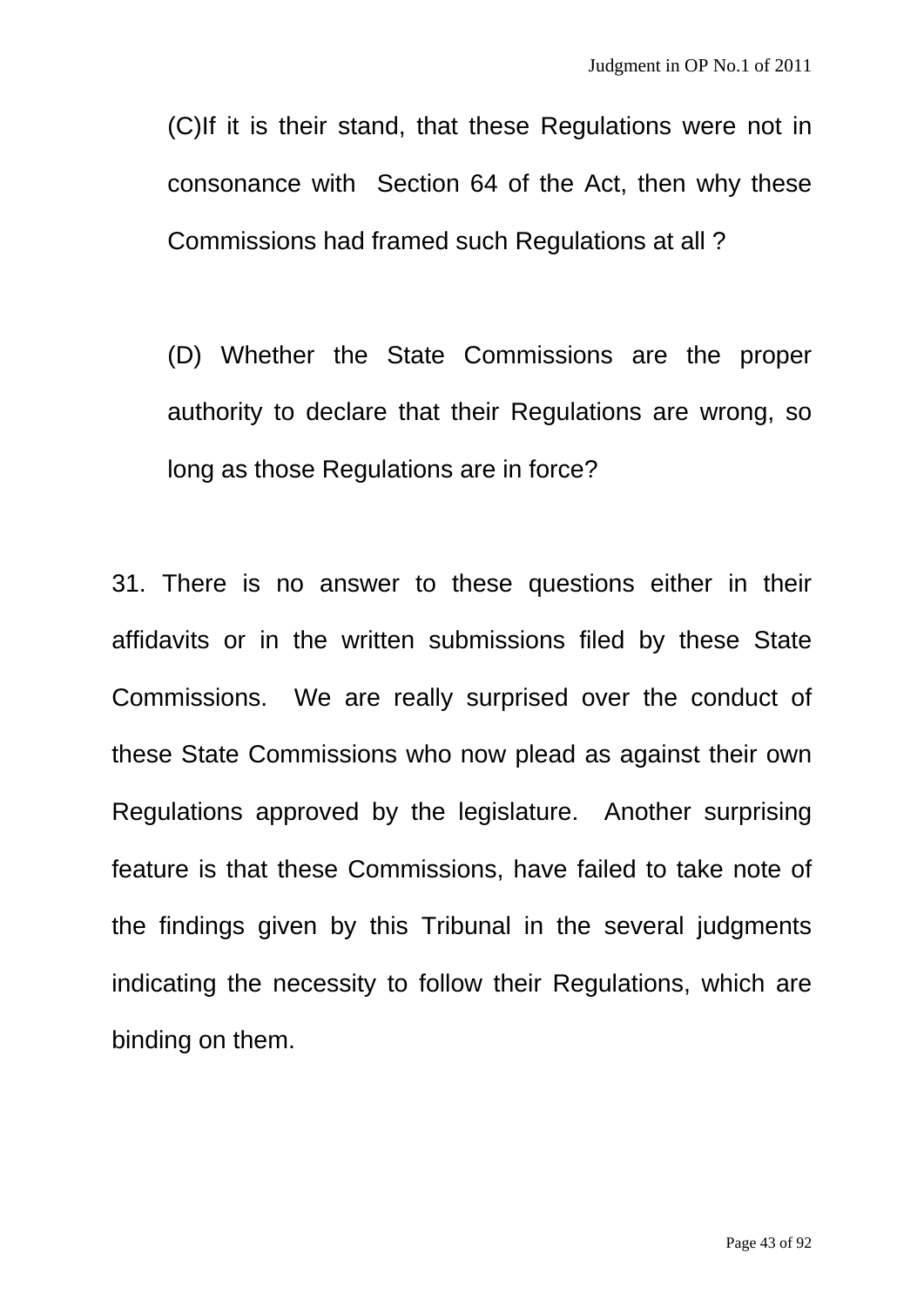32. We will now refer to some of the judgments of this Tribunal, which decided on the aspect of the suo moto Tariff determination, by the State Commissions. These judgements are as follows:

(a) In the judgement in Appeal No.204 of 2011 dated 11.8.2011 Faridabad Industries Association Vs Haryana State Commission and Ors, this Tribunal has decided two aspects:

(i) The State Commission can initiate suo-moto proceedings and determine the tariff in the absence of the proposal by the Utilities;

(ii) Such exercise by the State Commissions was valid in view of its power under Electricity Act read with Tariff Regulations.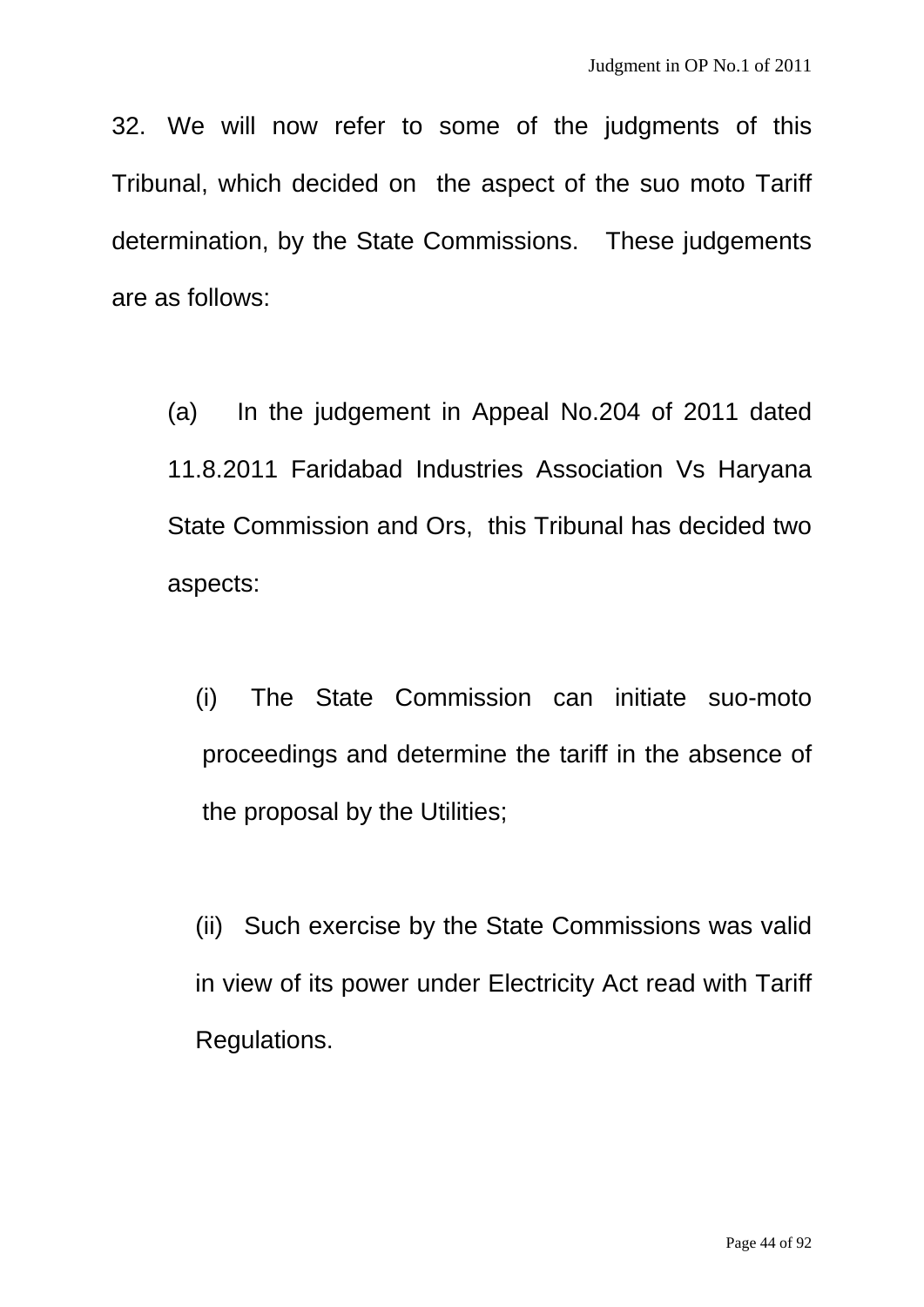33. The relevant observations made by this Tribunal in the above judgement are as follows:

> *"Whether the State Commission should have rejected the Petitions of the Distribution Licensees not containing any tariff proposal and, in the absence of any tariff proposal could the State Commission enhance the tariff suo moto?"*

*"Section 64 (3) of the 2003 Act provides for rejection of the application filed by the licensee if such application is not in accordance with the provisions of the Act and the rules and Regulation made there under. However, in terms of the Regulations and the Tariff Policy, the State Commission is empowered to start suo-moto proceedings to determine the tariff. The Regulations do not state that the suo moto proceedings should be initiated only if the tariff is to be reduced. On the other hand, the Regulations clearly state that if the expected revenue differs significantly from the revenue it is permitted to recover, the State Commission, in the absence of a proposal from the licensee for amendment of tariff, can initiate the proceedings for determination of tariff. Thus, the State Commission has correctly exercised its powers under its tariff Regulations for determination of tariff, suomoto"* 

**The State Commission has correctly exercised its powers to determine the tariff suo-moto in the absence of a tariff proposal by the Licensee, in accordance with the Tariff Regulations.[emphasis added).**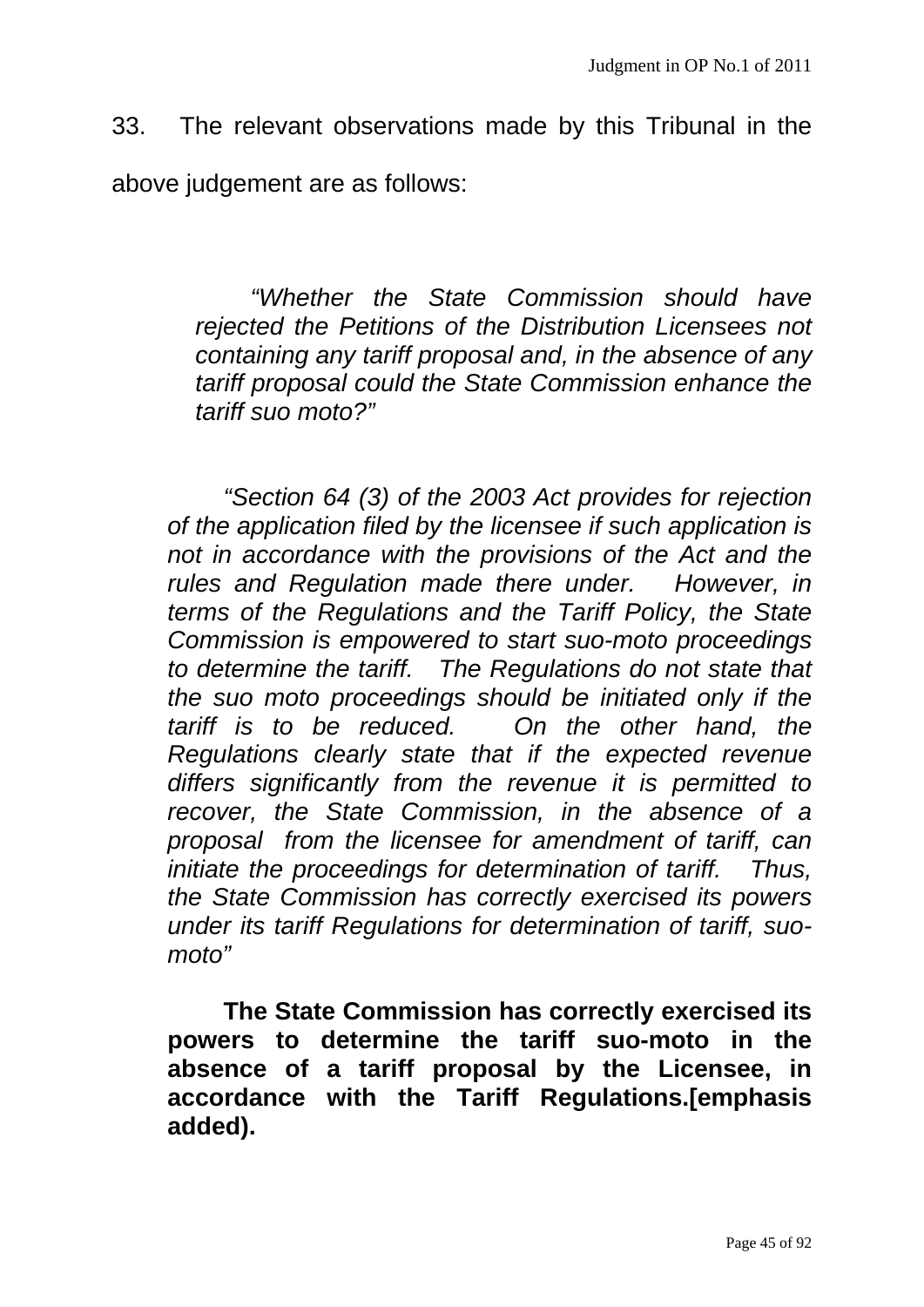34. The next decision is in Appeal No.106, etc of 2006 titled as Tamil Nadu Newsprint & Papers Ltd Vs Tamil Nadu State Commission reported as 2007 APTEL 157. In this judgement also, this Tribunal had the occasion to consider the suo-moto tariff determination by the Tamil Nadu State Commission for purchase of power from non-conventional energy sources and held that the impugned suo-moto tariff order was valid having been passed with a fair approach after due deliberations and deep consideration. It was also held that the determination of tariff was a mandatory obligation and duty of every Commission which cannot brook any delay.

35. The next judgement is MSEDCL Vs Maharashtra State Commission in Appeal No.70 of 2007. In this judgement, this Tribunal had the occasion to consider the interplay between Part VII of the Electricity Act read with the applicable multi-year tariff regulations vis-à-vis para 8.1 (7) of the National Tariff Policy. In this judgement, this Tribunal gave specific guidelines while discerning the underlying objective that when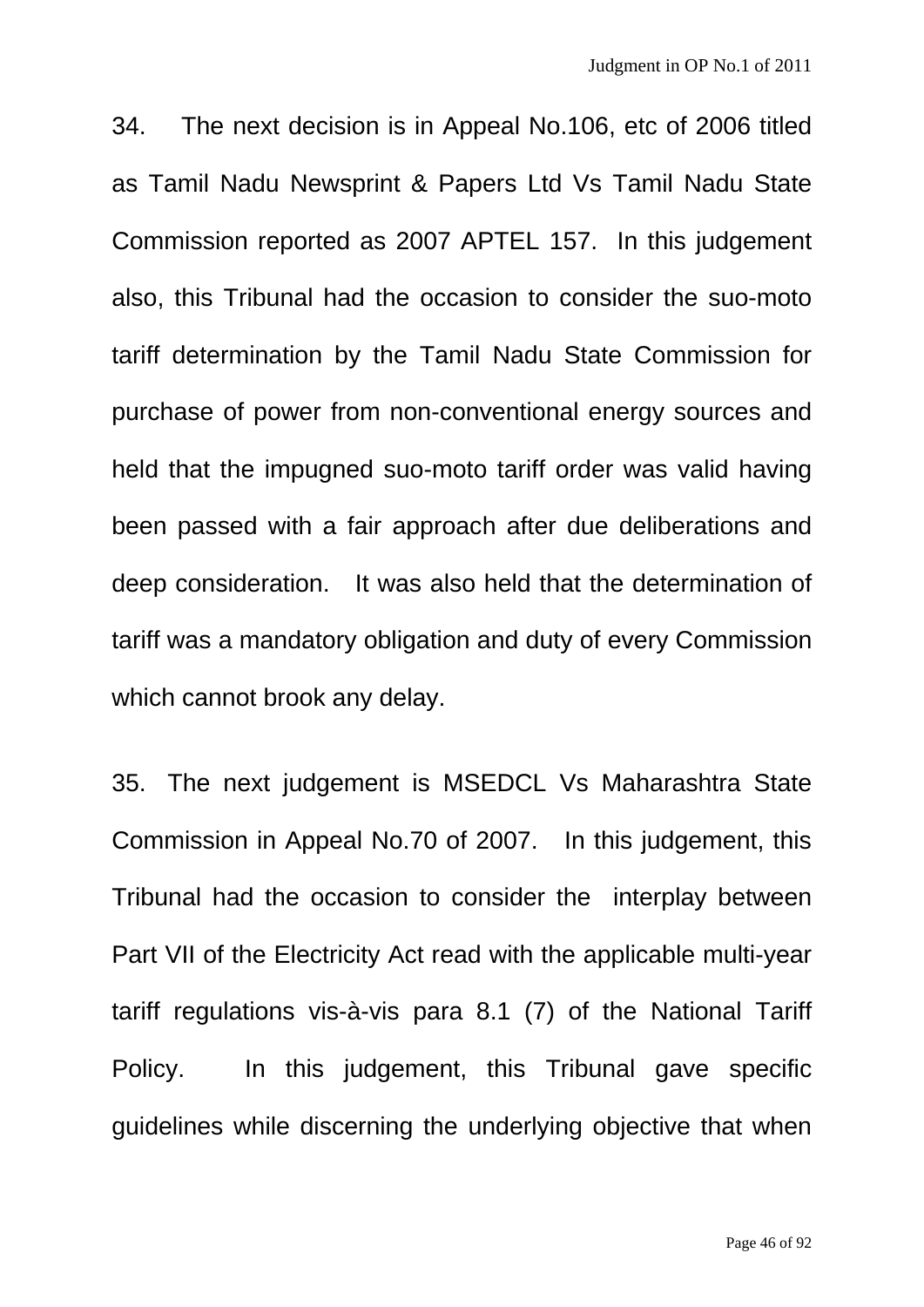should the suo-moto tariff determination be resorted. The relevant observations are as follows:

*"5. We now proceed to examine the tariff policy, paragraph 8.1.7 as extracted above. In our opinion the entire paragraph has to be read to interpret the expression given therein. The intention of the Government in this part of the tariff policy is to maintain discipline in the matter of date of commencement of every new tariff. The policy says that is desirable that MYT tariff should come to effect in the beginning of the financial year. The policy does not say that the tariff changes will come into effect at the commencement of the financial year irrespective of any prohibitive situation that may arise for various reasons. There can be no quarrel that if the tariff changes take place at the beginning of the financial year it becomes convenient for all the players in the electricity market as well as for the end consumers. In order to make this possible an advice is given to Appropriate Commissions to initiate tariff determination and regulatory scrutiny on a suo-moto basis in case the licensee does not initiate filings in time. However, suo-moto initiation of tariff determination may not be an easy process. A large amount of data is required for determination of tariff. Without a tariff petition being filed by a licensee the Appropriate Commission may find it quite difficult to collect and collate the necessary data and to fix a tariff. If the appropriate Commissions able to so determine the tariff on suo-moto scrutiny, the same may be different from the tariff which could have been framed on an ARR and tariff petition with relevant data filed by a licensee. It is in this context that the tariff policy says that if there is a gap of this nature the licensee should be made to bear the same. This provision has been made to discourage the licensee*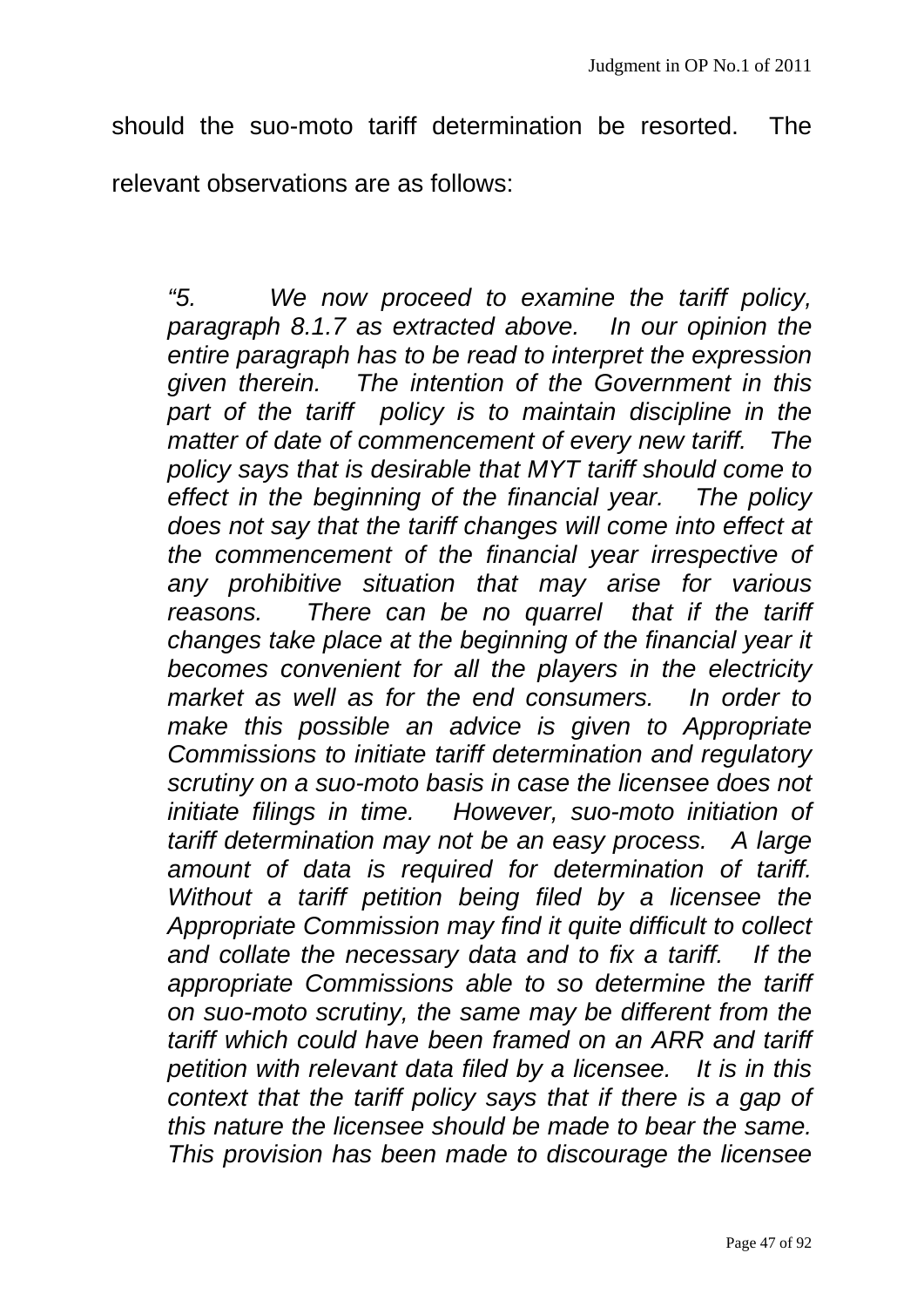*from delaying its tariff petition and for compelling the Appropriate Commission to go into suo-moto determination of the tariff in the next financial year.* 

6. *Undoubtedly, the suo-moto tariff determination will commence only if the ARR filing is inordinately delayed. It is not expected that whenever ARR filing is delayed the Appropriate Commission would suo-moto start initiating the exercise of tariff determination. In our considered view, the last clause of Para 8.1.7 of the tariff policy comes into play only when the ARR filing is so enormously delayed that the appropriate Commission is made to issue a tariff of its own suo-moto regulatory scrutiny.* 

36. In the above judgments, this Tribunal gave the following directions and guidelines:

(a) The intention of the Government in this part of the tariff policy is to maintain the discipline regarding the date of commencement of every new tariff. To make it possible an advice is given to appropriate Commissions to initiate tariff determination and **regulatory scrutiny on suo-moto basis in case a licensee does not initiate filing in time.**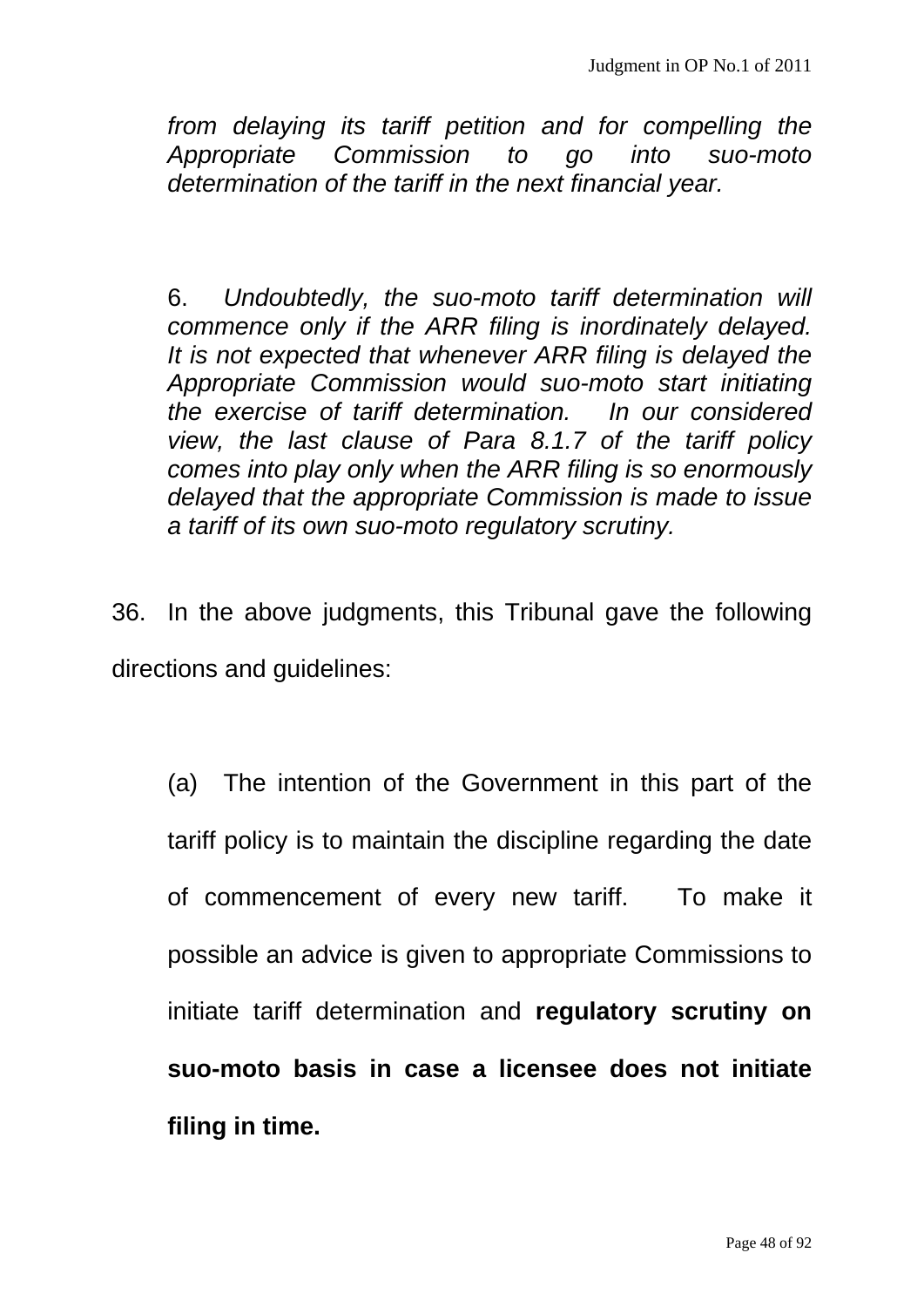(b) Without a tariff petition being filed by a licensee, the Appropriate Commission may find it quite difficult to collect and collate the necessary data and to fix the tariff. It is in this context, the tariff policy says that if there is a gap on account of delay in filing, the licensee should be made to bear the same. This provision has been made to discourage the licensee from delaying its tariff petition and for compelling the Appropriate commission to go into suomoto determination of tariff for the next financial year.

(c) The suo-moto tariff determination will commence only if the ARR filing is inordinately delayed. The last clause of para 8.1.(7 ) of the tariff policy comes into play only when the ARR filing is so enormously delayed that the appropriate Commission is made to issue a tariff on its own suo-moto regulatory scrutiny. The financial implication of the delay is nothing but the carrying cost. The consumers cannot be burdened with this resulting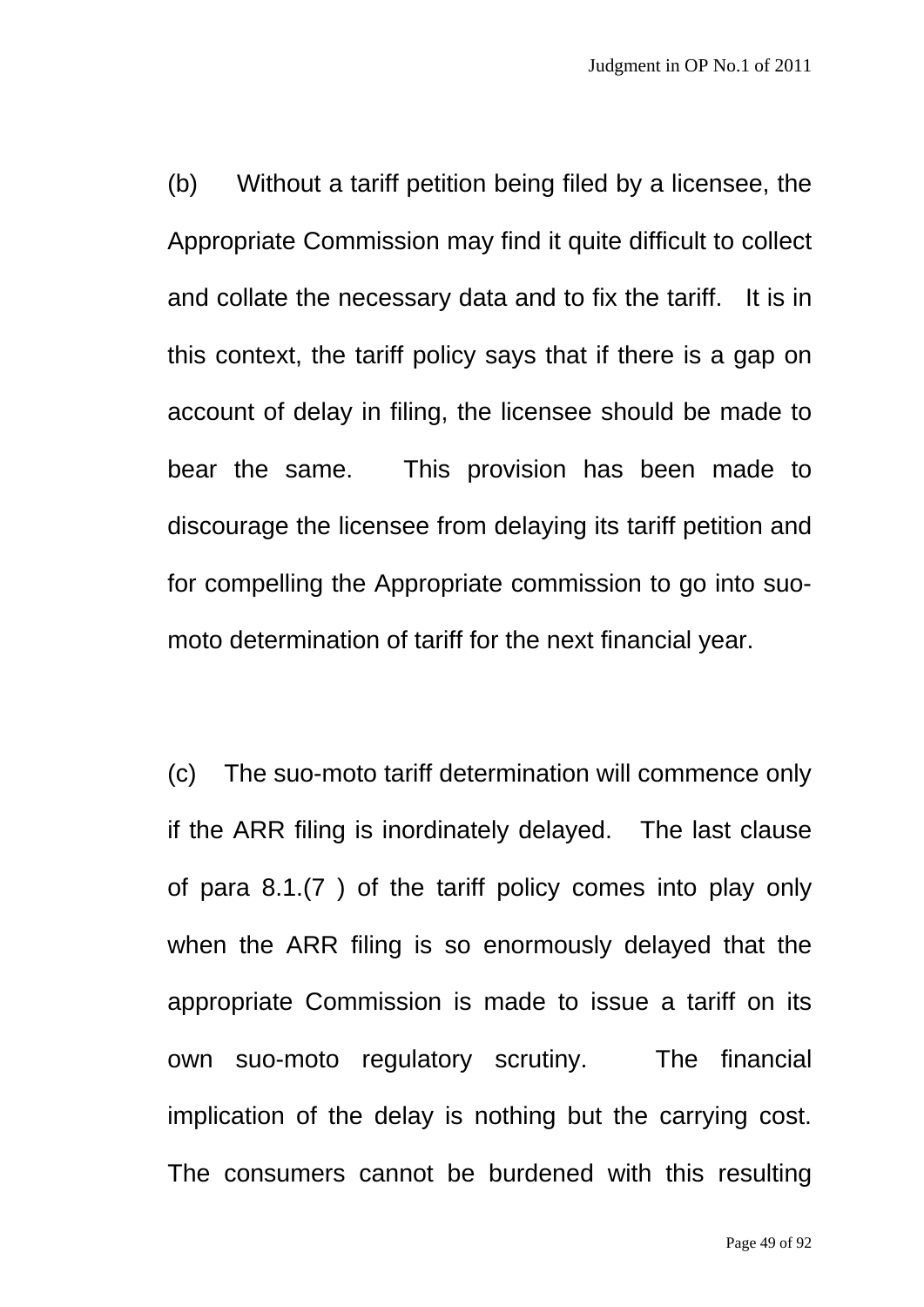carrying cost because the delay has not been caused on account of their default.

37. We will now see the other judgements. The next judgement is in Appeal No.192 of 2010 dated 28.7.2011 titled Tamil Nadu Electricity Consumers Association vs Tamil Nadu Electricity Board. In this Judgement also the Tribunal has held that in case the Utilities do not file the Petition for determination of ARR and tariff in time, the State Commission should initiate the tariff determination and Regulatory scrutiny on suo-moto basis. The relevant observations made by this Tribunal is are follows:

*"7.6. While we do not want to interfere with the findings of the State Commission regarding the accumulated losses for the previous years, we are concerned with the fact that the first respondent filed a petition for determination of ARR and tariff after a gap of seven years. The first tariff petition was filed by the first respondent in September, 2002 on the basis of which the State Commission passed the tariff order dated 15.3.2003. Thereafter, the petition for determination of tariff/ARR was filed only on 18.1.2010 for the Control Period 2010-13. During the intervening period the respondent no. 1 has*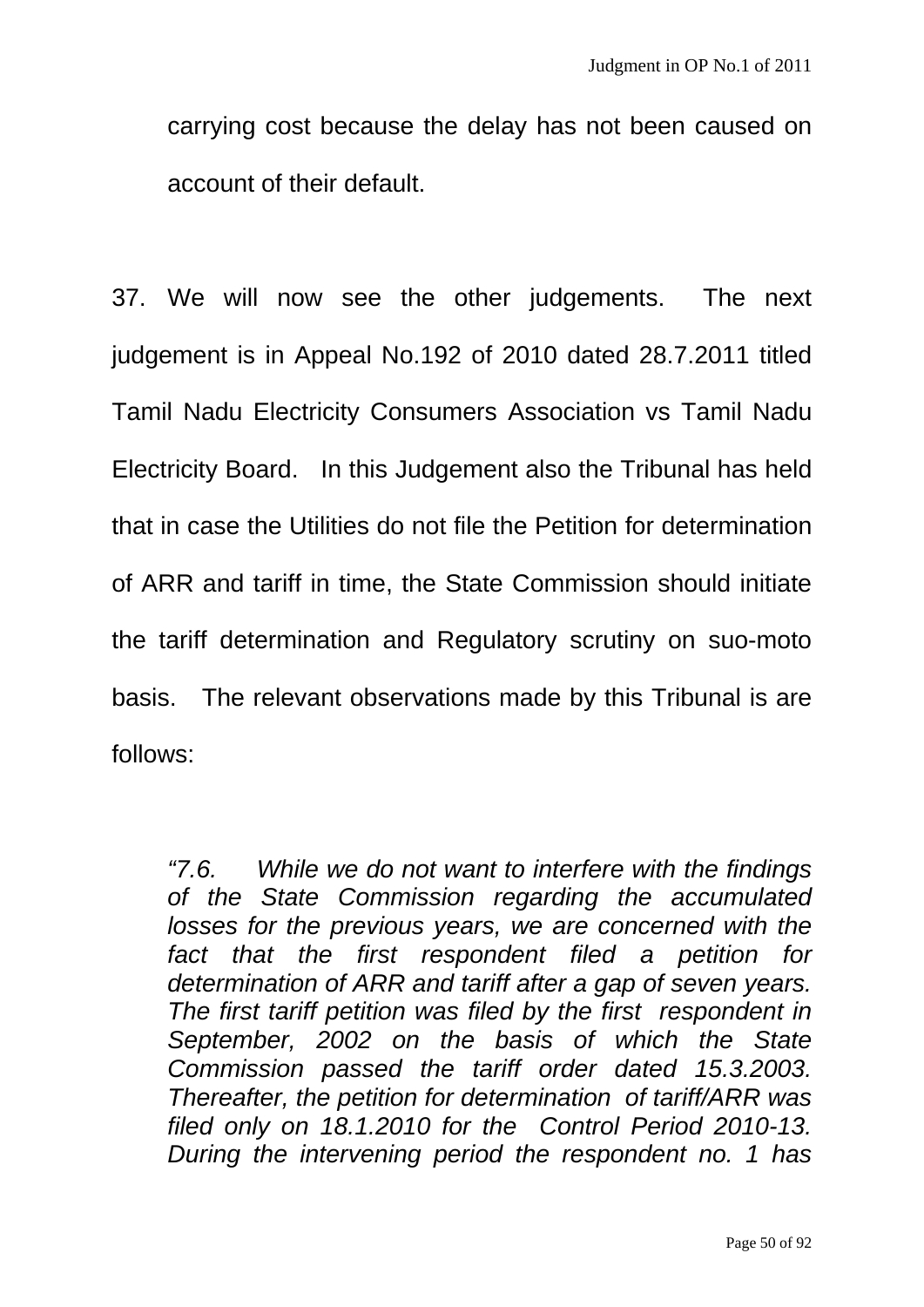*accumulated huge financial losses, to the tune of Rs. 16700 Crores ending FY 2008-09. We fail to understand as to why the first respondent did not file the petition for ARR and tariff every year during this period and if the first respondent was failing to do so why the State Commission did not initiate suo motu proceedings in the matter. Besides the retail tariff, the State Commission has to regulate the electricity purchase and procurement process and approve capitalization of the assets of the distribution licensee for which the Annual Revenue Requirement has got to be approved by the State Commission.* 

*7.7. In this connection let us examine the 2005 Regulations. The relevant Regulation 5 is reproduced below:* 

## "5. *Filing of Aggregate Revenue Requirement*

(1) *The Distribution / Transmission licensee shall file the Aggregate Revenue Requirement (ARR) on or before 30th November of each year in the format prescribed, containing the details of the expected aggregate revenue that the licensee is permitted to recover at the prevailing tariff and the estimated expenditure*.

(2) ARR shall be filed every year even when no application for determination of tariff is made".

(6*). Procedure for making application for* 

*Determination of Tariff:*

………………………………….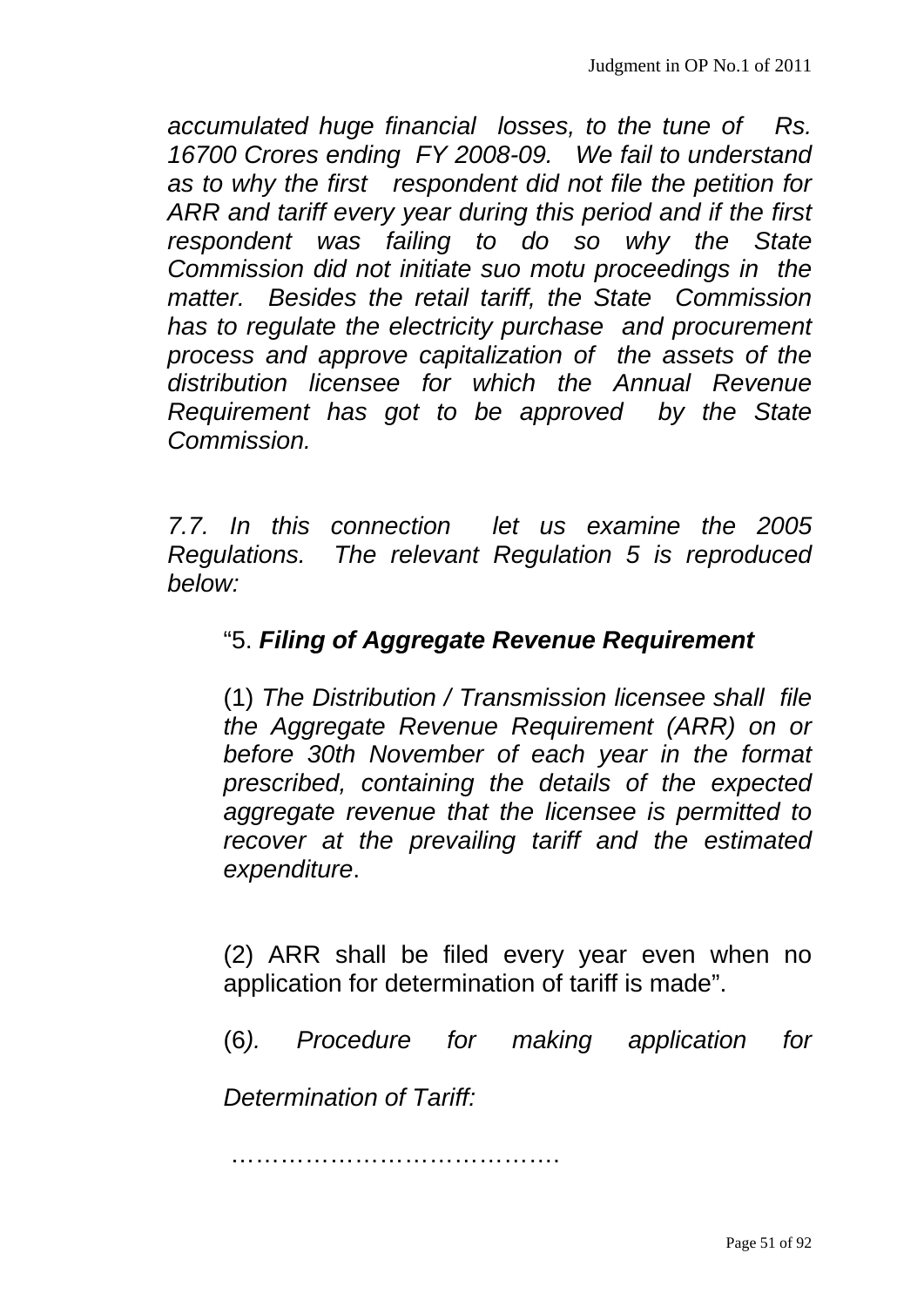(8) *In case the licensee does not initiate tariff filings in time, the Commission shall initiate tariff determination and regulatory scrutiny on suo motu basis".* 

*Thus, according to the Regulations the licensee has to file the ARR every year even when no application for determination of tariff is made and in case the licensee does not initiate the tariff filing in time, the State Commission has to initiate the same suo motu.*

7.8*. In the present case the Regulations were clearly violated by the first respondent and the State Commission also remained a silent spectator.*

*7.9. The present situation in which the first respondent has landed itself with large accumulated financial losses, is neither in its own interest for smooth operation of the system nor in the interest of the consumers for maintaining a reliable power supply. If the first respondent is in poor financial health, then it is doubtful that it can maintain a reliable power supply to the consumers. We, therefore,direct the first respondent and its successor companies to regularly file their respective petitions for determination of Annual Revenue Requirement and Tariff every year, in time, according to the Regulations. In case the successor companies do not file the petition for determination of ARR and tariff in time, the State Commission should initiate the tariff determination and regulatory scrutiny on suo moto basis".*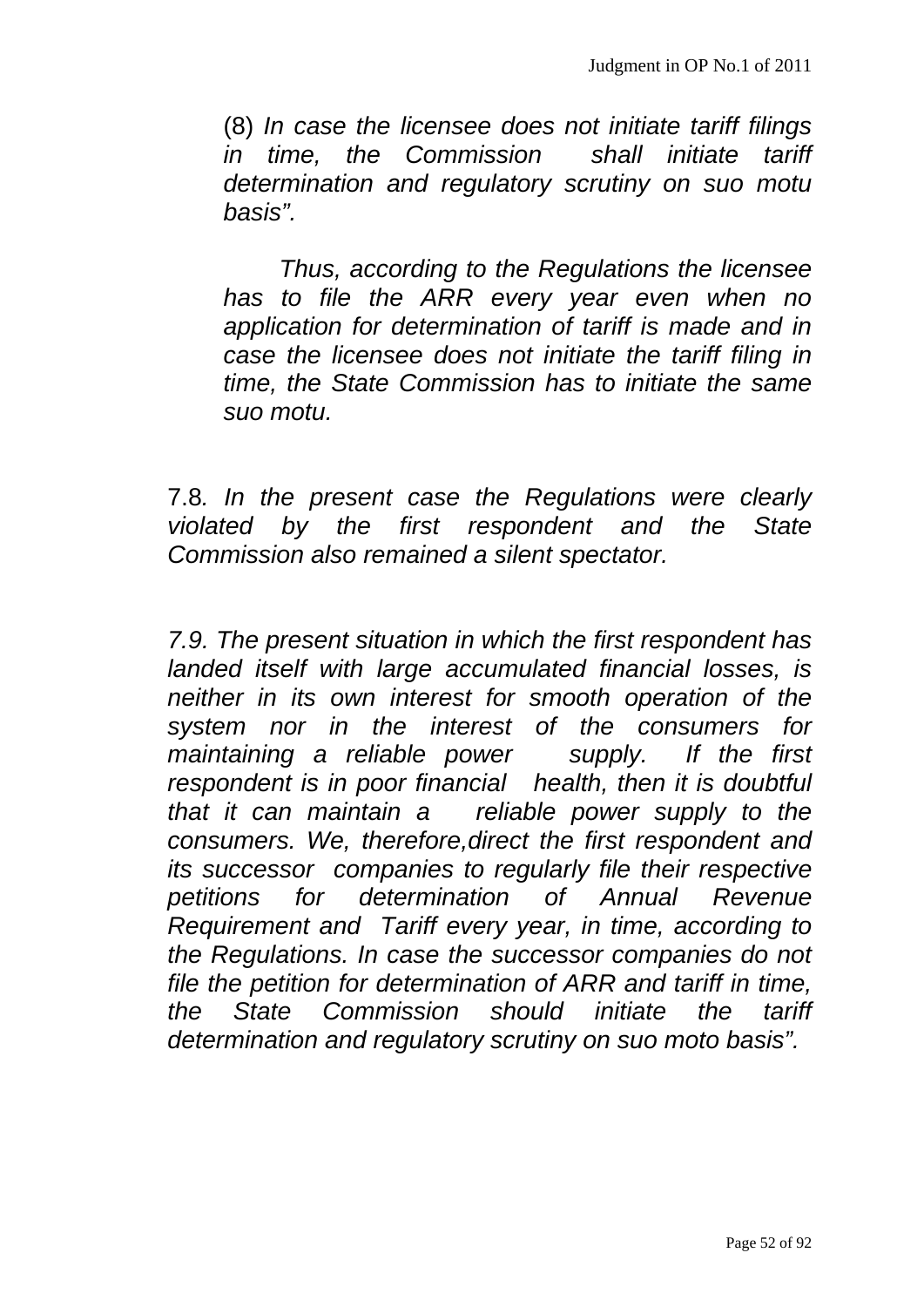38. In this decision following findings and directions have been given by this Tribunal:

(a) The first tariff order was filed by the Tamil Nadu Electricity Board before the State Commission for determination of ARR and tariff in September, 2002. The State Commission passed the tariff order on the basis of its petition on 15.3.2003. Thereafter, the Electricity Board filed a petition only on 18.1.2010 i.e after a gap of seven years. The Tribunal is not able to understand as to why the electricity board did not file its petition for ARR and tariff every year. Similarly, if the Electricity Board had not filed the said petition, there was no reason as to why the State Commission did not initiate suo-moto proceedings in the matter.

(b) The relevant regulations 5.2 of the 2005 Regulations would provide that ARR should be filed every year even when no application for determination of tariff was made.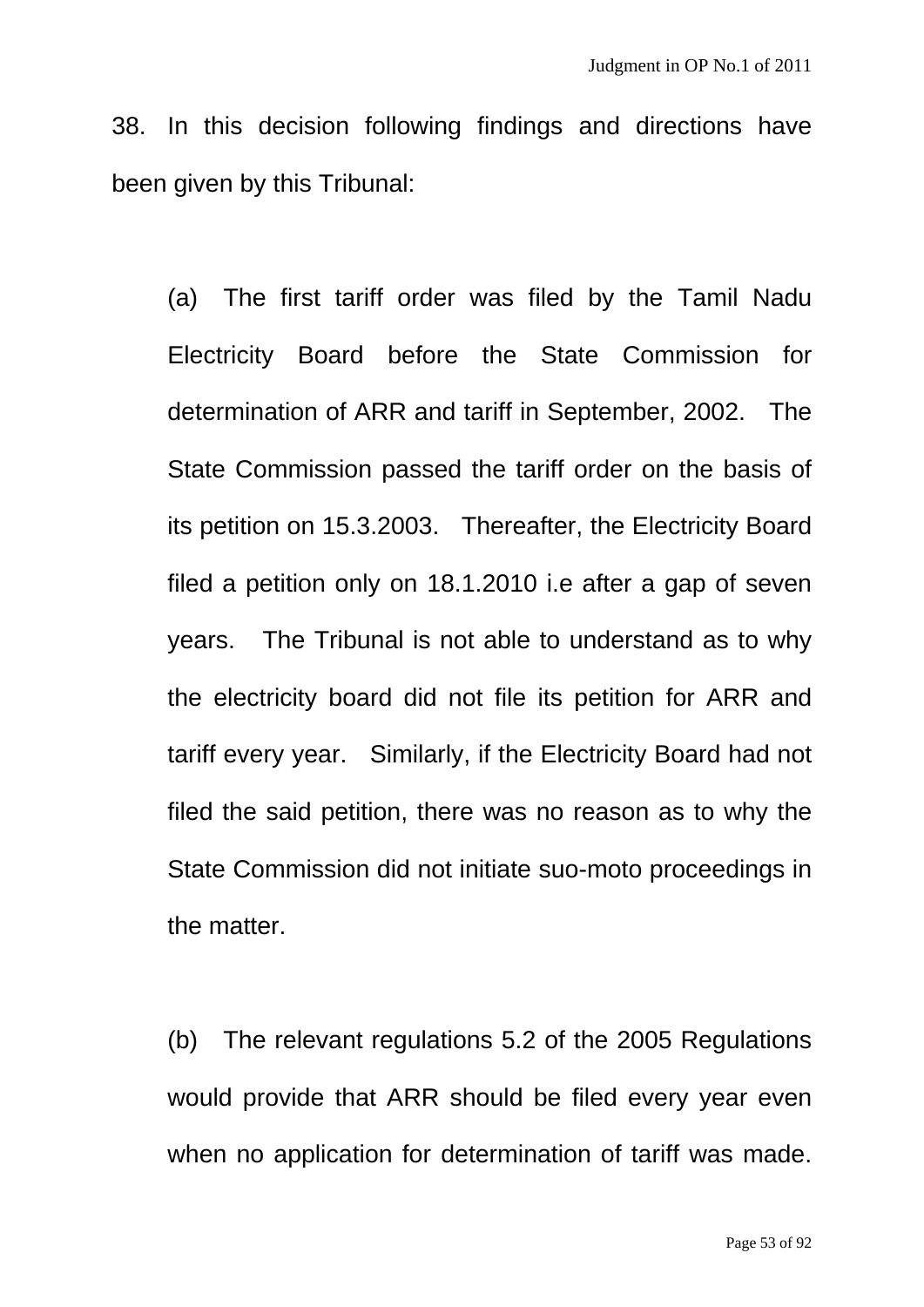The Regulation 5 (8) specifically provides that the Commission should initiate tariff determination and regulatory scrutiny on suo-moto basis in case the Utilities had not initiated tariff filing in time. In the present case, the State Commission remained as a silent spectator without following the above Regulations.

(c) The Tribunal directed the Electricity Boards and its successor Companies to regularly file their petitions for determination of tariff and ARR every year according to Regulations. In case they do not file the petition in time, the State Commission should initiate the tariff determination and tariff scrutiny on suo-moto basis.

39. Thus the above issues have already been decided as the ratio and suitable directions have been issued by this Tribunal on the strength of the Regulations framed by the State Commissions in the judgments already rendered by the Tribunal. These judgements of this Tribunal have attained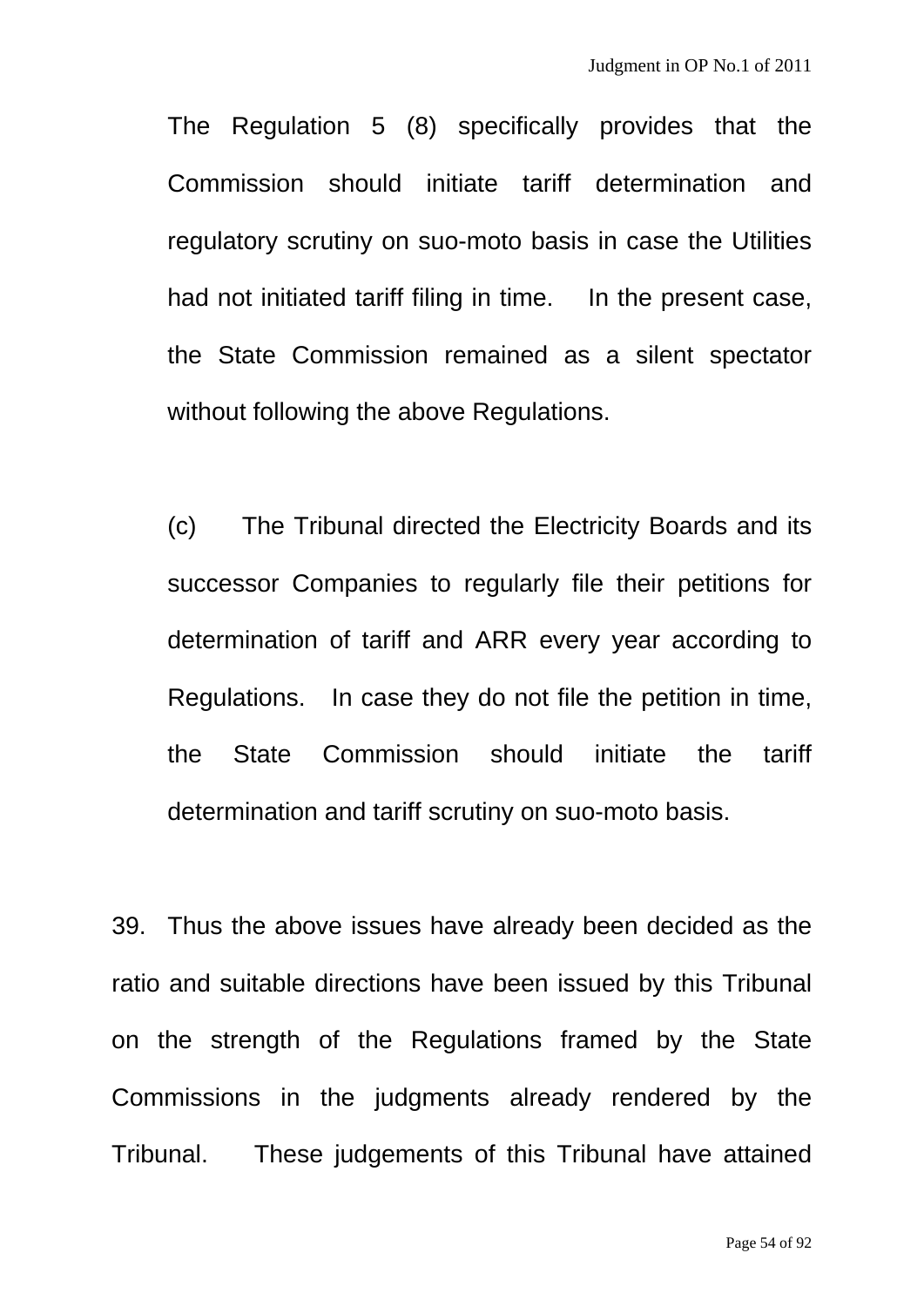finality. There is one more aspect to be mentioned here. In the matter of Tamil Nadu Electricity Consumers Association Vs TNEB the Tribunal rendered a judgment in Appeal No.192/2010 on 28.7.2011, which we have earlier mentioned. In the present matter, Tamil Nadu State Commission filed the written submission before this Tribunal, stating that the Tamil Nadu Commission had followed Tariff Regulations which followed the National Tariff Policy which are in consonance with the provisions of the Electricity Act, 2003. We have accepted this plea by the State Commission. When such being the case, we are unable to understand as to why Tamil Nadu State Commission has now taken a different stand that they may not be able to follow the Regulations.

40. As indicated above, this present stand taken by these State Commissions is exactly opposite to the earlier stand taken as well as the ratio decided by this Tribunal in various judgements including the last judgement which was rendered on 28.7.2011 in Appeal No.192 of 2010.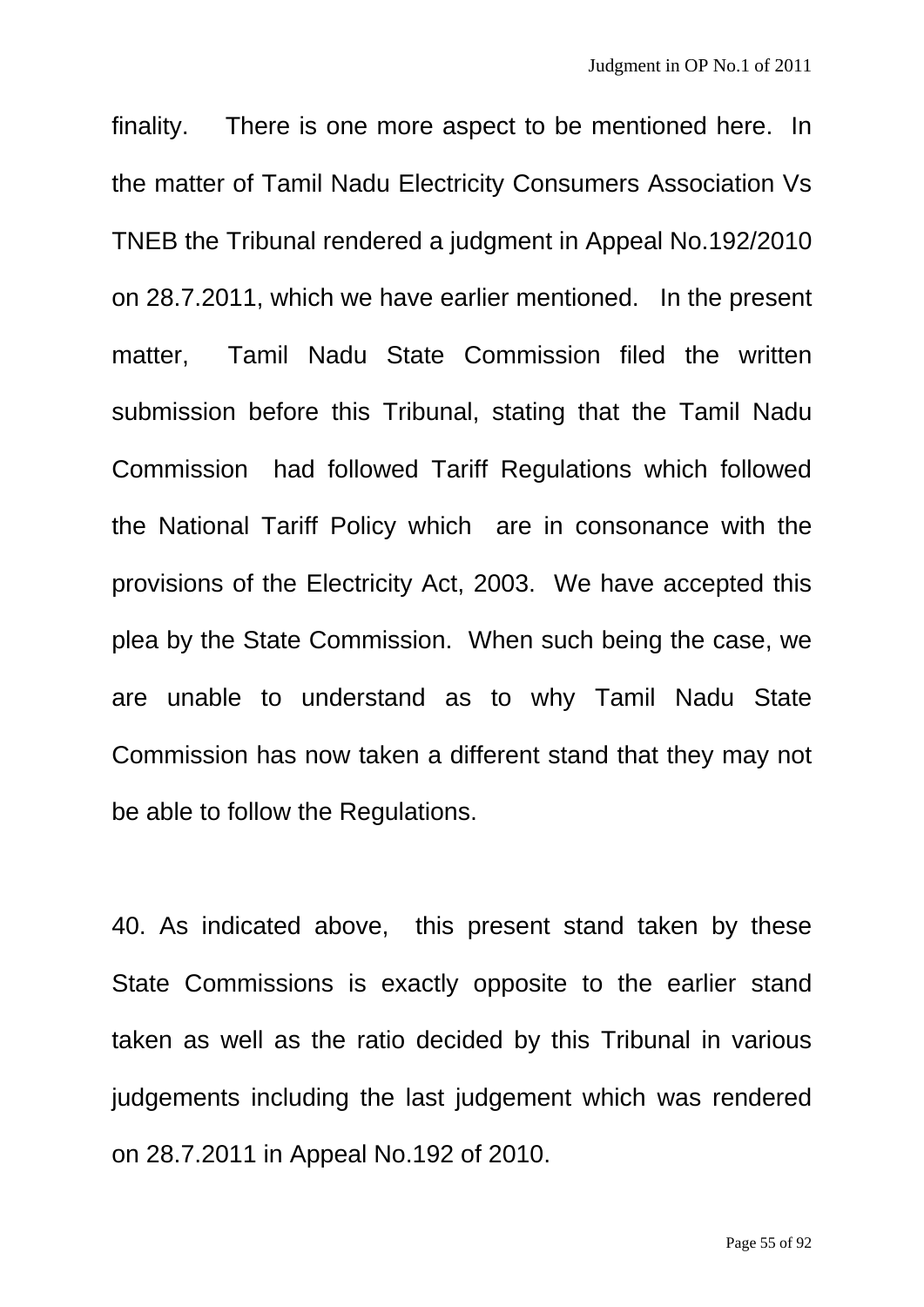41. As a matter of fact, the Hon'ble Supreme Court has held that the Regulations framed by the Commissions are binding as a delegated legislation on the Commissions and as such the Regulatory Commissions are obliged to determine tariff in exercise of the powers in accordance with these Regulations. The relevant observations made by the Hon'ble Supreme Court in the matter of Power Trading Corporation Vs CERC is as follows:

*"40. As stated above, the 2003 Act has been enacted in furtherance of the policy envisaged under the Electricity Regulatory Commissions Act, 1998 as it mandates establishment of an independent and transparent Regulatory Commission entrusted with wide ranging responsibilities and objective, inter alia, including protection of the consumers of electricity. Accordingly, the Central Commission is set up under Section 76 (1) to exercise the powers conferred on, and in discharge of the functions assigned to, it under the Act. On reading Sections 76 (1) and 79 (1) one finds that Central Commission is empowered to take measures/steps in discharge of the functions enumerated in Section 79 (1) like to regulate the Tariff of generating companies, to regulate the inter-State transmission of electricity, to determine Tariff for inter State transmission of electricity, to issue licences, to adjudicate upon disputes, to levy*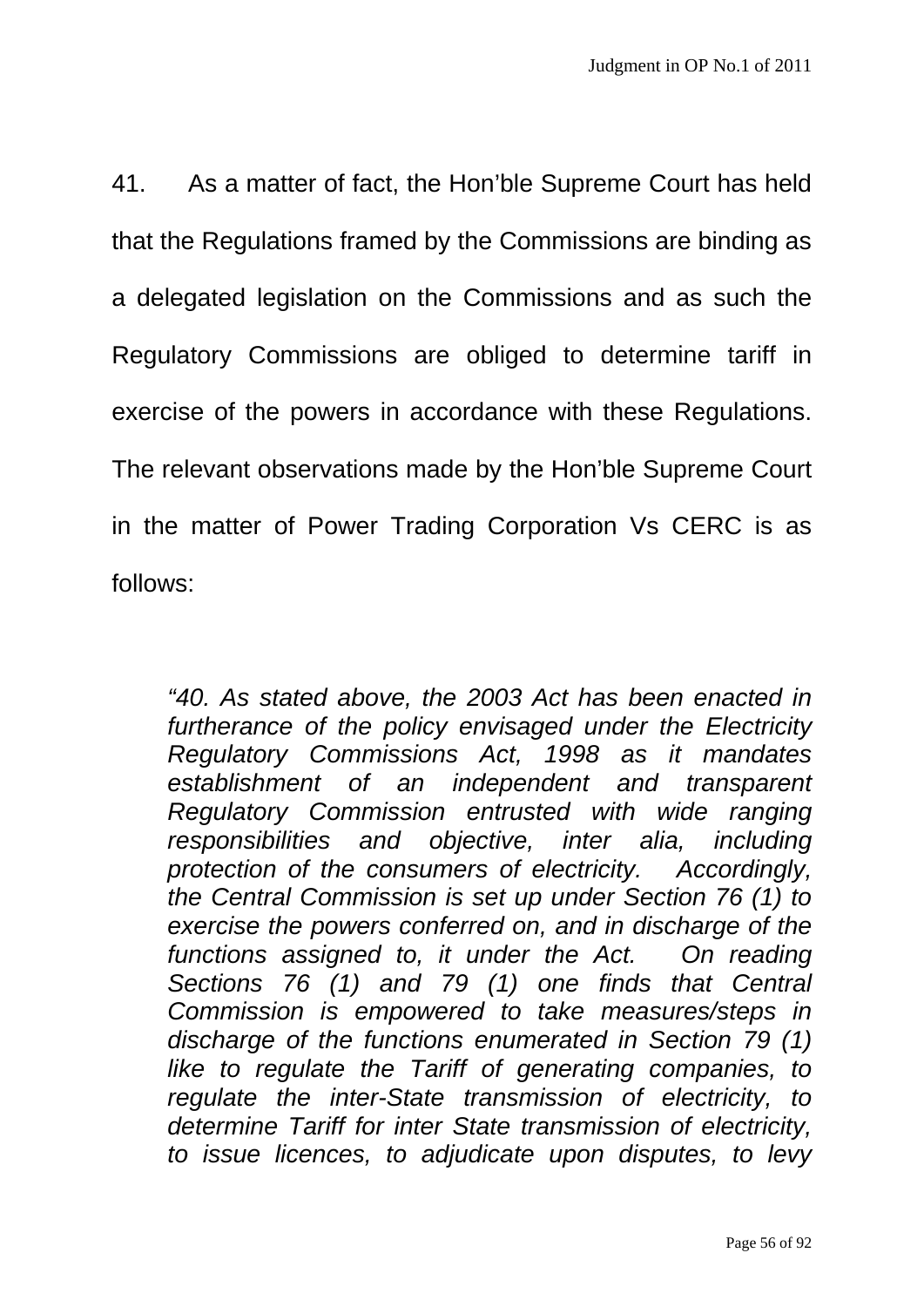*fees, to specify the Grid Code, to fix the trading margin in inter- State trading of electricity, if considered necessary etc. These measures, which the Central Commission is empowered to take, have got to be in conformity with the Regulations under Section 178, wherever such Regulations are applicable. Measures under Section 79 (1), therefore, have got to be in conformity with the Regulations under Section 178. To regulate is an exercise which is an exercise which is different from making of the regulations. However, making of a regulation under Section 178 is not a pre-condition to the Central Commission taking any steps/measures under Section 79(1). As stated, if there is a regulation, then the measure under Section 79(1) has to be in conformity with such regulation under Section 178. This principle flows from various judgments of this Court which we have discussed hereinafter. For example, under Section 79(1)(g) the Central Commission is required to levy fees for the purpose of the 2003 Act. An Order imposing regulatory fees could be passed even in the absence of a regulation under Section 178. If the levy is unreasonable, it could be the subject matter of challenge before the Appellate Authority under Section 111 as the levy is imposed by an Order/decision making process. Making of a regulation under Section 178 is not a pre-condition to*  passing of an Order levying a Regulatory fee under *Section 79(1)(g). However, if there is a regulation under Section 178 in that regard then the Order levying fees under Section 79(1)(g) has to be in consonance with such regulation. Similarly, while exercising the power to frame the terms and conditions for determination of tariff under Section 178, the Commission has to be guided by the*  factors specified in Section 61. It is open to the Central *Commission to specify terms and conditions for determination of tariff even in the absence of the regulations under Section 178. However, if a regulation is made under Section 178, then, in that event, framing of*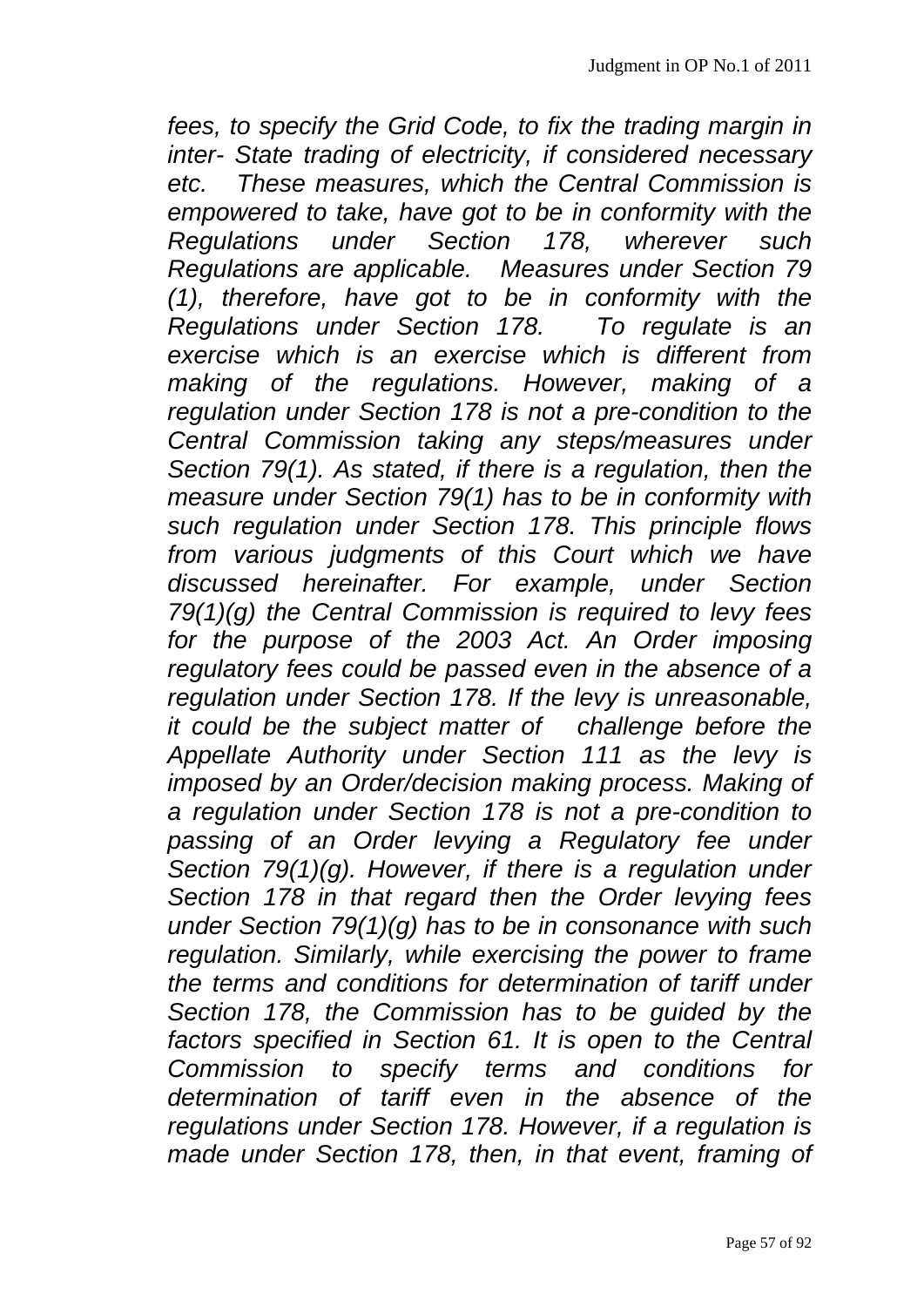*terms and conditions for determination of tariff under Section 61 has to be in consonance with the regulation under Section 178. One must keep in mind the dichotomy between the power to make a regulation under Section 178 on one hand and the various enumerated areas in Section 79(1) in which the Central Commission is mandated to take such measures as it deems fit to fulfil the objects of the 2003 Act. Applying this test to the present controversy, it becomes clear that one such area enumerated in Section 79(1) refers to fixation of trading margin. Making of a regulation in that regard is not a pre-*

*condition to the Central Commission exercising its powers to fix a trading margin under Section 79(1)(j), however, if the Central Commission in an appropriate case, as is the case herein, makes a regulation fixing a cap on the trading margin under Section 178 then whatever measures a Central Commission takes under Section 79(1)(j) has to be in conformity with Section 178. One must understand the reason why a regulation has been made in the matter of capping the trading margin under Section 178 of the Act. Instead of fixing a trading margin (including capping) on a case to case basis, the Central Commission thought it fit to make a regulation which has a general application to the entire trading activity which has been recognized, for the first time, under the 2003 Act. Further, it is important to bear in mind that making of a regulation under Section 178 became necessary because a regulation made under Section 178 has the effect of interfering and overriding the existing contractual relationship between the regulated entities. A regulation under Section 178 is in the nature of a subordinate Legislation. Such subordinate Legislation can even override the existing contracts including Power Purchase Agreements which have got to be aligned with the regulations under Section 178 and which could not have*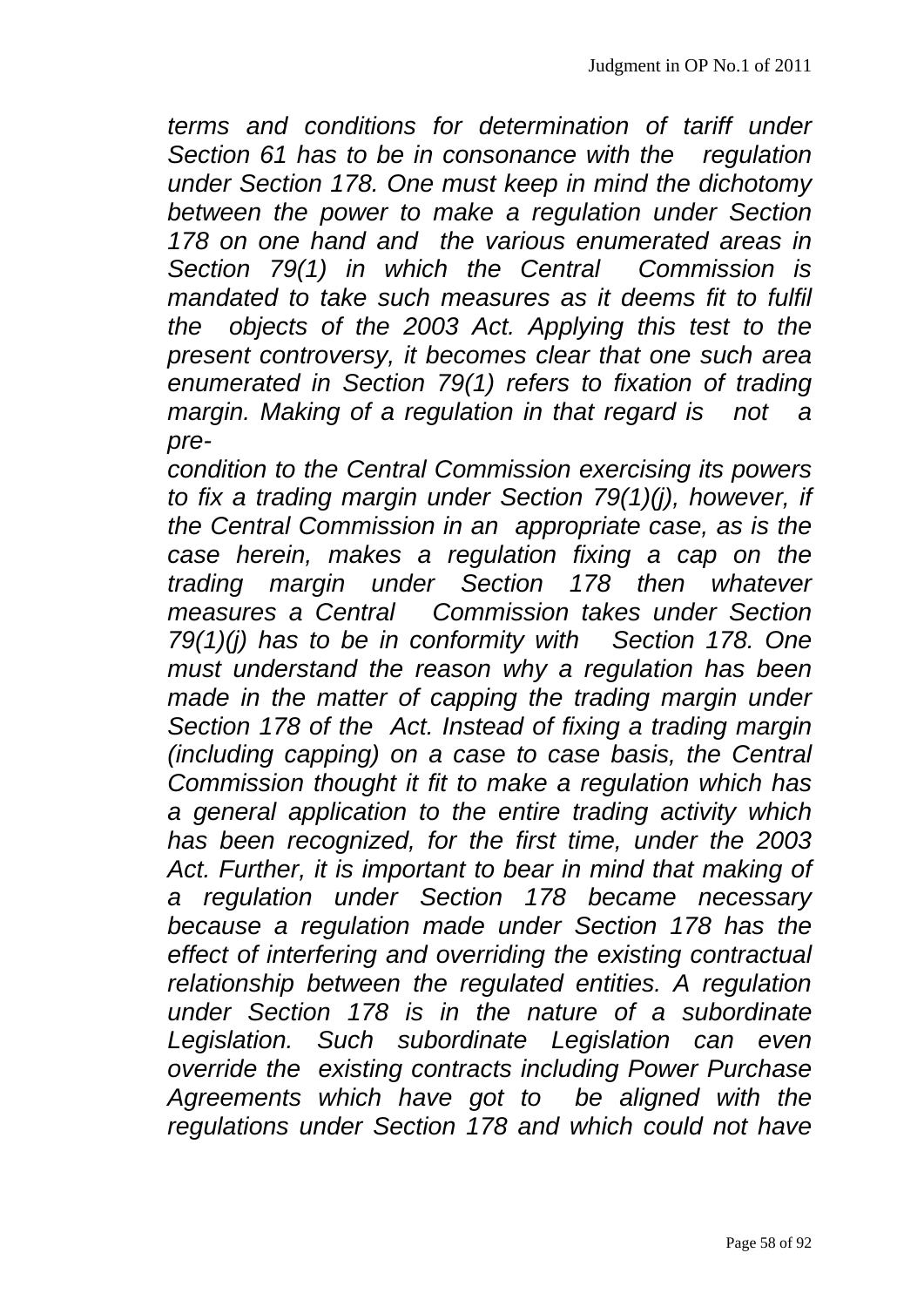*been done across the board by an Order of the Central Commission under Section 79(1)(j)"* 

42. The above mandate issued by the Hon'ble Supreme Court would reveal the following factors.

(a) Making of a Regulation under section 178 is not a pre-condition to passing of an order levying a regulatory fee under section 79 (1) (g). However, if there is a Regulation under Section 178 in that regard, then the order levying fees under Section 79 (1) (g) has to be in consonance with the Regulation.

(b) Similarly, while exercising the power to frame the terms and conditions for determination of tariff under section 178, the Commission has to be guided by the factors specified in Section 61. It is open to the Central Commission to specify terms and conditions for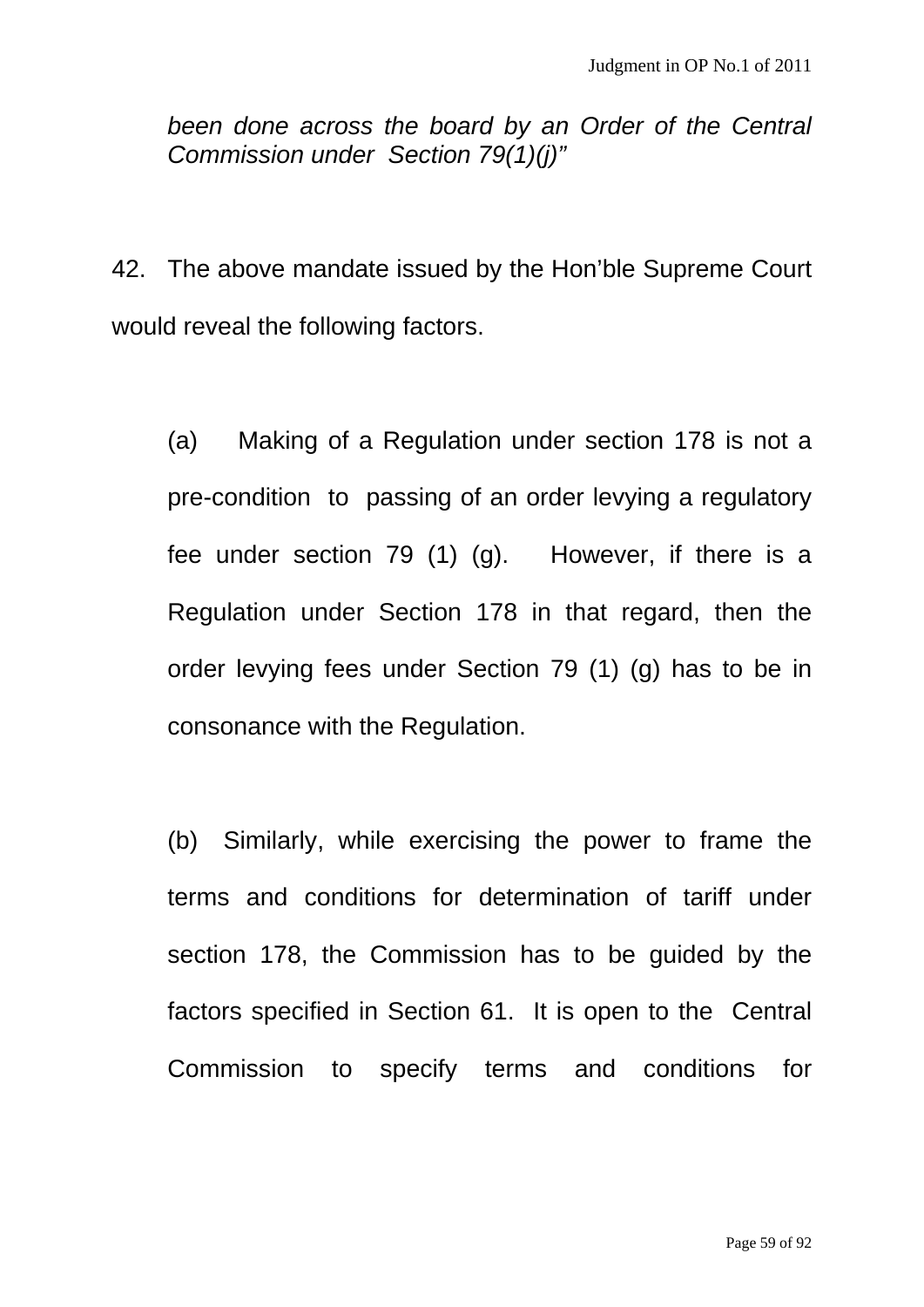determination of Tariff even in the absence of Regulations.

(c) If a Regulation is made under Section 178, then in that event framing of terms and condition for determination of tariff under Section 61 has to be in consonance with the Regulation under Section 178.

(d) All these observations which relate to the Central Commission, would apply to the State Commissions as well, as the State Commissions have got the powers to frame Regulations under Section 181 of the Act, 2003

43. It is strangely contended by the Tamil Nadu Commission that the Regulations would not prevail over Section 64 of the Act. It is settled position of law that the procedures as provided under section 64 of the Act are to be considered as handmaid of justice which cannot be read in a manner to frustrate the letter and spirit of the underlying statutory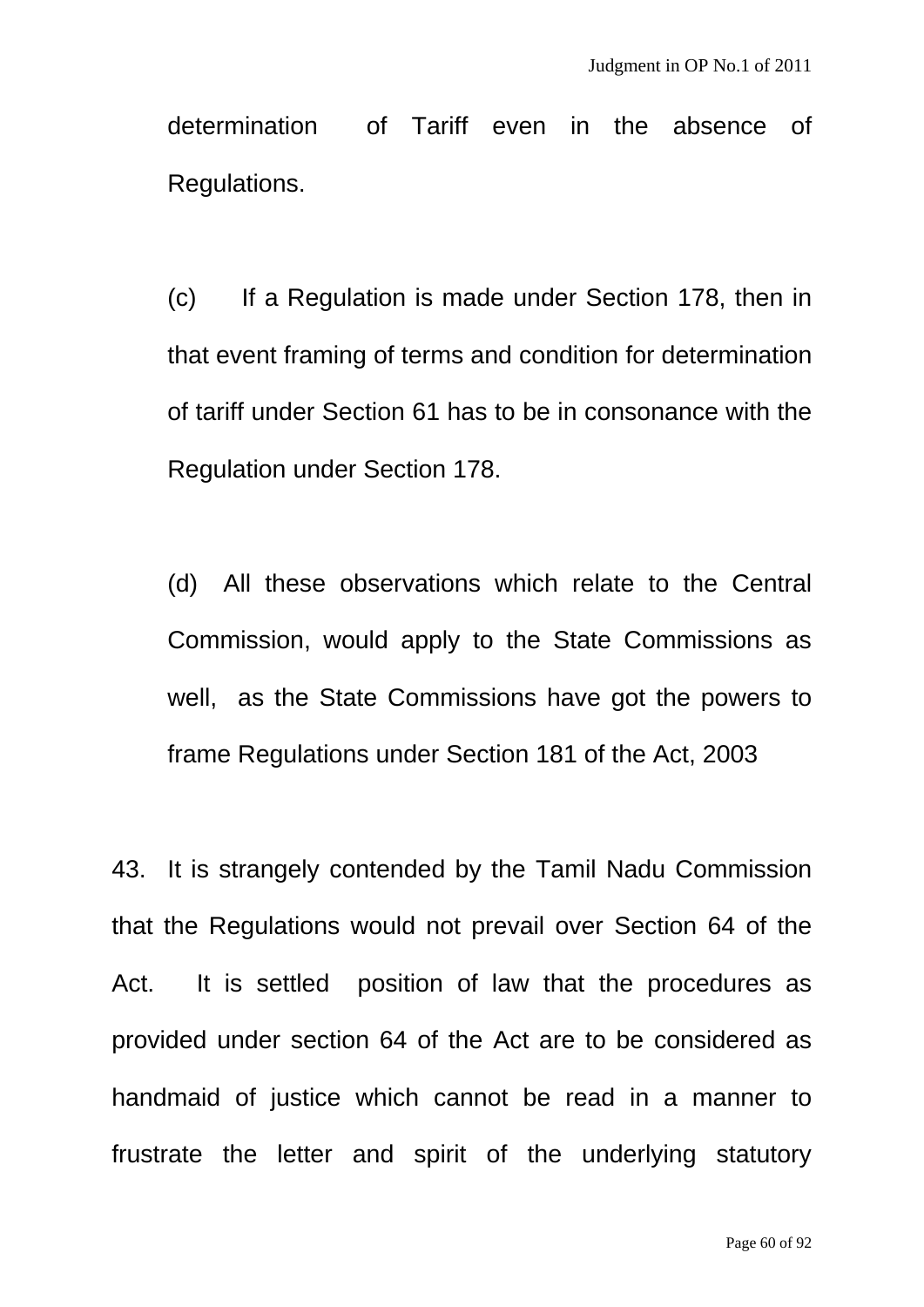provisions and substantive rights related to regular, cost reflective tariff determination and the statements of objects and reasons read with Section 62 of the Electricity Act. Further, as held by the Hon'ble Supreme Court as well as this Tribunal in various decisions that the quasi judicial authorities (like the State Electricity Regulatory Commissions) are vested with more liberal powers to adopt more flexible processes to fulfil their statutory objectives with purposeful efficiency. This principle has been laid down in the following decisions:

*(*i) National Sewing Thread Co. vs. James Chadwick: AIR 1953 SC 357 at paras 8 & 9 .

(ii) Vasanlal Maganbhai Sanjanwada vs. State of Bombay: AIR 1961 SC 4 at paras 4,6,9,16 & 17.

(iii) B Prabhakar Rao vs. Desari Panakala Rao: (1976) 3 SCC 550 at paras 10 and 13.

(iv) AR Antulay vs. RS Nayak: (1988) 2 SCC 602 at para 83.

(v) Shree Vijay Cotton & Oil Mills Ltd., vs. State of Gujarat (1991) 1 SCC 262 at para 16.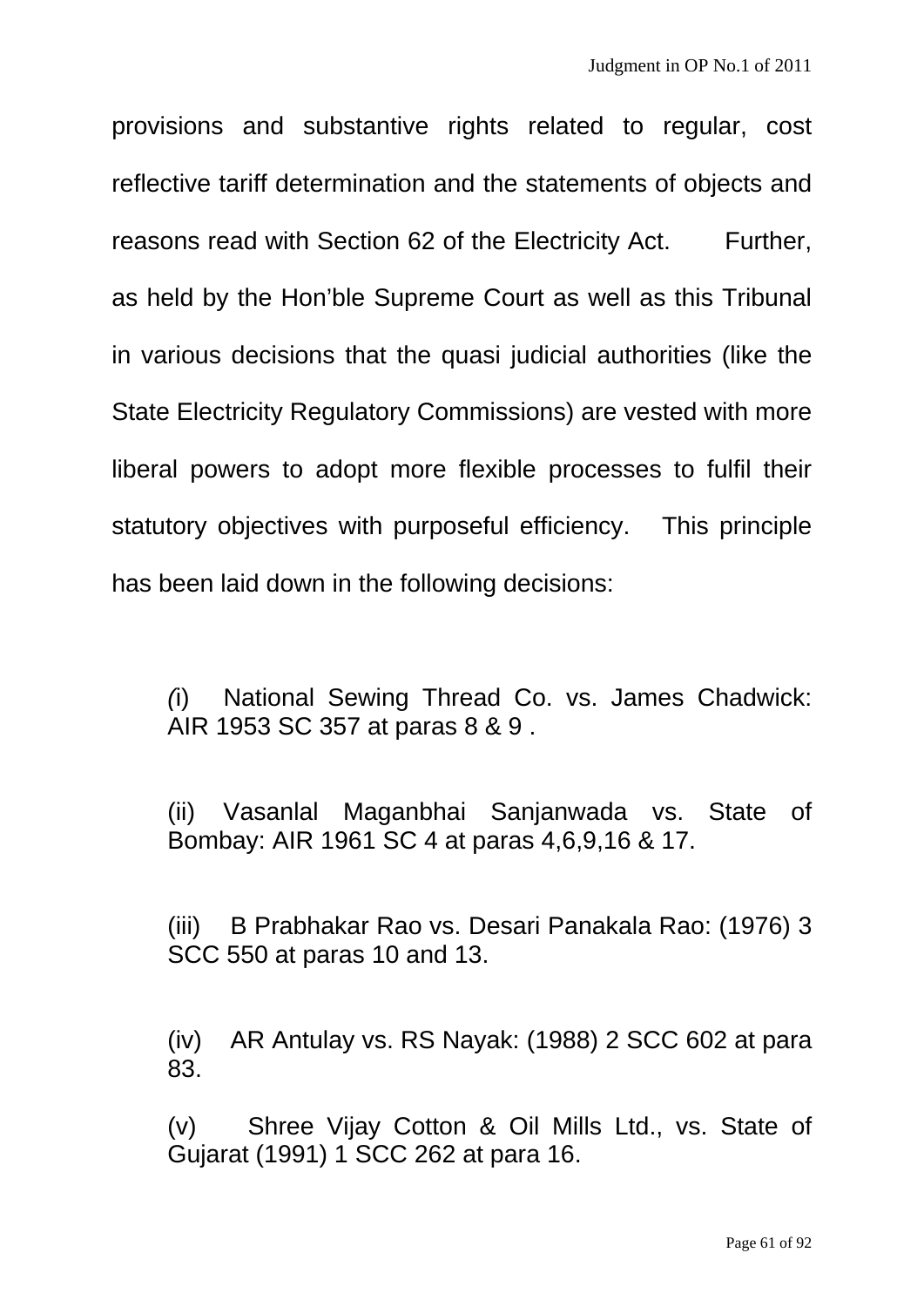(vi) Dhannalal vs. Kalwatibai & Ors (2002) 6 SCC 16 at para 20-24.

 (vii) Uday Shankar Triyar vs. Ram Kalewar Prasad Singh (2006) 1 SCC 75, para 17.

(viii) SIEL Ltd. Vs. Punjab SERC: 2007 ELR (APTEL)1931 at para 48 (Placed in AC Vol V at page 319- 407).

44. In view of the ratio laid down in these decisions, the contention of these three State Commissions that the only option available with the Commission is merely to ask the licensee to comply with the provision of the Act and to file the tariff petition under section 64 and nothing more is wholly misconceived and misplaced. Therefore, we are to conclude that the State Commissions can initiate suo-moto proceedings and collect the data and information and give suitable directions and then to determine the tariff even in the absence of the application filed by the utilities by exercising the powers under the provisions of the Act as well as the tariff regulations. Thus, the  $1<sup>st</sup>$  question is answered accordingly.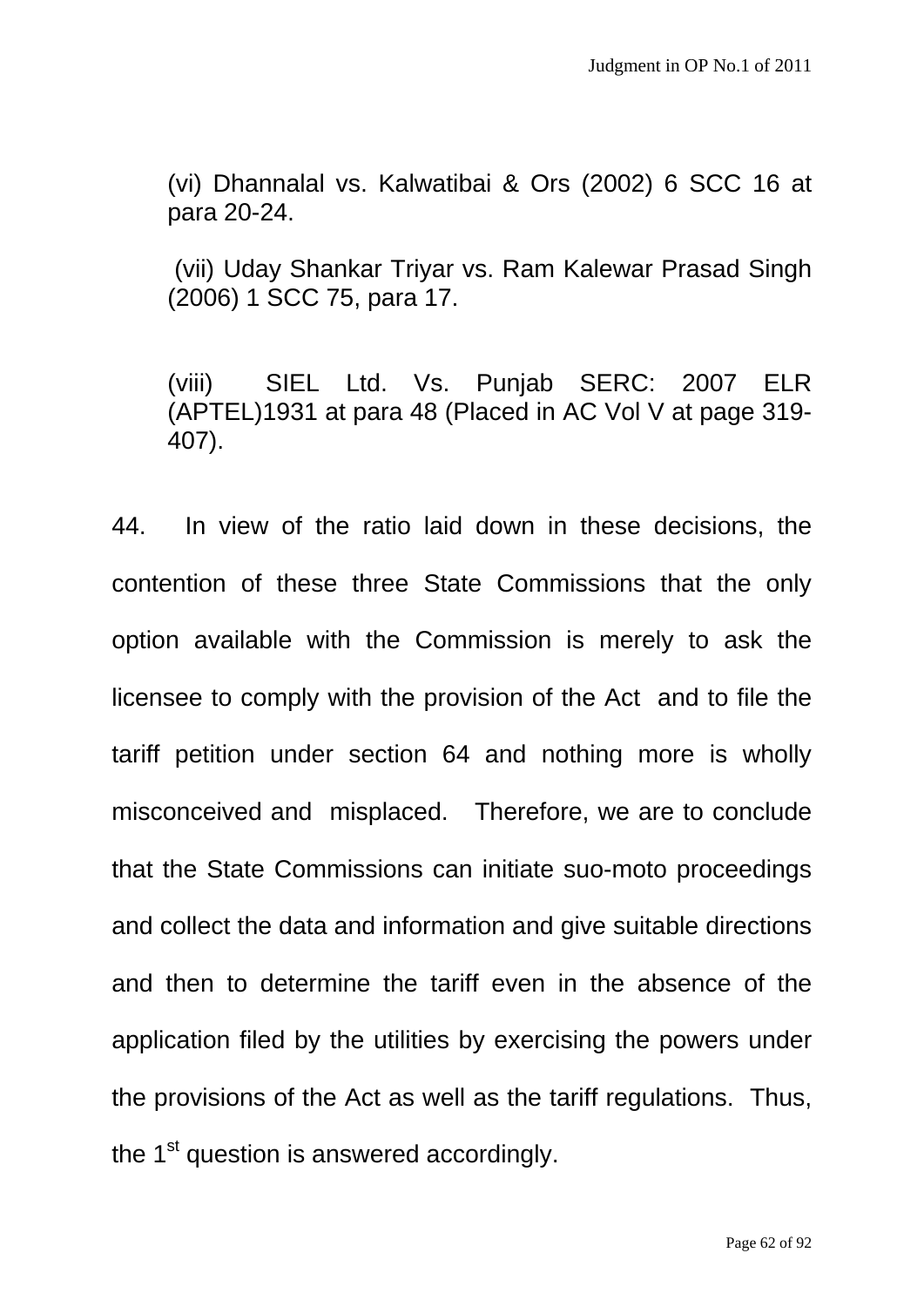45. Let us now deal with the **next Question** i.e. "Whether this Tribunal has got jurisdiction to issue directions to the State Commissions under Section 121 of the Act for suo-moto determination of tariff"?

46. According to Tamil Nadu State Commission, the jurisdiction of this Tribunal under Section 121 of the Act is limited to the issuance of directions to the Appropriate Commissions for performance of its statutory functions under the provisions of Electricity Act alone and it cannot issue directions to the State Commission for suo-moto determination of tariff under the tariff policy as the same would be beyond jurisdiction.

47. This is a preposterous proposition. As referred to in the earlier paragraphs, we have held that the suo-moto jurisdiction is vested in the hands of the State Commissions by way of Regulations. According to Hon'ble Supreme Court, these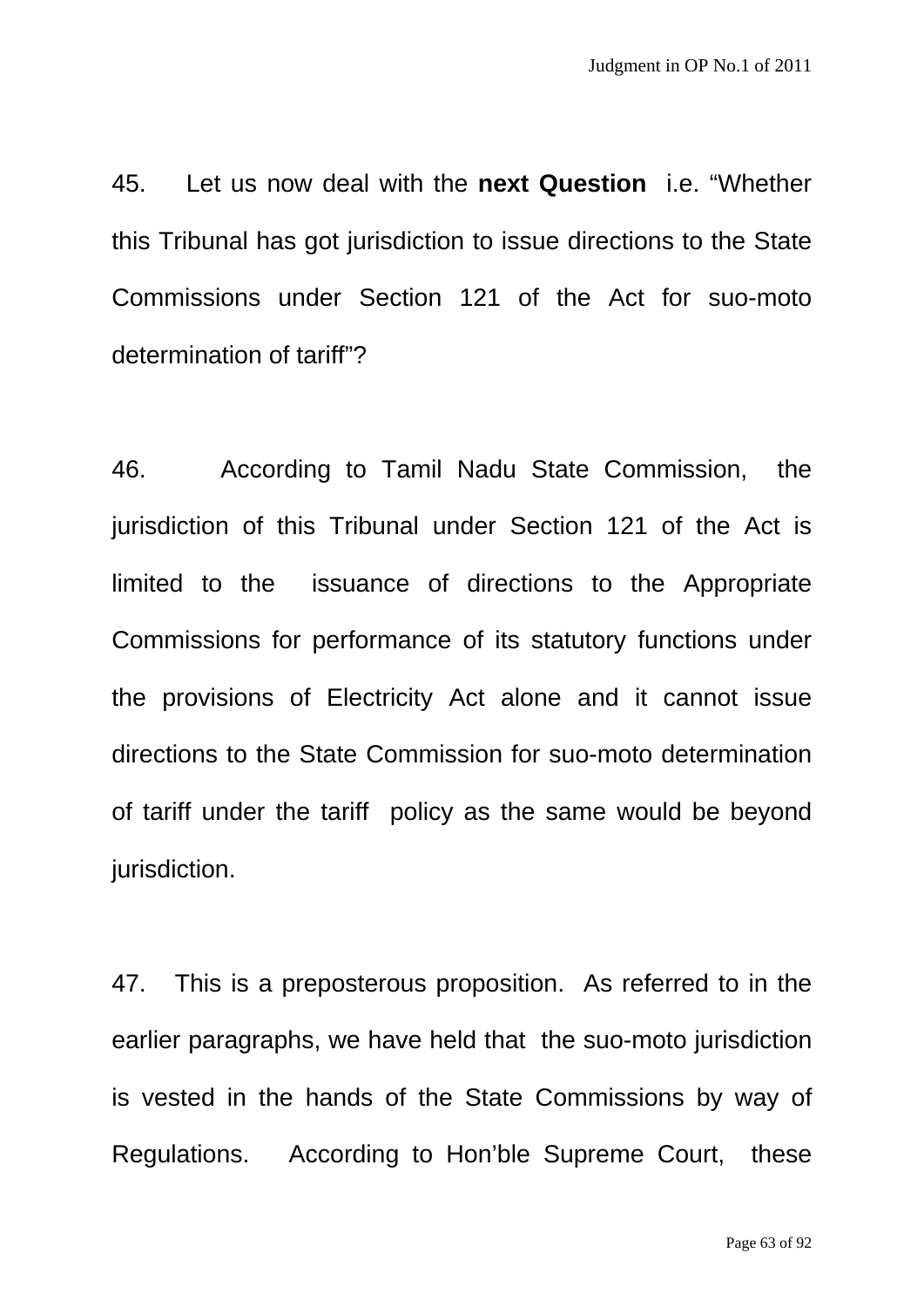Regulations are statutory and binding delegated legislations which have to be mandatorily followed by the Commissions. In case of failure on the part of the Commissions to follow their own Regulations for performing their statutory duties, this Tribunal has certainly got the powers under section 121 of the Electricity Act to issue such directions to the State Commissions to perform those statutory functions in accordance with the Regulations. The relevant portions of the Supreme Court judgement in PTC India Ltd v CERC and Ors reported as (2010) 4 SCC 603/ELR (SC) 269 are as follows:

 *"52. Before concluding on this topic, we still need to examine the scope of Section 121 of the 2003 Act. In this case, appellant(s) have relied on Section 121 to locate the power of judicial review in the Tribunal. For that purpose, we must notice the salient features of Section 121. Under Section 121, there must be a failure by a Commission to perform its statutory function in which event the Tribunal is given authority to issue orders, instructions or directions to the Commission to perform its statutory functions. Under Section 121 the Commission has to be heard before such orders, instructions or directions can be issued.*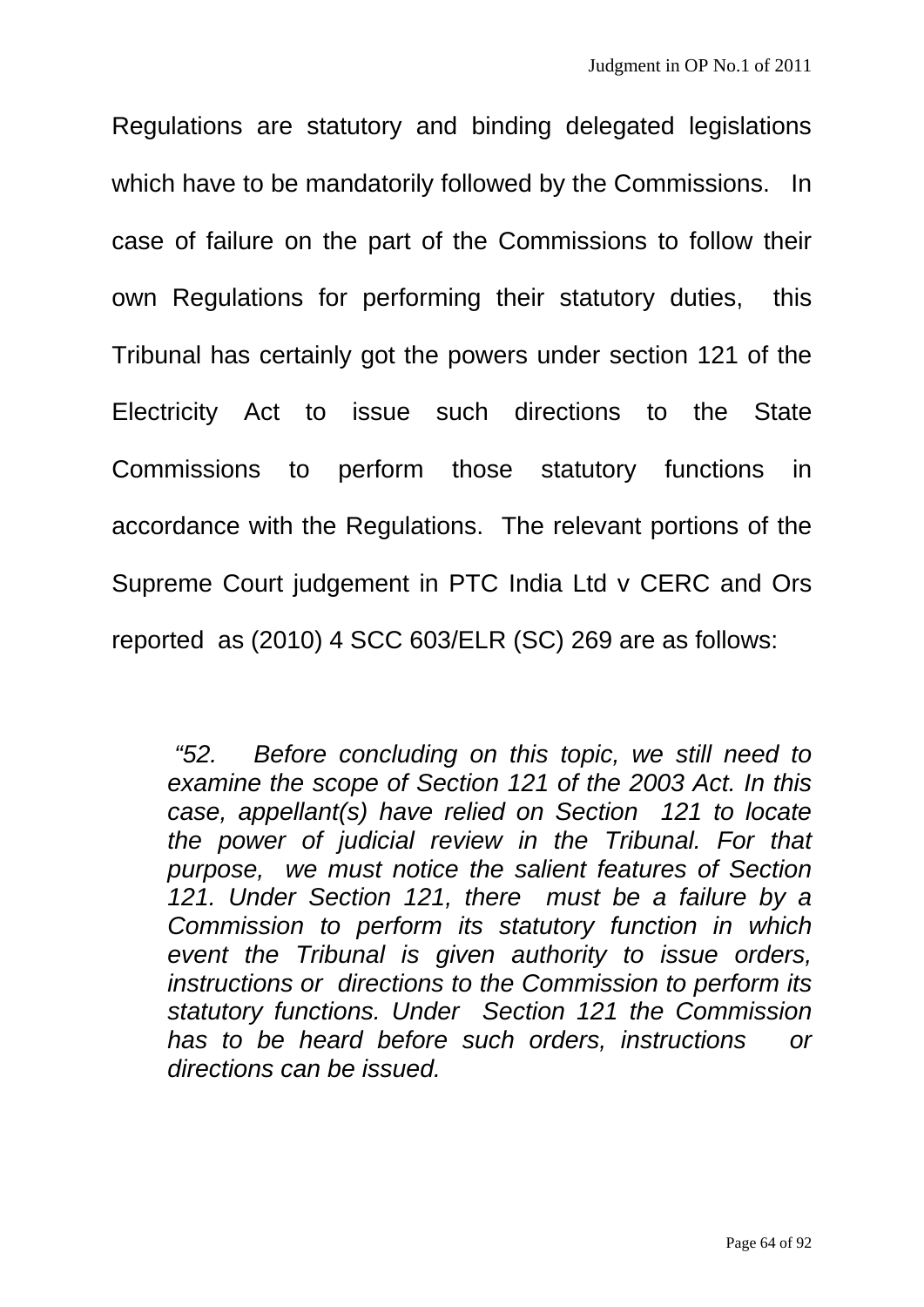*53. The main issue which we have to decide is the nature of the power under Section 121. In the case of M/s Raman and Raman Ltd. v. State of Madras and Ors. reported in AIR 1959 SC 694, Section 43A of Motor Vehicles Act, 1939, ("1939 Act"), as amended by Madras Act 20 of 1948, came for consideration before the Supreme Court. Section 43A conferred power on the State Government to issue "orders" and "directions", as it may consider necessary in respect of any matter relating to road transport to the State Transport Authority or a Regional Transport Authority. The meaning of the words "orders" and "directions" came for interpretation before the Supreme Court in the said case. It was held, on examination of the Scheme of the Act, that Section 43A was placed by the legislature before the sections conferring quasi-judicial powers on Tribunals which clearly indicated that the authority conferred under Section 43A was confined to administrative functions of the Government and the Tribunals rather than to their judicial functions. It was further held that the legislature had used two words in the section: (i) orders; and (ii) directions. This Court further noticed that under the 1939 Act there was a separate Chapter which dealt with making of "rules" which indicated that the words "orders" and "directions" in Section 43A were meant to clothe the Government with the authority to issue directions of administrative character. It was held that the source of power did not affect the character of acts done in exercise of that power. Whether it is a law or an administrative direction depends upon the character or nature of the orders or directions authorized to be issued in exercise of the power conferred. It was, therefore, held that the words "orders" and "directions" were not laws. They were binding only on the Authorities under the Act. Such orders and directions were not required to be published. They*  were not kept for scrutiny by legislature. It was further *held that such orders and directions did not override the*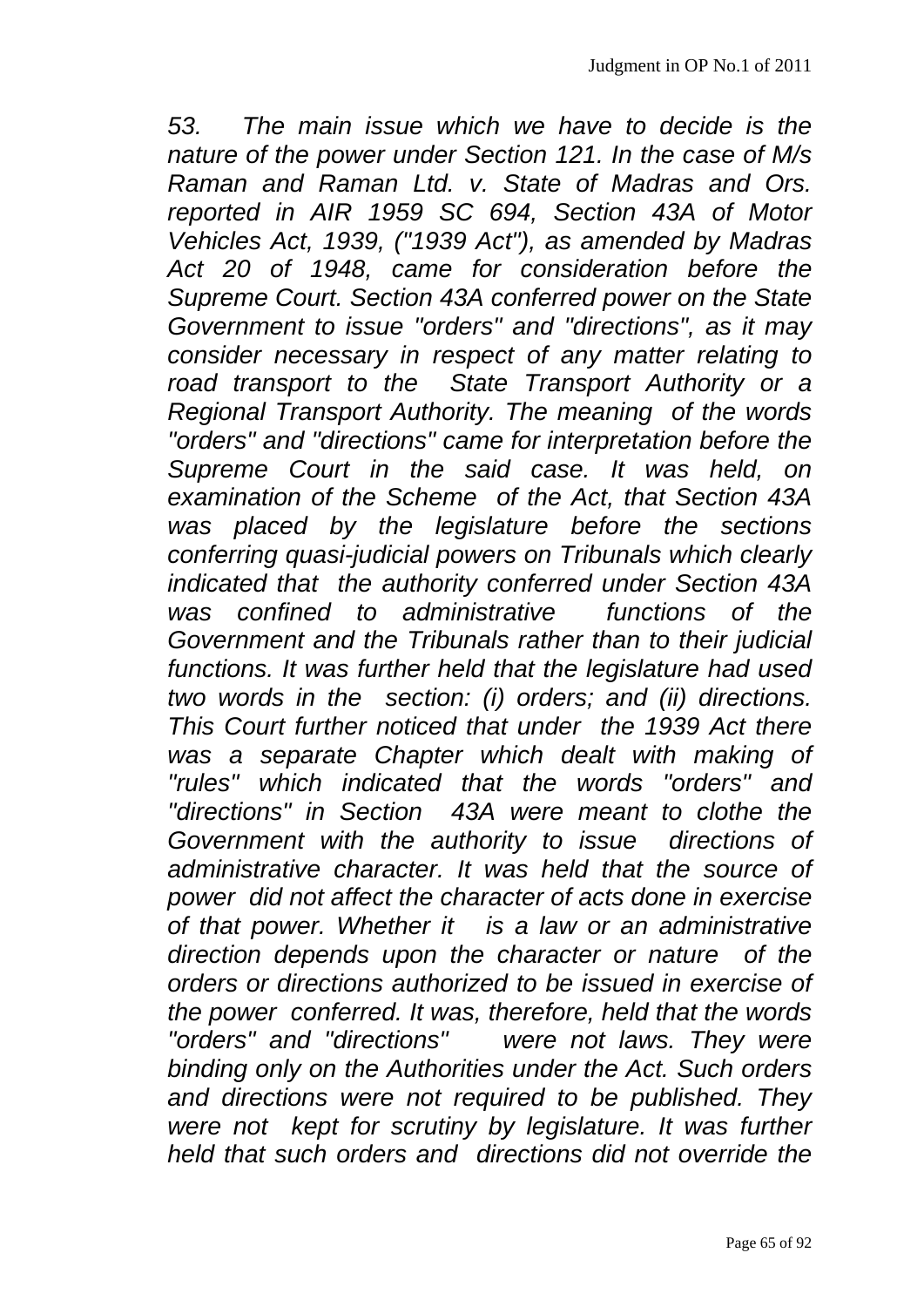*discretionary powers conferred on an authority under Section 60 of the 1939 Act. It was observed that non compliance of such orders, instructions and directions may result in taking disciplinary action but they cannot affect a finding given by the quasi-judicial authority nor can they impinge upon the rules enacted by the rulemaking authority. It was held that such orders and directions would cover only an administrative field of the officers concerned and therefore such orders and directions do not regulate the rights of the parties. Such orders and directions cannot add to the considerations/topics prescribed under Section 47 of the 1939 Act on the basis of which an adjudicating authority is empowered to issue or refuse permits, as the case may be.* 

*54. Applying the tests laid down in the above judgment to the present case, we are of the view that, the words "orders", "instructions" or "directions" in Section 121 do not confer power of judicial review in the Tribunal. It is not possible to lay down any exhaustive list of cases in which there is failure in performance of statutory functions by Appropriate Commission. However, by way of illustrations, we may state that, under Section 79(1)(h) CERC is required to specify Grid Code having regard to Grid Standards. Section 79 comes in Part X. Section 79 deals with functions of CERC. The word "grid" is defined in Section 2(32) to mean high voltage backbone system of interconnected transmission lines, sub-station and generating plants. Basically, a grid is a network. Section 2(33) defines "grid code" to mean a code specified by CERC under Section 79(1)(h). Section 2(34) defines "grid standards" to mean standards specified under Section 73(d) by the Authority. Grid Code is a set of rules which governs the maintenance of the network. This maintenance is vital. In summer months grids tend to trip.*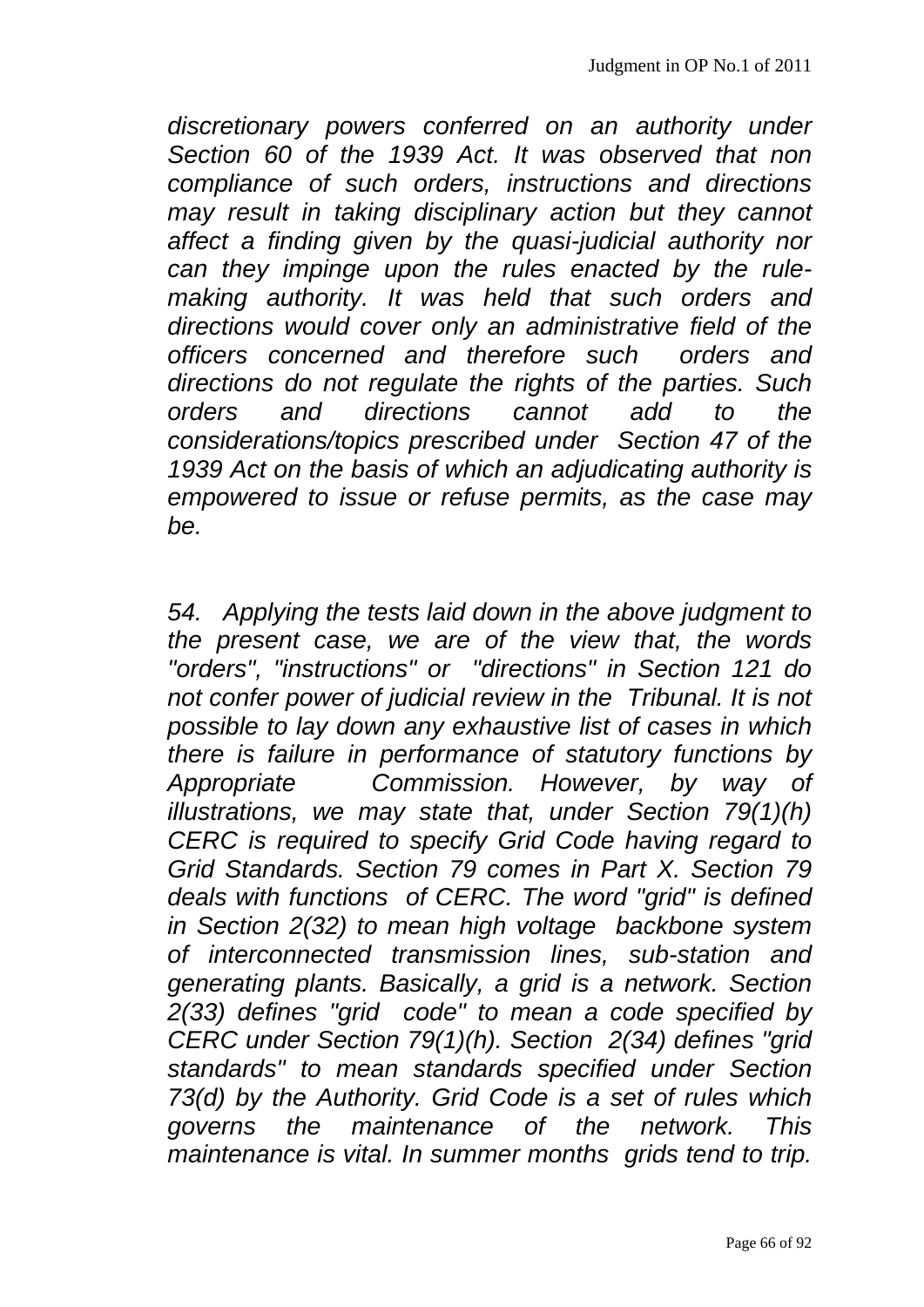*In the absence of the making of the Grid Code in accordance with the Grid Standards, it is open to the Tribunal to direct CERC to perform its statutory functions of specifying the Grid Code having regard to the Grid Standards prescribed by the Authority under Section 73. One can multiply these illustrations which exercise we do not wish to undertake. Suffice it to state that, in the light of our analysis of the 2003 Act, hereinabove, the words orders, instructions or directions in Section 121 of the 2003 Act cannot confer power of judicial review under Section 121 to the Tribunal, which, therefore, cannot go into the validity of the impugned Regulations 2006, as rightly held in the impugned judgment".* 

48. The above decision would make it clear that even though this Tribunal has no powers to go into the validity of the Regulations framed by the Commissions the powers are vested with this Tribunal to interpret those Regulations. If the Tribunal finds that those Regulations have not been followed by the State Commissions, then this Tribunal certainly has got the powers, to direct the Commissions to perform its statutory functions as per the Regulations. As a matter of fact, this Tribunal is duty-bound to give directions to the Commissions to strictly follow the Regulations to achieve the objective of the Act. The Tribunal can not simply keep quiet as a idle spectator.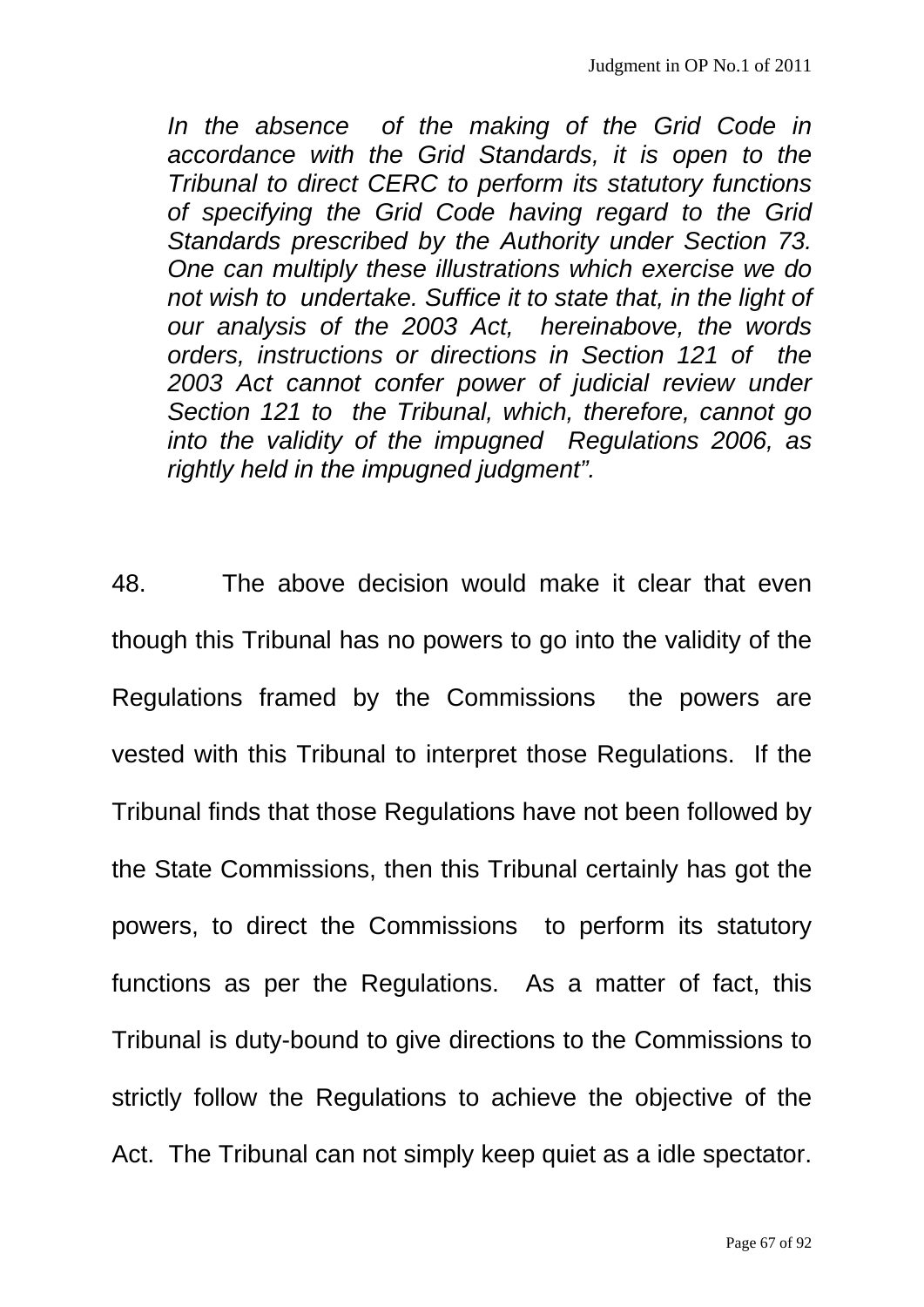If the Tribunal has not given such directions through timely intervention, it would be a dereliction of duty on the part of this Tribunal.

49. Let us now see the other judgments. The next decision is in the case of Uttar Pradesh Power Corporation Ltd Vs NTPC reported as (2009) 6 SCC 235 dated 03 March, 2009 which is as under:

*"46. The Concept of regulatory jurisdiction provides for revisit of the tariff. It is now a well-settled principle of law that a subordinate legislation validly made becomes a part of the Act and should be read as such".* 

50. In the above decision, the Hon'ble Supreme Court has laid down that subordinate legislation, namely Regulations, validly approved by the legislation, would become the part of the Act and should be read as such.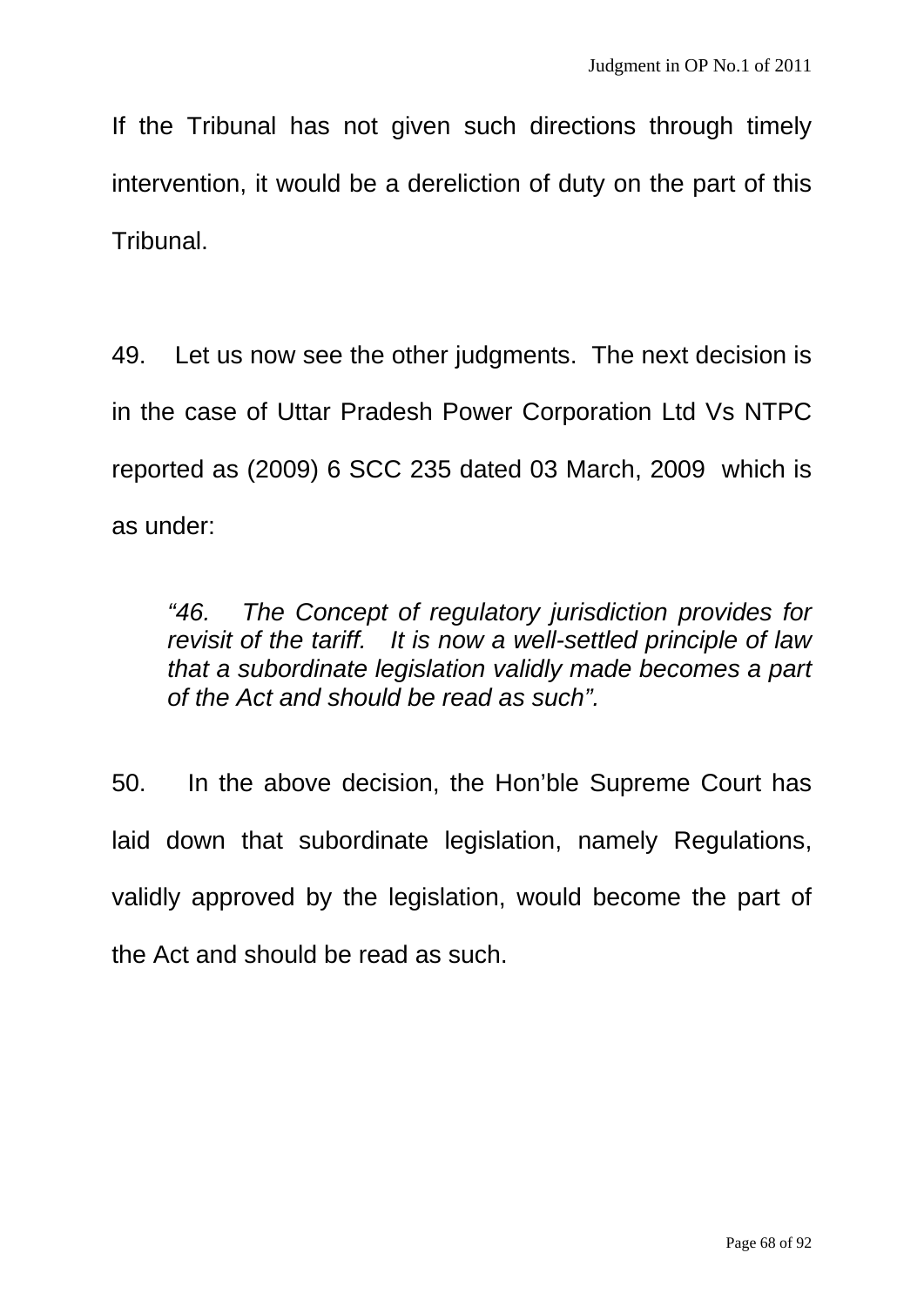51. The next decision is in the case of Cellular Operators

Association of India vs Union of India reported as (2003) 3 SCC

186 which is as under:

*"27. TDSAT was required to exercise its jurisdiction in terms of Section 14A of the Act. TDSAT itself is an expert body and its jurisdiction is wide having regard to sub-section (7) of Section 14A thereof. Its jurisdiction extends to examining the legality, propriety or correctness of a direction/order or decision of the authority in terms of sub-section (2) of Section 14 as also the dispute made in an application under sub-section (1) thereof. The approach of the learned TDSAT, being on the premise that its jurisdiction is limited or akin to the power of judicial review is, therefore, wholly unsustainable. The extent of jurisdiction of a court or a Tribunal depends upon the relevant statute. TDSAT is a creature of a statute. Its jurisdiction is also conferred by a statute. The purpose of creation of TDSAT has expressly been stated by the Parliament in the Amending Act of 2000. TDSAT, thus, failed to take into consideration the amplitude of its jurisdiction and thus misdirected itself in law. TDSAT was required to exercise its jurisdiction in terms of Section 14A of the Act. TDSAT itself is an expert body and its jurisdiction is wide having regard to sub-section (7) of Section 14A thereof. Its jurisdiction extends to examining the legality, propriety or correctness of a direction/order or decision of the authority in terms of sub-section (2) of Section 14 as also the dispute made in an application under sub-section (1) thereof. The approach of the learned TDSAT, being on the premise that its jurisdiction is limited or akin to the power of judicial review is, therefore, wholly unsustainable. The extent of*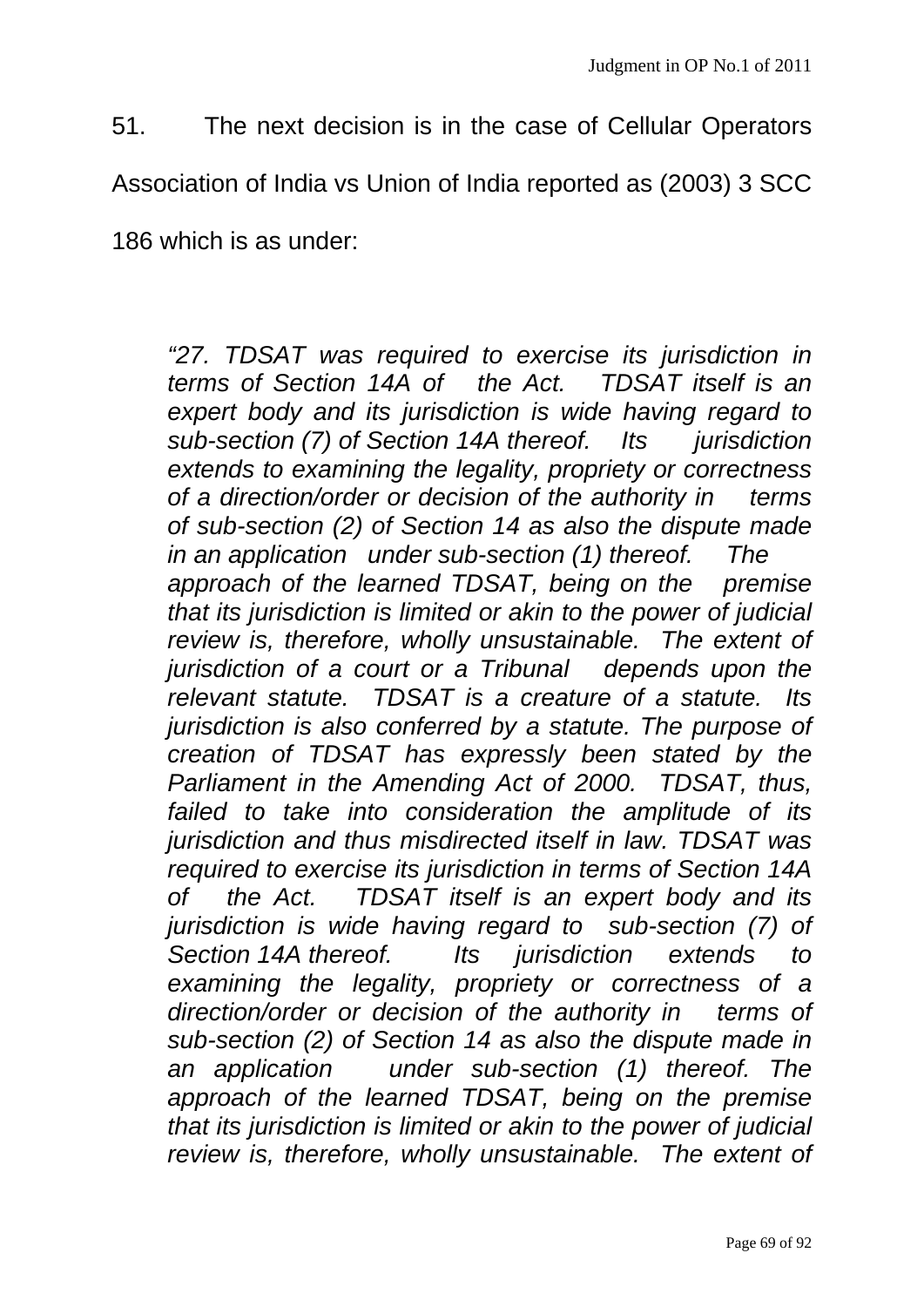*jurisdiction of a court or a Tribunal depends upon the relevant statute. TDSAT is a creature of a statute. Its jurisdiction is also conferred by a statute. The purpose of creation of TDSAT has expressly been stated by the Parliament in the Amending Act of 2000. TDSAT, thus, failed to take into consideration the amplitude of its jurisdiction and thus misdirected itself in law.* 

52. In this case the Hon'ble Supreme Court held that TDSAT is an expert body and its jurisdiction is wide and it was required to exercise its jurisdiction as per the provisions of the Act. This would apply to this Tribunal as well.

53. Now let us quote Section 121 of the Electricity Act. The same is reproduced below:

## *"Section 121 of the Electricity Act.*

 *The Appellate Tribunal may, after hearing the Appropriate Commission, or other interested party, if any, from time to time, issue such orders, instructions, or directions as it may deem fit, to any Appropriate Commission for the performance of its statutory functions under this Act."* 

54. This section confers powers to Appellate Tribunal to issue such directions to any Appropriate Commission whenever it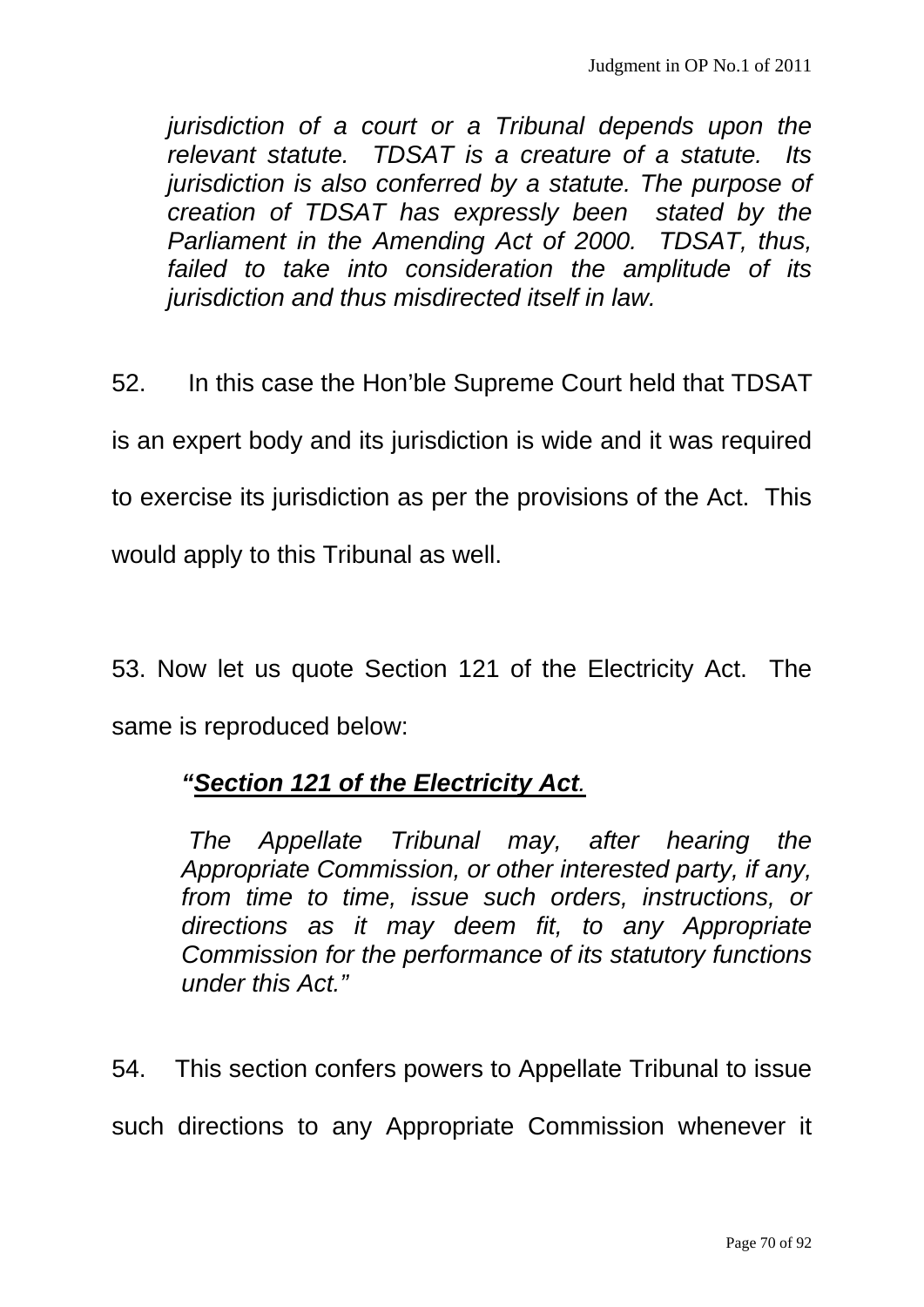finds that the Commission has not performed its statutory functions. This power has been conferred on this Tribunal to ensure that the statutory functions of the Commission as prescribed under the Act and the Regulations are performed by the Commissions.

55. We will now refer to Section 94 of the Act. It vests extensive powers in the hands of the State Electricity Regulatory Commissions to summon, discover and enforce production of documents/records, receive evidence, etc. In furtherance of those powers various State Electricity Regulatory Commissions have notified Regulations under Section 181 and 94 of the Electricity Act. As stated above, these three State Commissions which have raised the jurisdictional issue, have framed Regulations conferring powers on the Commissions to summon and enforce production of documents, public records and evidence etc, and to direct the Utilities to follow the mandates. In the event of failure to comply with directions,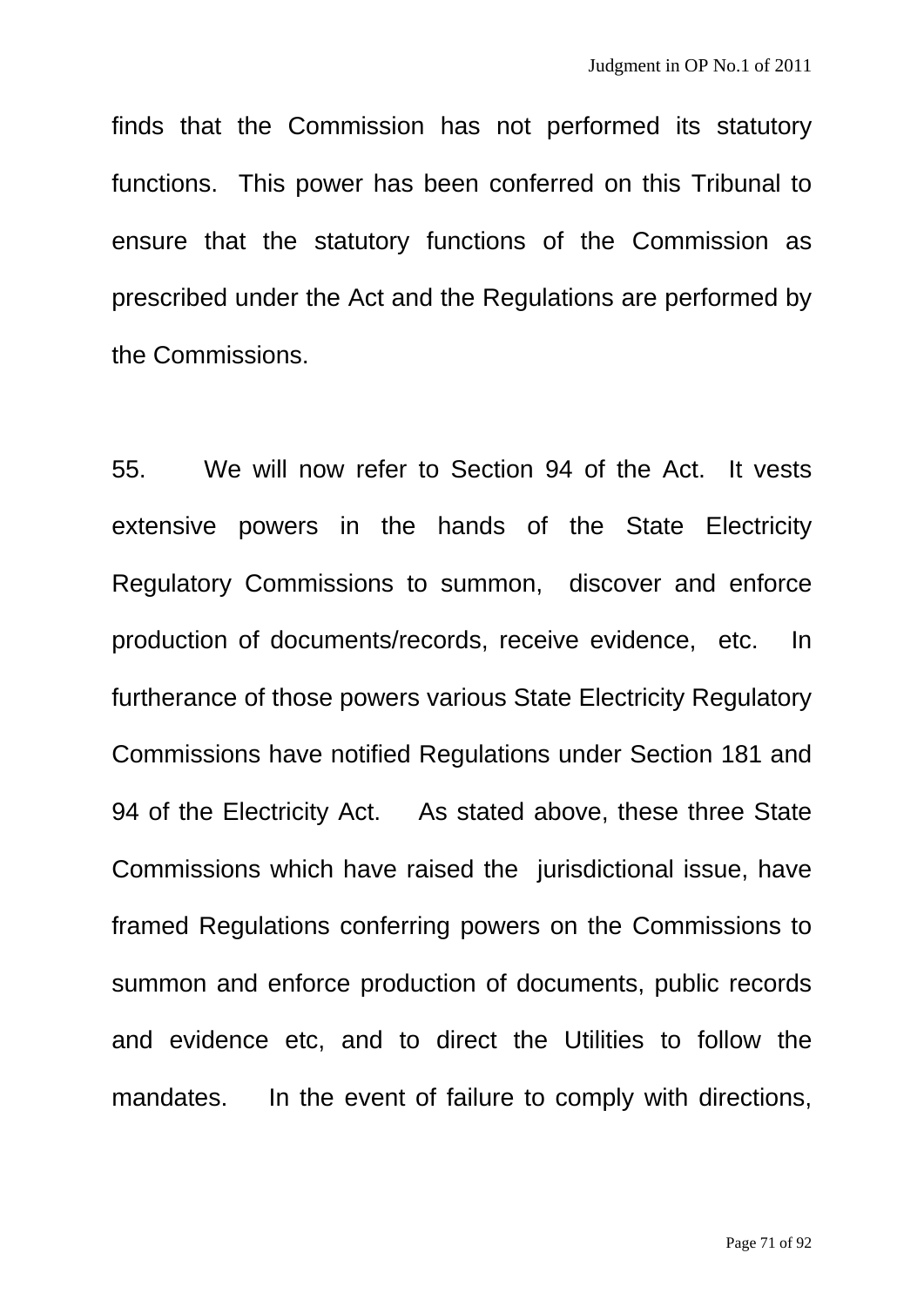the Commissions have got the powers to punish those Utilities for non compliance of those directions.

56. It is to be pointed out in this context, that the legislative intent in enacting the Act, 2003 is to secure effective Regulations characterised by tariff rationalisation with timely cost reflective tariff determination based on the principles set out in Section 61 read with the National Tariff Policy. The various provisions such as Section 94, 128, 129, 130, 142 and 146 empower the State Commissions to secure discovery of all relevant materials and enforce directions. Similarly, the respective tariff regulations and conduct of business Regulations notified by the State Commissions have enough provisions to call for and collect information and to enforce directions. Therefore, the hands of the State Commission cannot assumed to be tied-up to prevent them from enforcing the statutory mechanism. There are decided cases by the Hon'ble Supreme Court as well as by this Tribunal in which it is held that the State Commissions have complete powers to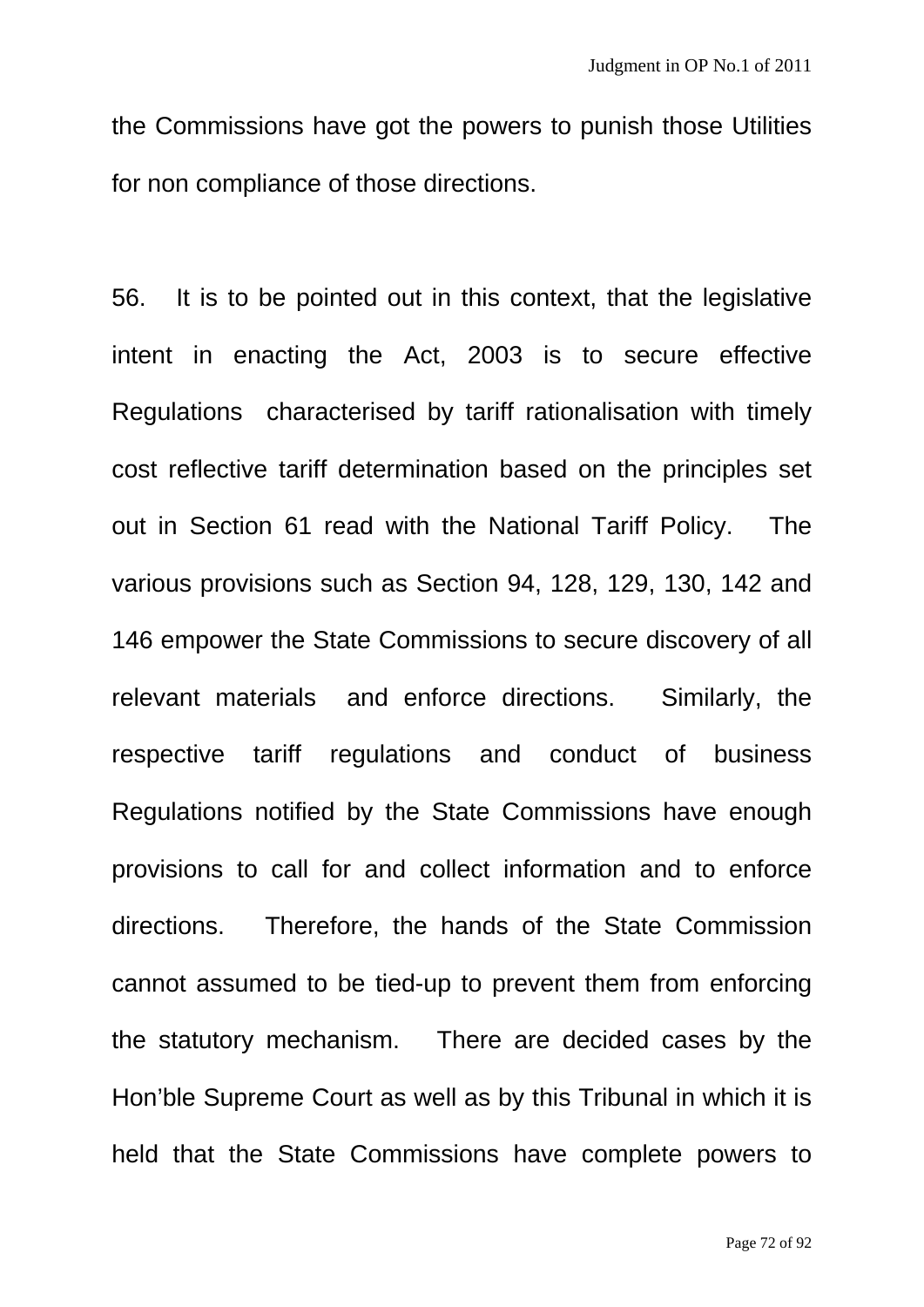impose conditions, to frame regulations and to issue directions as also to enforce them. The relevant decisions are as under:

(a) The relevant portion of the decision rendered in the case of Maharashtra Electricity Regulatory Commissions V Reliance Energy Ltd reported as (2007) 8 SCC 381 is as under:

*"9. The question before us is: what is the power of the and to what extent the Commission can issue directions. Suffice it to say that the Regulatory Commission was constituted under the Electricity Act, 2003. The Act was a new enactment which was promulgated by superseding the Electricity Act, 1910 and the Electricity (Supply) Act, 1948. The statement of objects and Reasons of the Act which have been summarised in the Preamble reads as under:* 

 *"An act to consolidate the laws relating to generation, transmission, distribution, trading and use of electricity and generally for taking measures conducive to development of electricity industry, promoting competition therein, protecting interest of consumers and supply of electricity to all areas, rationalisation of electricity tariff, ensuring transparent policies regarding subsidies, promotion of efficient and*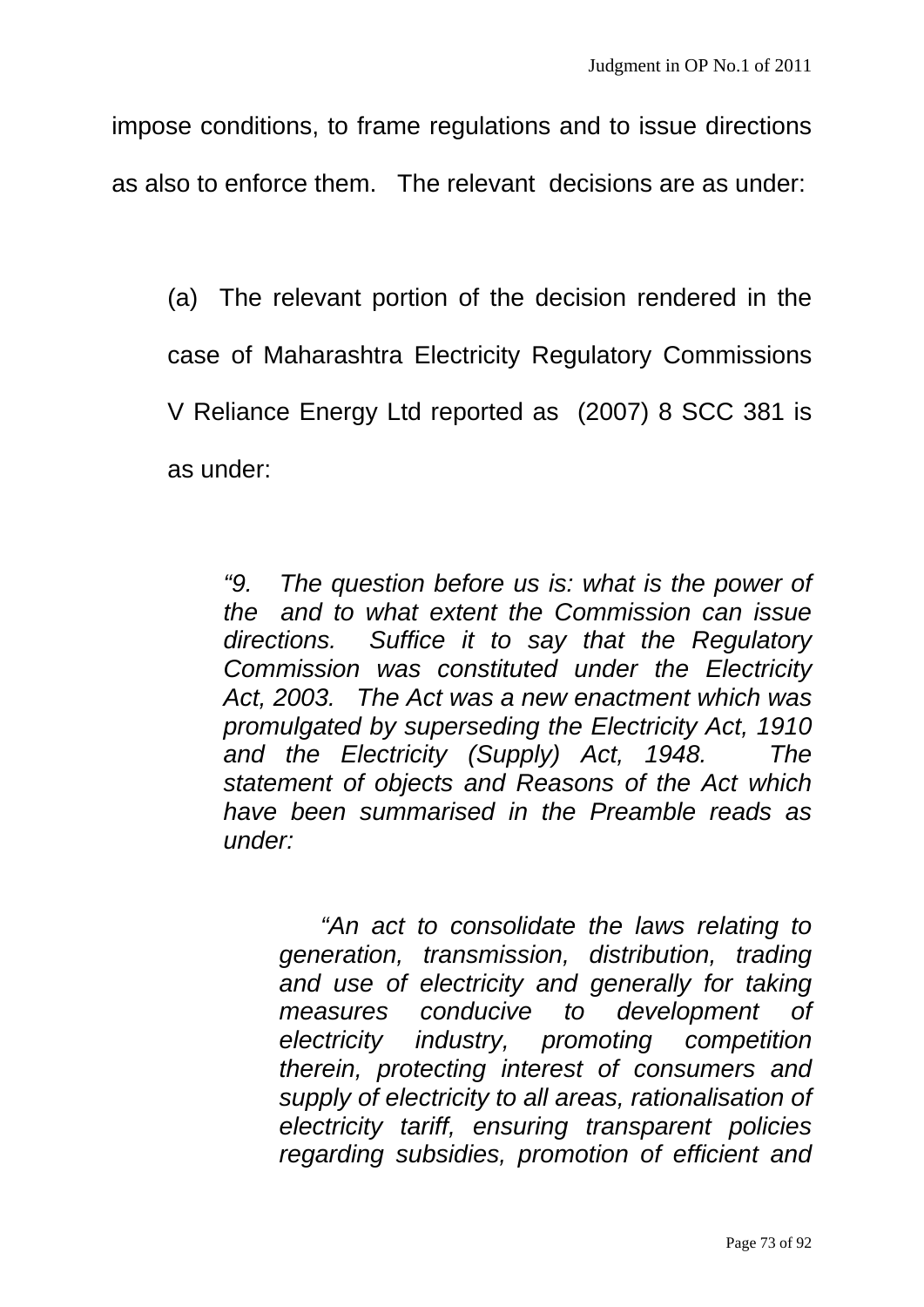*environmentally benign policies, constitution of Central Electricity Authority, Regulatory Commissions and establishment of Appellate Tribunal and for matters connected therewith or incidental thereto".* 

*16. A comprehensive reading of all these provisions leaves no manner of doubt that the Commission is empowered with all powers right from granting licence and laying down the conditions of licence and to frame regulations and to see that the same are properly enforced and also power to enforce the conditions of licence under sub section (6) of Section 128".* 

(b) The next decision is in the case of Central Power

Distribution Co. Vs CERC reported as (2007) 8 SCC 197:

*"22.3: As already noticed, the Central Commission has the power and function to evolve commercial mechanism such as imposition of UI charges to regulate and discipline. It is well settled that a power to regulate includes within it the power to enforce"* 

 (c) The next decision is in the case of BSES Rajdhani Power Ltd Vs Delhi Electricity Regulatory Commission & Anr reported as (2009) ELR (APTEL) 0352: The relevant observations are as follows:

 "18. To find out the answer for this question, it is appropriate to refer to the relevant observations made by the Supreme Court in 2007 8 SCC 381,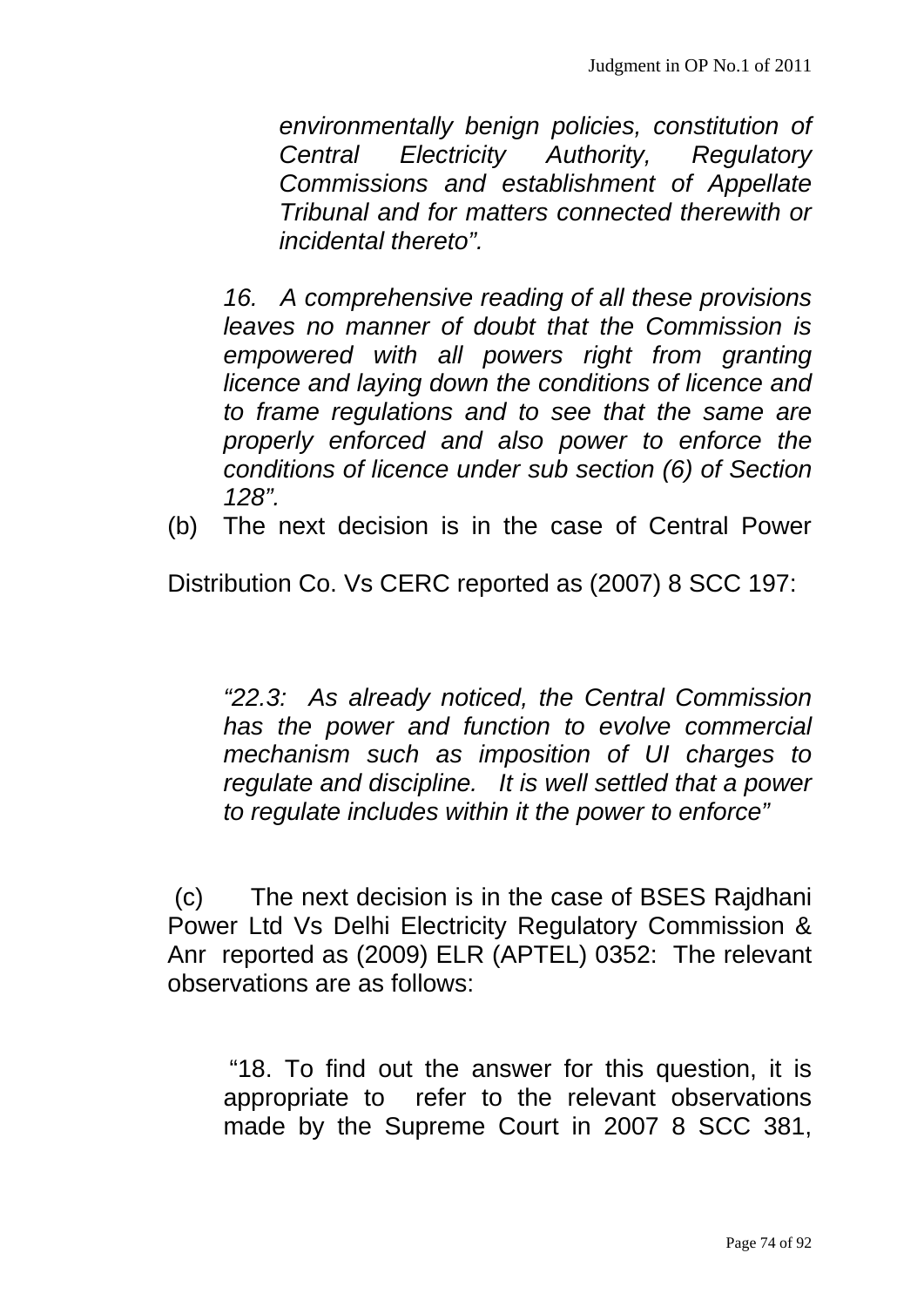MSEDC Vs. Reliance Energy Ltd. and the same is contained in para 18, which is as follows:

 "There can be no manner of doubt that the Commission has full powers to pull up any of its licensee to see that the rules and Regulations laid down by the Commission are properly complied with. After all, it is the duty of the Commission under Sections 45(5), 52, 55(2), 57, 62, 86, 128, 129, 181 and other provisions of the Act to ensure that the public is not harassed ……………

 The above observation would clearly indicate that the Supreme Court endorses the power of the State Commission to pull up the licensee/distribution company and punish them, whenever the Commission finds that there are violations of rules and Regulations, and licensing conditions framed by the State Commission. It is further mandated by the Supreme Court that it is the duty of the State Commission to take action against the distribution licensees who harass the consumer public, by violating the rules and conditions under the powers conferred under the Sections 45, 52, 55, 57, 62, 86, 128, 129 and 181 of the Act. In other words, the Supreme Court gives clear indication about the existence of the independent powers of the State Commission to deal with breach of licensing conditions and Regulations by the distribution licensees to protect the interest of the public.

57. This Tribunal has repeatedly held that regular and timely

truing-up expenses must be done since: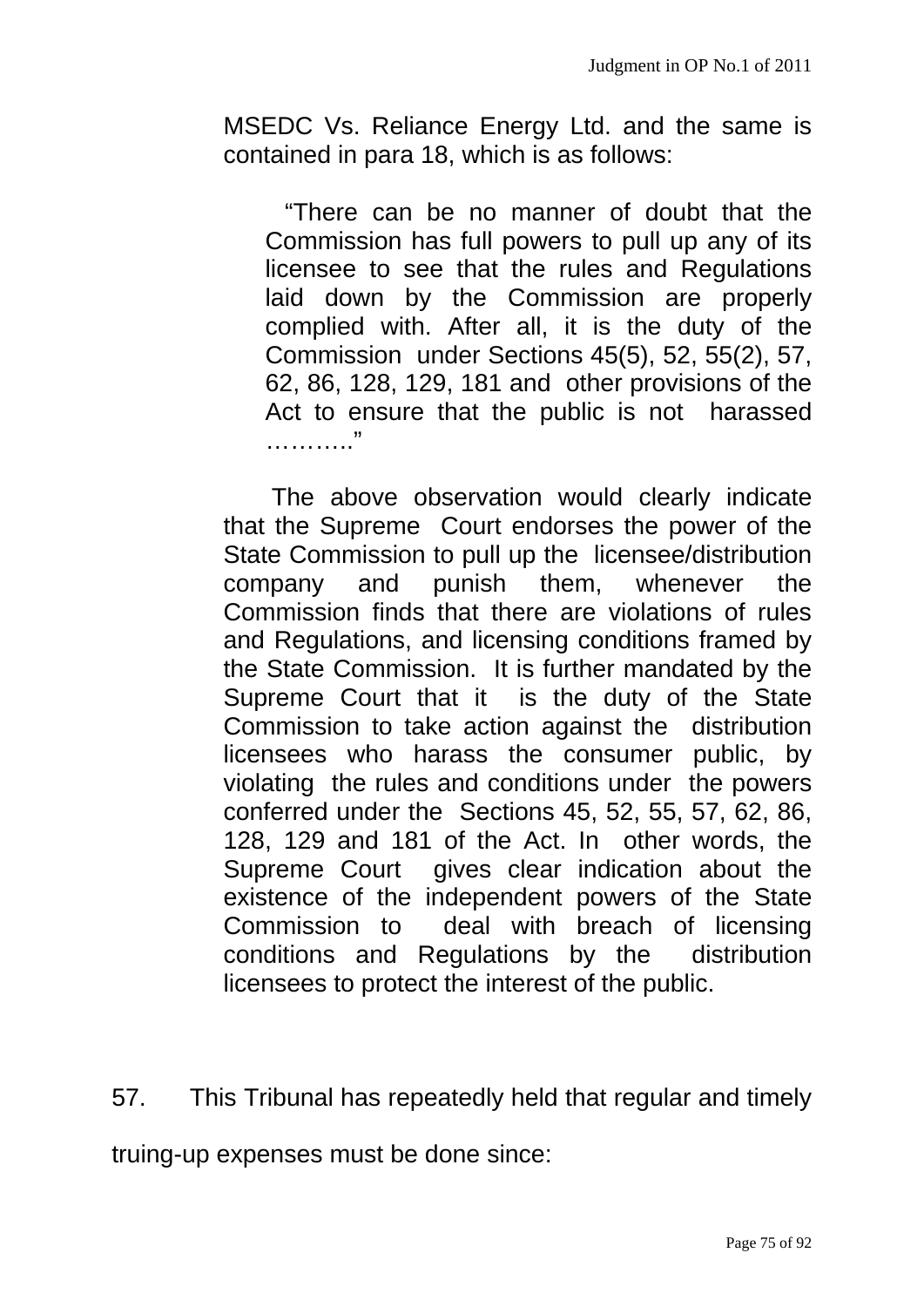(a) No projection can be so accurate as to equal the real situation.

 (b) The burden/benefits of the past years must not be passed on to the consumers of the future.

 (c) Delays in timely determination of tariff and truing-up entails:

 (i) Imposing an underserved carrying cost burden to the consumers, as is also recognised by para 5.3 (h) (4) of National Tariff Policy.

(ii) Cash flow problems for the licensees.

58. A similar position is reflected in the tariff Regulations framed by various State Commissions. These regulations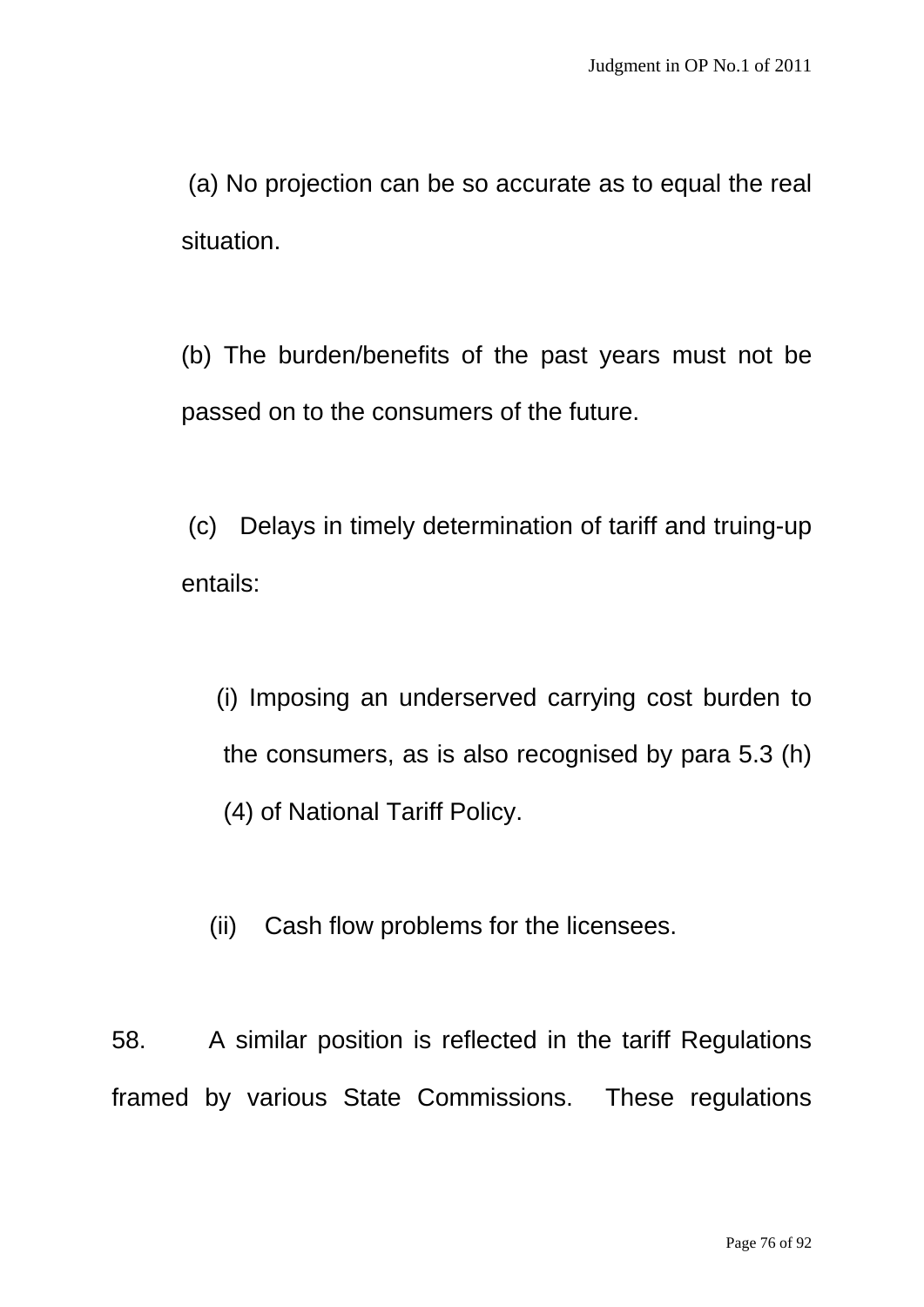would stipulate that the approved gains and losses have to be passed through the tariff following the True-up.

59. Tariff determination ought to be treated as a time bound exercise. If there is any lack of diligence on the part of the Utilities which has led to the delay, the State Commission must play a pro-active role in ensuring the compliance of the provisions of the Act, Regulations and the Statutory Policies under the Electricity Act, 2003.

60. In the absence of the performance of functions and duties enjoined under the Act and Regulations by the State Commission, it is the duty of the Tribunal to intervene and wake them up from their deep slumber and to make them act to ensure that the Regulations are being followed scrupulously by the Commissions as well as the Utilities.

61. It is quite strange on the part of the State Commissions to contend that they may not follow their own Regulations as they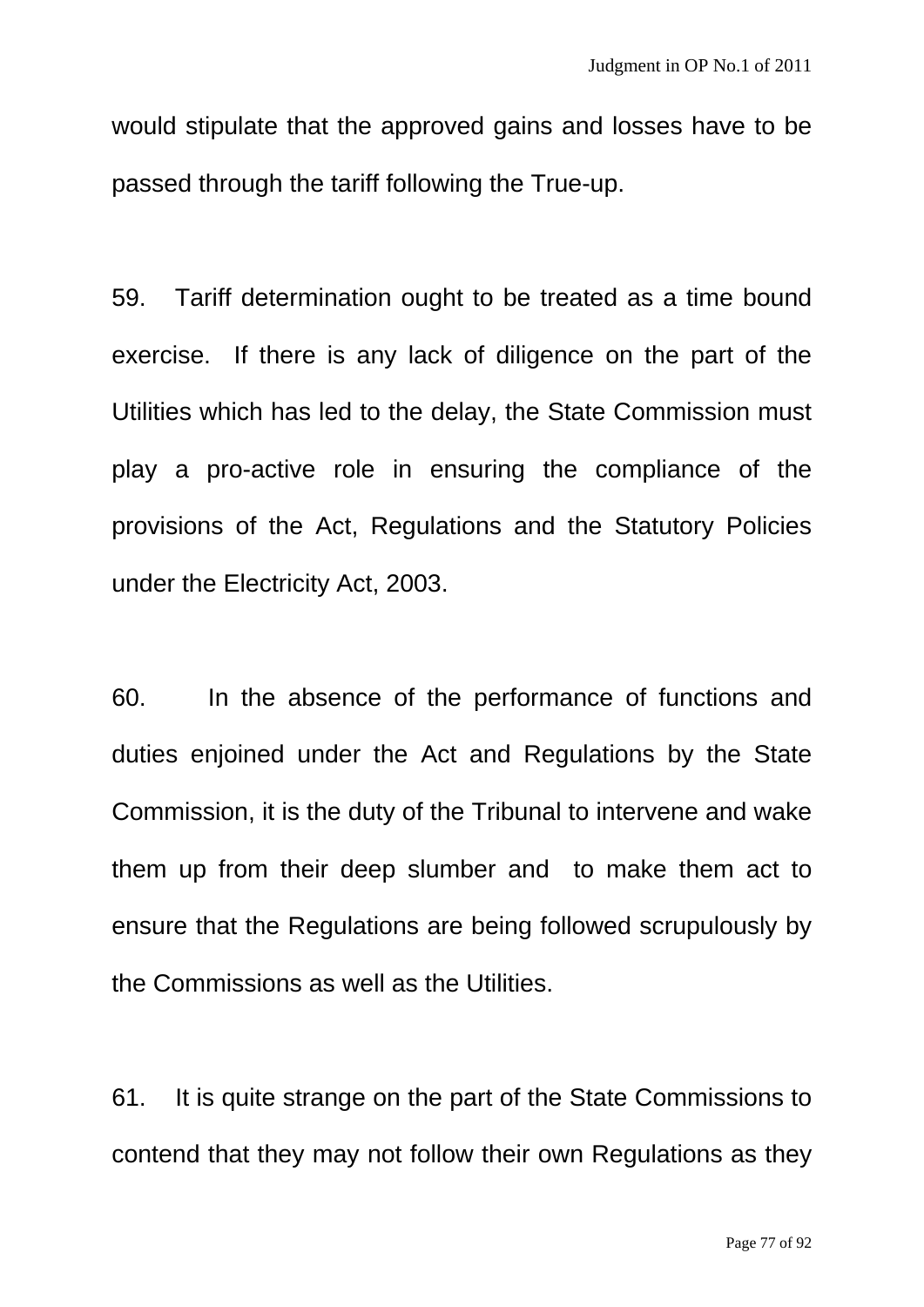would not prevail over Section 64 of the Act and therefore, they have to keep quite without taking any steps for performing their functions. This plea is made by these Commissions even though they have got the powers to take a suo-moto action for determination of tariff by virtue of the Regulations and the policies. As indicated above, Section 64 provides for procedure to ultimately achieve the purpose which is more important. It is quite surprising to notice that the State Commissions have taken up the stand to plead before this Tribunal that their own Regulations are wrong. How can they take such a stand, so long as those Regulations approved by the legislature are in force? This monstrous plea taken by the three State Commissions would indicate only one thing i.e. State Commissions have ventured to give mere lame excuses for non performance of their statutory duties. In such a surprising and shocking situation, it becomes our bounden duty to invoke the powers under section 121 of the Act, to intervene and to put the house in proper order.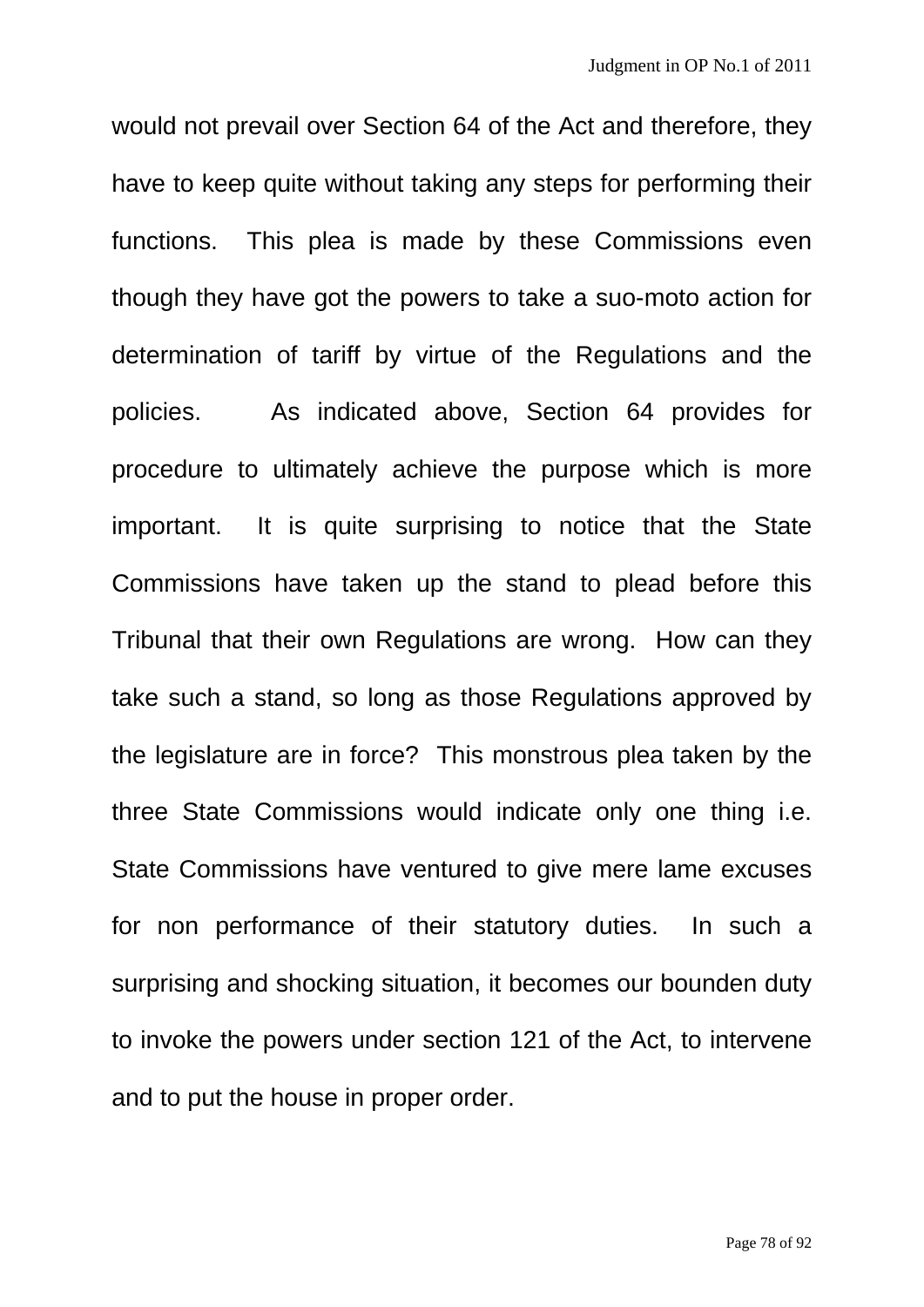62. Let us now refer to some of the strange features that we noticed from the information furnished by the State Commissions. It is seen that some of the Commissions are leaving uncovered revenue gap in the ARR as a routine, with or without creating regulatory assets. The interest charges on the regulatory assets are also not being allowed in the ARR of the Tariff Order. This, in our view, is not in order as it may create a problem of cash flow for the distribution licensees which are already burdened with heavy debts. The cash flow problem may result in constraints in procurement of power by the distribution licensees and operation and maintenance of the distribution net work affecting the reliability of power supply to the consumers. This Tribunal in a recent Judgment in Appeal no. 192 of 2010 dated 28.07.2011 in the matter of Tamil Nadu Electricity Consumers' Association vs. Tamil Nadu Electricity Board, etc. has dealt with the issue of Regulatory Assets. The relevant extracts are reproduced below: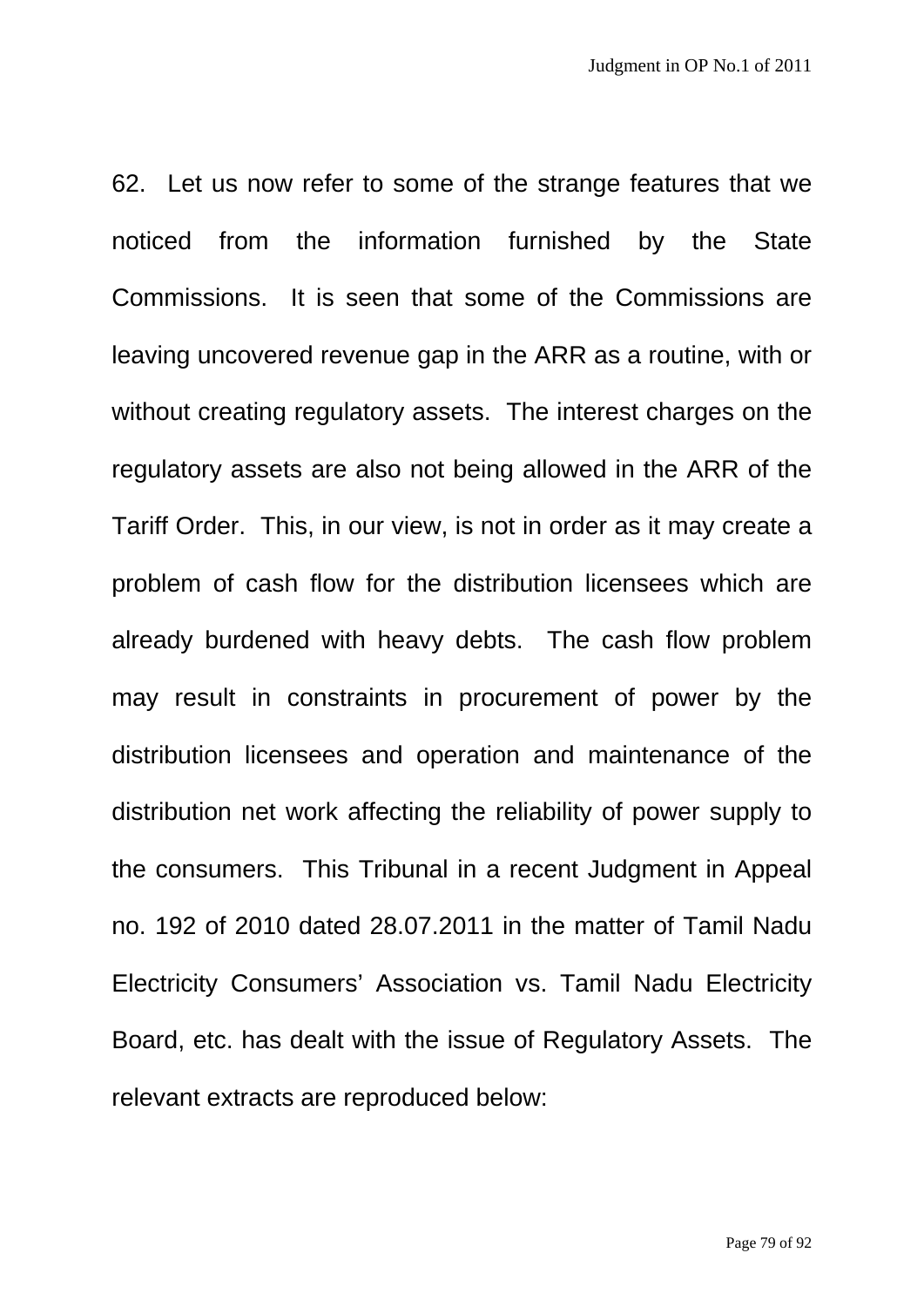"8.4. Let us first examine the provisions of the Tariff Policy in this regard. The relevant extracts are as under:

*"8.2.2. The facility of a regulatory asset has been adopted by some Regulatory Commissions in the past to limit tariff impact in a particular year. This should be done only as exception, and subject to the following guidelines:* 

- *a. The circumstances should be clearly defined through regulations, and should only include natural causes or force majeure conditions. Under business as usual conditions, the opening balances of uncovered gap must be covered through transition financing arrangement or capital restructuring;*
- *b. Carrying cost of Regulatory Asset should be allowed to the utilities;*
- *c. Recovery of Regulatory Asset should be time-bound and within a period not exceeding three years at the most and preferably within control period;*
- *d. The use of the facility of Regulatory Asset should not be repetitive.*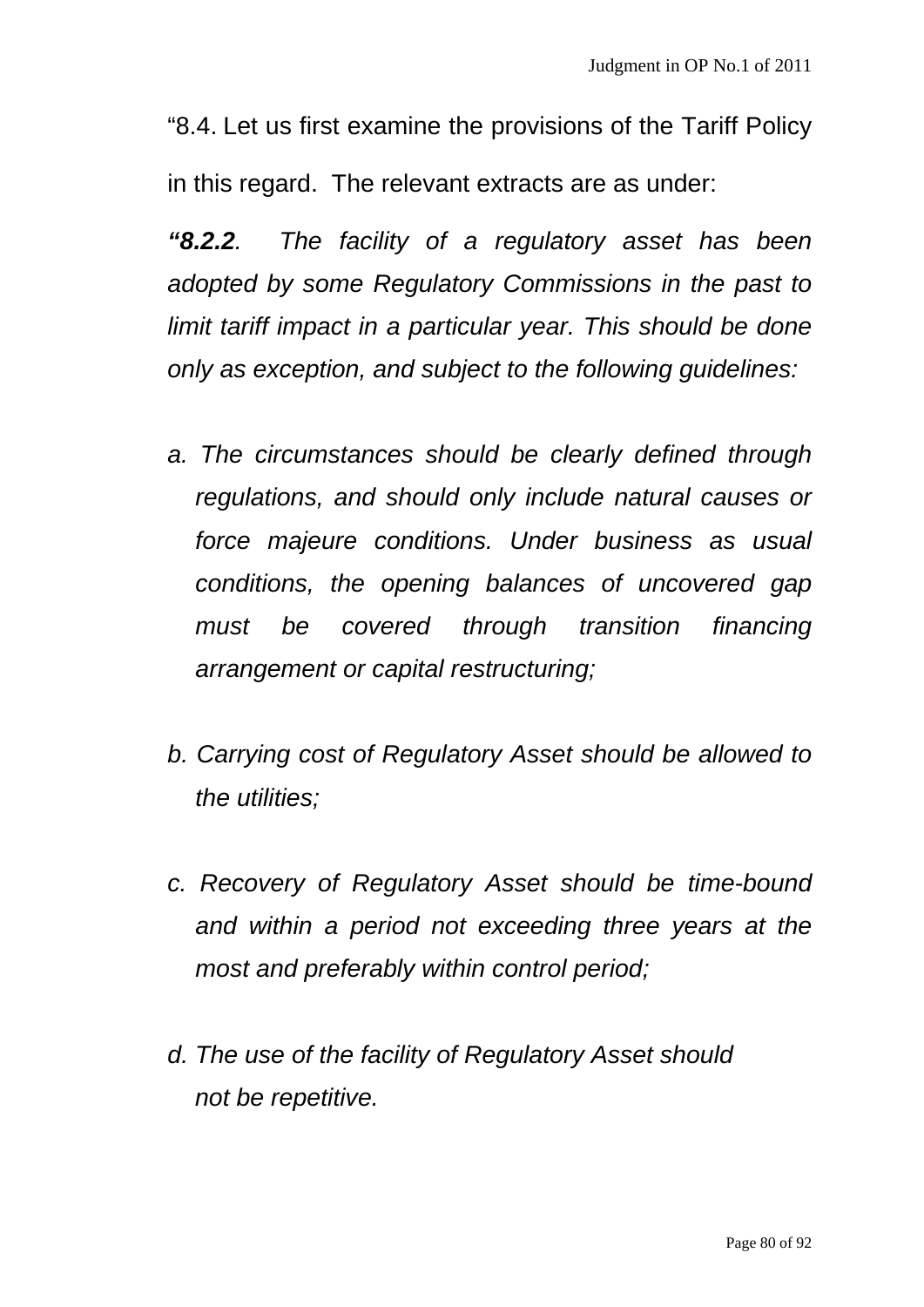*e. In cases where regulatory asset is proposed to be adopted, it should be ensured that the return on equity should not become unreasonably low in any year so that the capability of the licensee to borrow is not adversely affected".* 

*The Tariff Policy stipulates creation of the regulatory asset only as an exception subject to the guidelines specified above. According to the guidelines the circumstances under which the regulatory assets should be created are under natural causes or force majeure conditions."* 

*"8.8. We are of the opinion that the regulatory asset created by the State Commission is not in consonance with the Tariff Policy and its own Regulations. Moreover, the impugned order does not provide for recovery of the regulatory assets with the carrying cost as envisaged in the Regulations and the Tariff Policy."* 

*"8.10. Now, the question arises whether the creation of the regulatory asset is in the interest of the distribution company and the consumers. The respondent no. 1 will*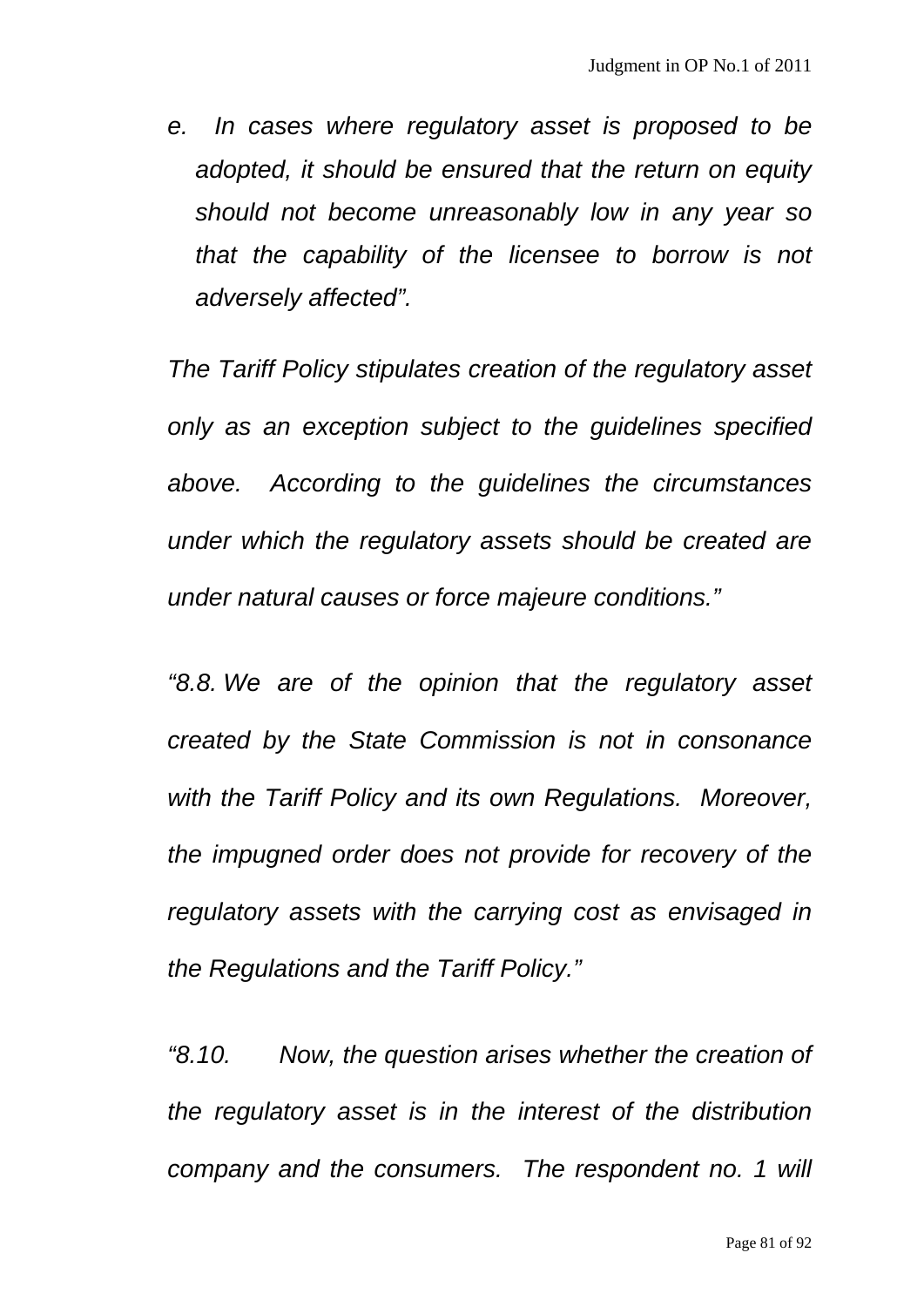*have to raise debt to meet its revenue shortfall for meeting its O&M expenses, power purchase costs and system augmentation works. It is not understood how the respondent no. 1 will service its debts when no recovery of the regulatory asset and carrying cost has been allowed in the ARR. Thus, the respondent no. 1 will suffer with cash flow problem affecting its operations and power procurement which will also have an adverse effect on maintaining a reliable power supply to the consumers. Thus, creation of the regulatory asset will neither be in the interest of the respondent no. 1 nor the consumers. "* 

*"8.12. According to Shri Rajah, learned Senior counsel for the appellants, the regulatory assets could not be created for the anticipated shortfall in revenue. We are in agreement with the contention of the Senior counsel. The Regulations clearly state that the Regulatory Asset can be created when the licensee could not fully recover the reasonably incurred cost at tariff allowed for reasons*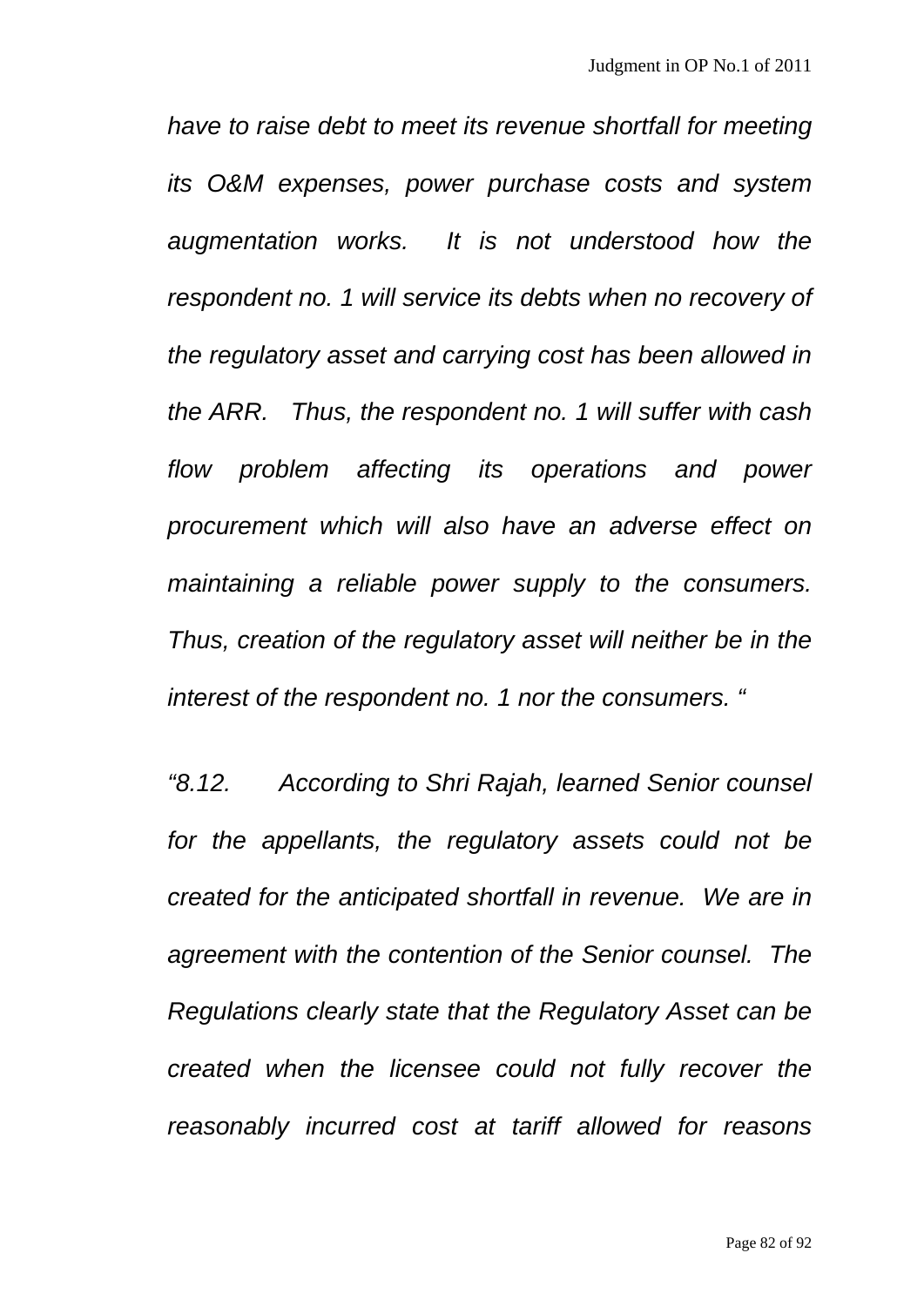*beyond his control under natural calamities and force majeure conditions. Thus, we hold that the creation of the regulatory assets on the basis of projected shortfall in revenue, that too without any directions for time bound recovery for the regulatory asset alongwith its carrying cost, is in contravention of the Tariff Policy and the 2005 Regulations".* 

63. In this case the Tribunal held that the regulatory asset created by the State Commission was not in consonance with the Tariff Policy and the Tariff Regulations of the State Commission which clearly define the circumstances under which the regulatory asset can be created. Further, the creation of the regulatory asset without any directions for carrying cost and time bound recovery was neither in the interest of the distribution licensee nor the consumers.

64. We also notice that most of the State Commissions have not provided in their Regulations Fuel & Power Purchase Cost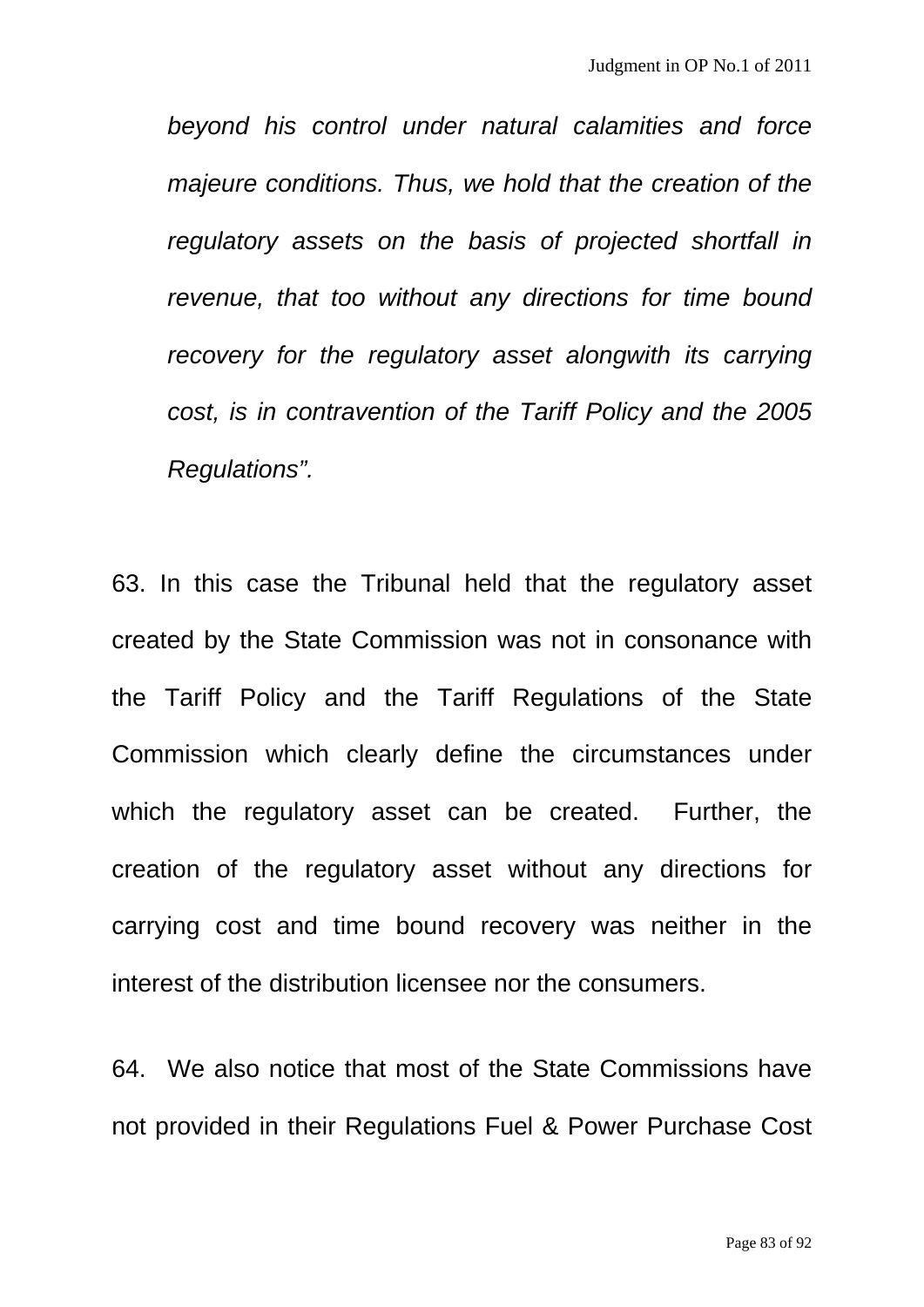Adjustment Formula for allowing the increase in fuel and power purchase cost during the tariff year. The fuel and power purchase cost adjustment mechanism provided in most of the states is after completion of the financial year through a separate proceeding which takes a long time. The power purchase cost is a major expenditure in the ARR of the distribution licensee. The fuel and power purchase cost is also uncontrollable and it has to be allowed as quickly as possible according to the Tariff Policy. The Electricity Act, 2003 under Section 62(4) has specific provision for amendment of the tariff more frequently than once in any financial year in terms of Fuel Surcharge Formula specified by the Regulations. A major part of power procured by the distribution company comes from the Central Sector Generating Companies whose tariff is regulated by the Central Commission and the State owned Generation Companies whose tariff is regulated by the State Commissions. The Central Commission in its Tariff Regulations has already provided a formula for fuel price adjustment and the charges of the generation companies are increased as and when the fuel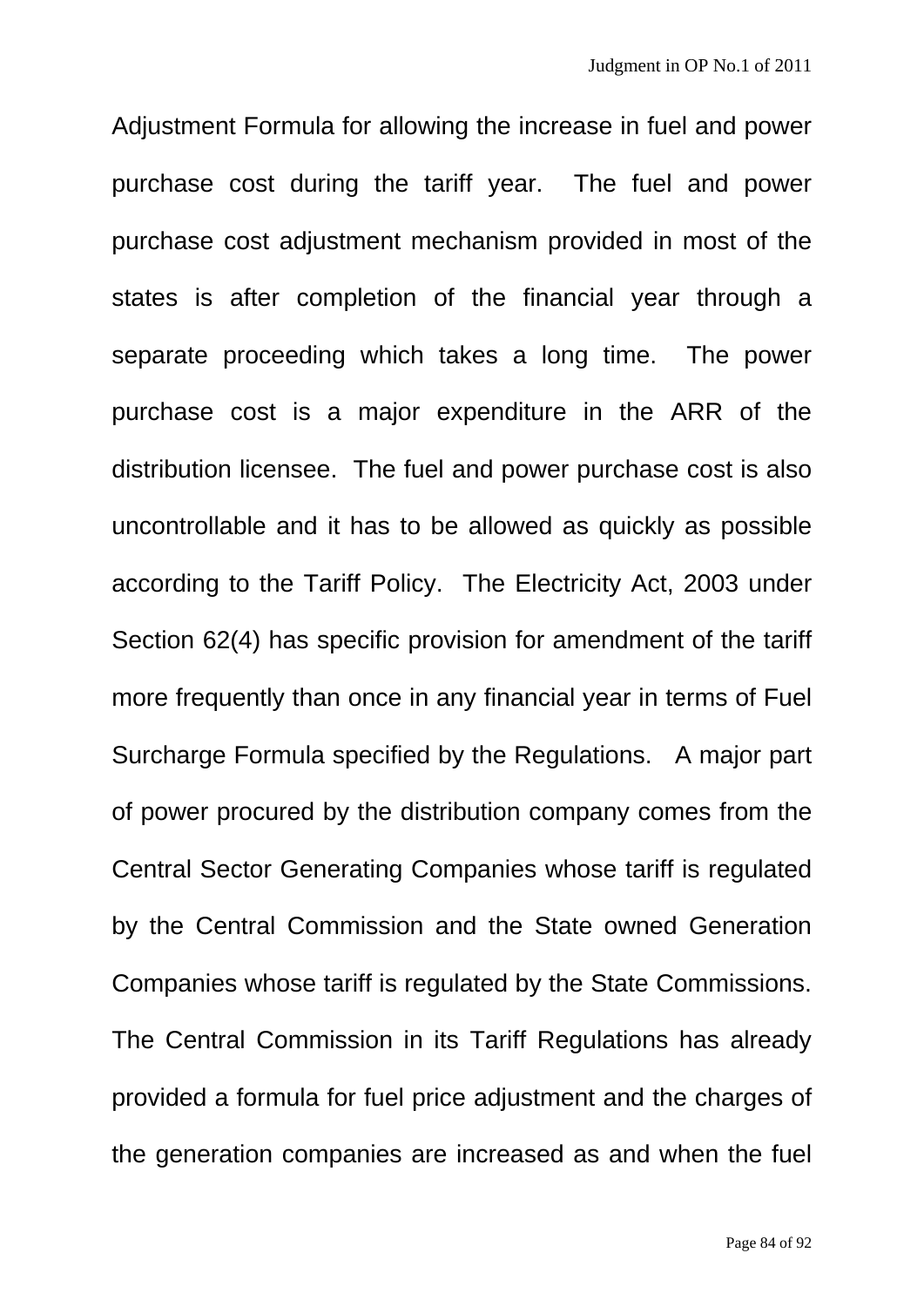prices are increased. In view of the present precarious financial conditions of the distribution companies, it would be necessary that the State Commissions also to provide for Power Purchase Cost Adjustment Formula as intended in the section 62(4) of the Act to compensate the distribution companies for the increase in cost of power procurement during the financial year. In the above situation, as indicated above it has become necessary for this Tribunal to give appropriate directions, to correct this situation by invoking the powers under Section 121 of the Act which is permissible under law. So, the second question is also answered accordingly.

65. In view of the analysis and discussion made above, we deem it fit to issue the following directions to the State Commissions:

**(i) Every State Commission has to ensure that Annual Performance Review, true-up of past expenses and Annual Revenue Requirement and tariff**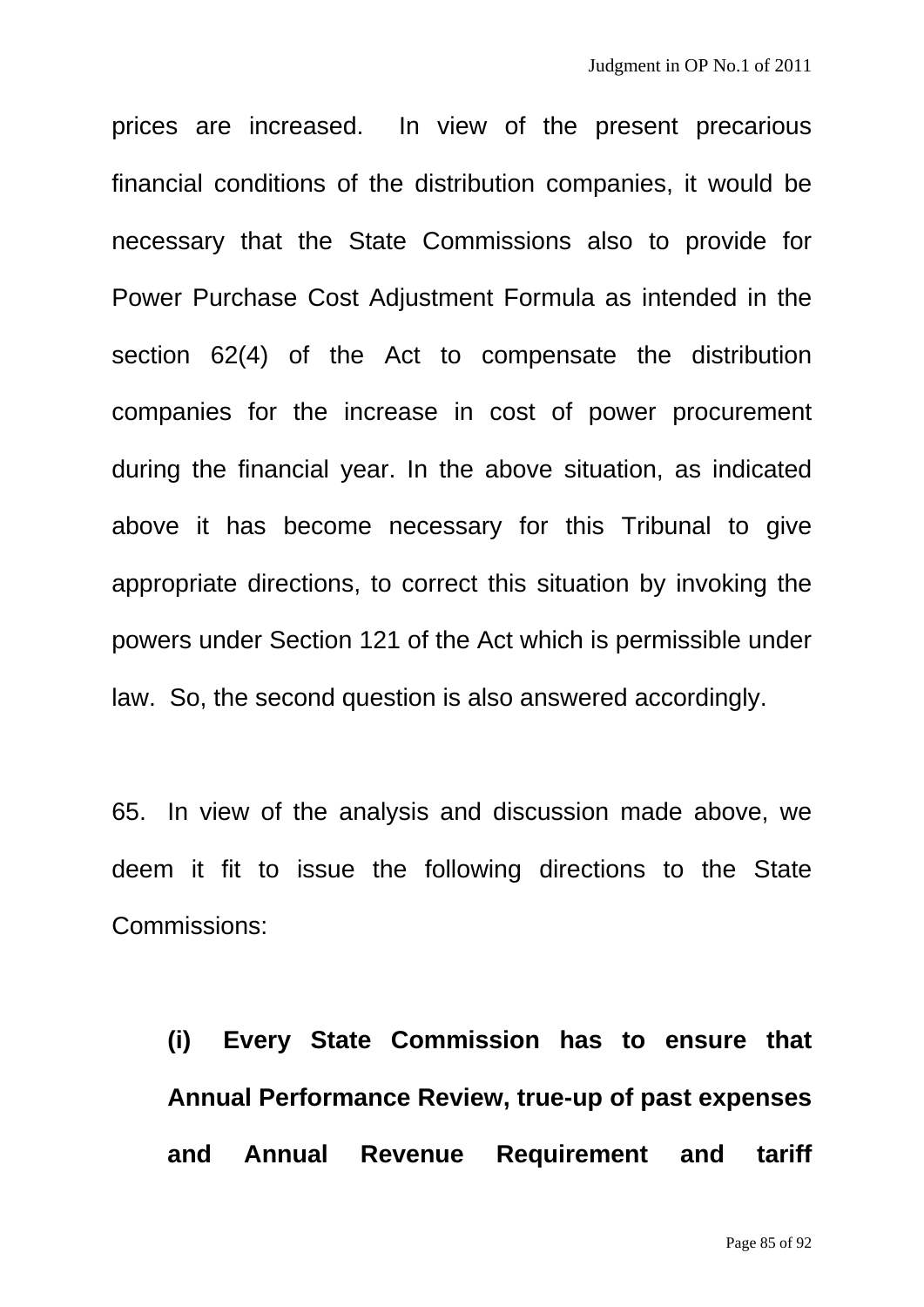**determination is conducted year to year basis as per the time schedule specified in the Regulations.** 

**(ii) It should be the endeavour of every State Commission to ensure that the tariff for the financial**  vear is decided before 1<sup>st</sup> April of the tariff year. For **example, the ARR & tariff for the financial year 2011- 12 should be decided before 1st April, 2011. The State Commission could consider making the tariff applicable only till the end of the financial year so that the licensees remain vigilant to follow the time schedule for filing of the application for determination of ARR/tariff.** 

**(iii) In the event of delay in filing of the ARR, truingup and Annual Performance Review, one month beyond the scheduled date of submission of the petition, the State Commission must initiate suo-moto proceedings for tariff determination in accordance**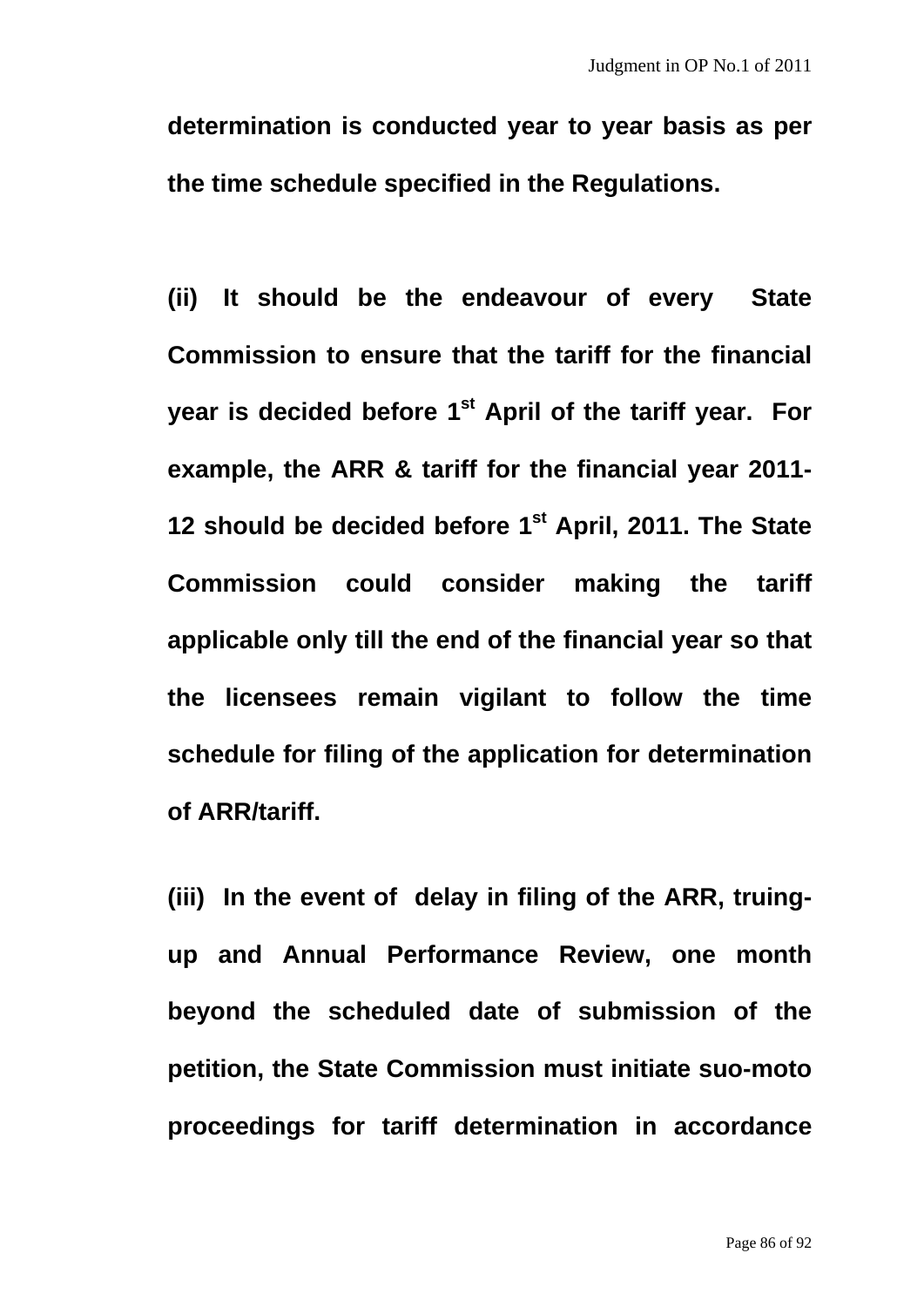**with Section 64 of the Act read with clause 8.1 (7) of the Tariff Policy.** 

**(iv) In determination of ARR/tariff, the revenue gaps ought not to be left and Regulatory Asset should not be created as a matter of course except where it is justifiable, in accordance with the Tariff Policy and the Regulations. The recovery of the Regulatory Asset should be time bound and within a period not exceeding three years at the most and preferably within Control Period. Carrying cost of the Regulatory Asset should be allowed to the utilities in the ARR of the year in which the Regulatory Assets are created to avoid problem of cash flow to the distribution licensee.** 

**(v) Truing up should be carried out regularly and preferably every year. For example, truing up for the**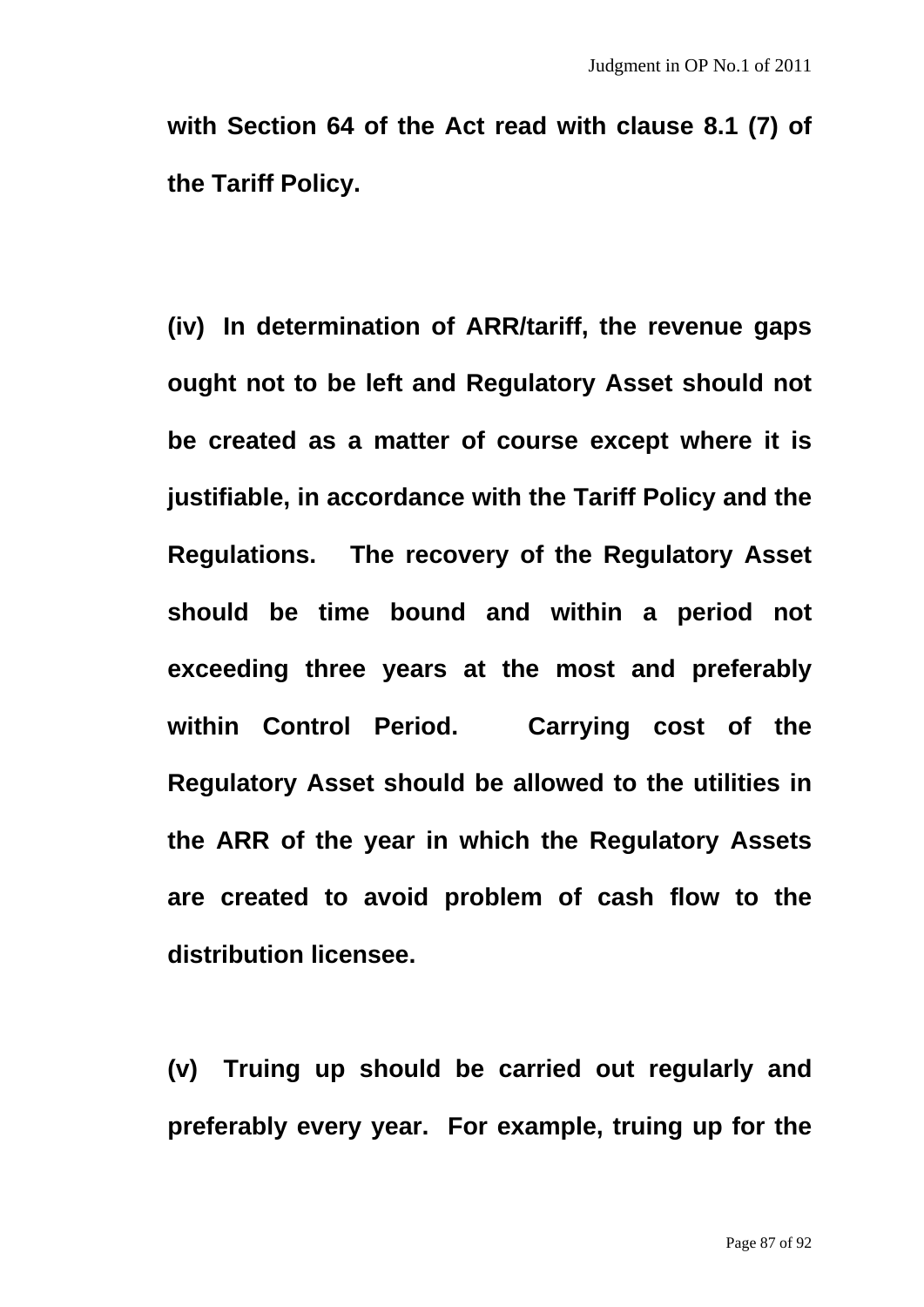**financial year 2009-10 should becarried out along with the ARR and tariff determination for the financial year 2011-12.** 

**(vi) Fuel and Power Purchase cost is a major expense of the distribution Company which is uncontrollable. Every State Commission must have in place a mechanism for Fuel and Power Purchase cost in terms of Section 62 (4) of the Act. The Fuel and Power Purchase cost adjustment should preferably be on monthly basis on the lines of the Central Commission's Regulations for the generating companies but in no case exceeding a quarter. Any State Commission which does not already have such formula/mechanism in place must within 6 months of the date of this order must put in place such formula/ mechanism.**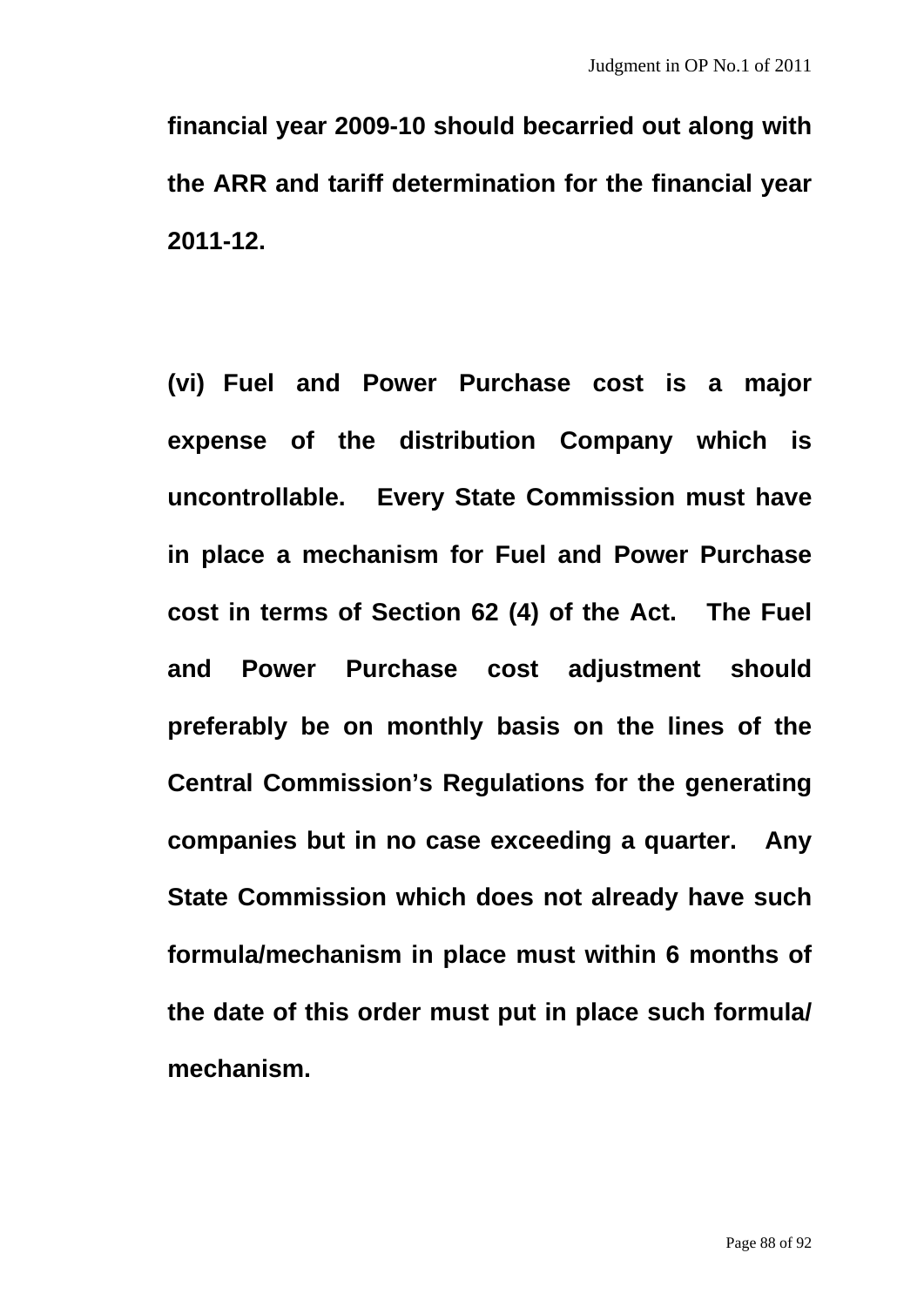66. We direct all the State Commissions to follow these directions scrupulously, and send the periodical reports by 1<sup>st</sup> June of the relevant financial year about the compliance of these directions to the Secretary, Forum of Regulators, who in turn will send the status report to this Tribunal and also place it on its website.

67. Before parting with this case, we are duty bound to record our heartfelt appreciation for the services rendered by all the leanred Amicus Curiae Counsel namely **Mr. M G Ramachandran, Mr. R K Mehta , Mr. Amit Kapur, and Mr. Buddy A Ranganadhan** who made thorough preparation and filed their written submissions to enable this Tribunal to have a clarity over the core of the issues and to give suitable directions to all the State Commissions on a proper conclusion.

68. In particular, we shall make a special mention about Mr. **Amit Kapur**, the learned Amicus Curiae Counsel who argued the matter elaborately and effectively in a lucid language for a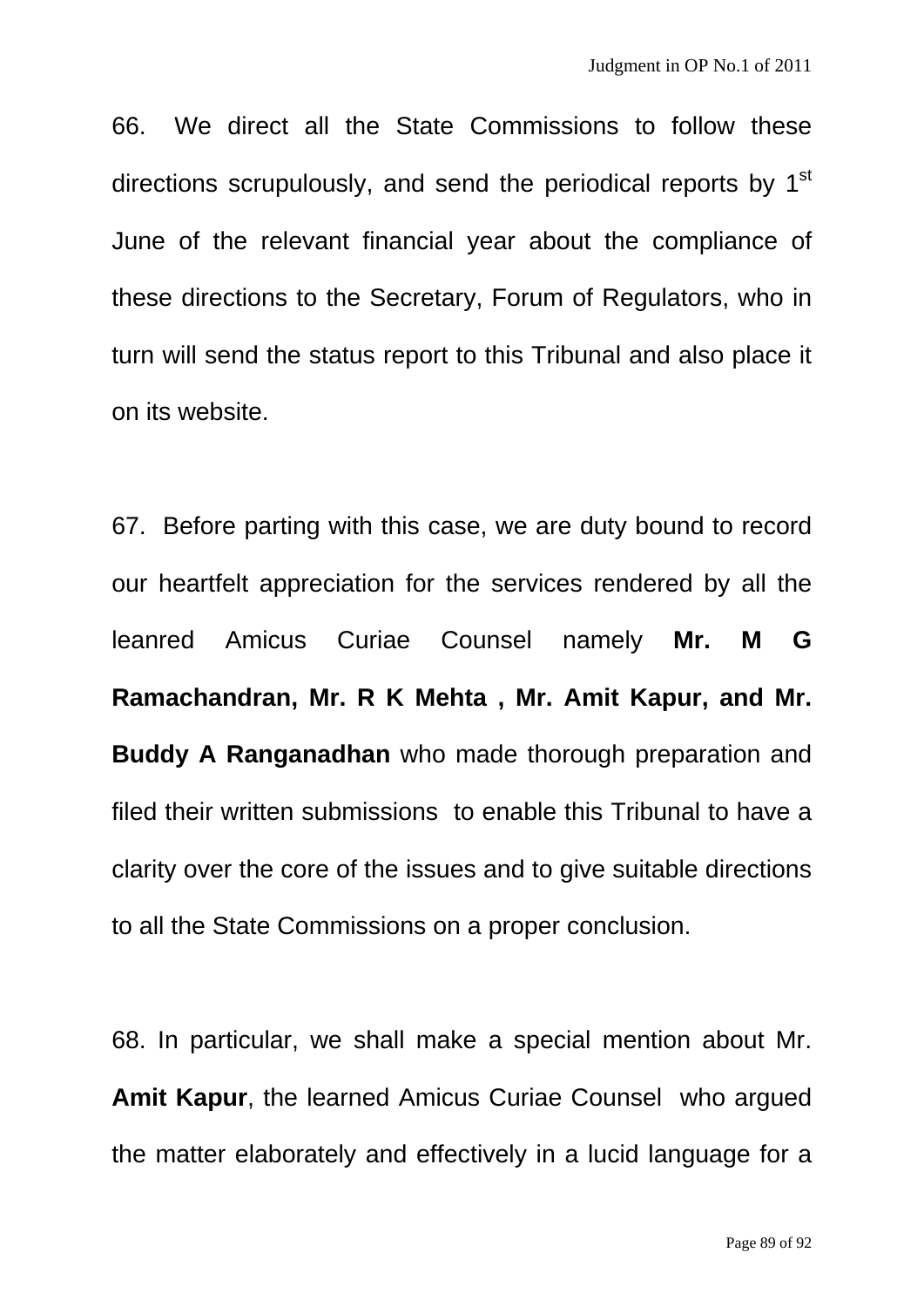number of days on behalf of all the Amicus Curiae Counsel which made our task easy. We express our gratitude to all the Amicus Curiae Counsel, who have rendered valuable services by taking enormous pain for preparation and presentation of the matter on all the hearings which were held on several days.

69. In view of their contribution, we feel that they are to be suitably remunerated. In fact they have not only spent time during several hearings but also they would have incurred expenditure in preparing the documents and copies of Regulations of all the State Commissions in all over India and filing the same in the spiral bound form in several volumes. Therefore, we deem it appropriate to fix their legal fees at Rs.1 lac each for all the 4 Amicus Curiae Counsel. Accordingly, the Registry is directed to pay the amount of Rs.1 lac each to the learned Amicus Curiae Counsel.

70. It is also our duty to record our appreciation for the prompt services rendered by the **Secretary of Forum of**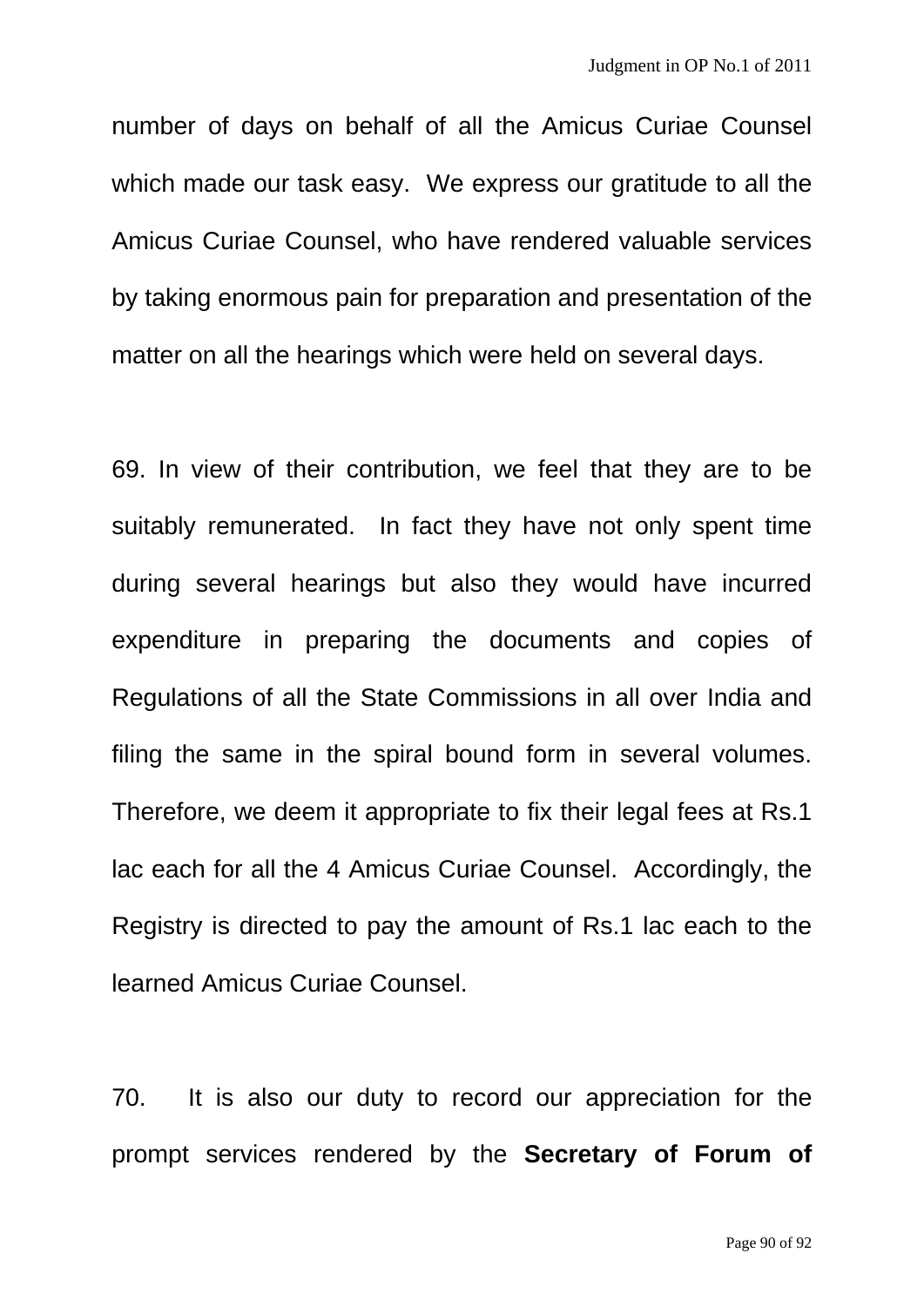**Regulators** who collected all data and information from all the State Commissions and placed it before the Tribunal.

71. Similarly, the initiative taken by **Mr. P. Uma Shankar, the Secretary of the Power Ministry** to send a letter to this Tribunal giving the details about the snail-speed functioning of the various State Commissions and requesting us to intervene and to give suitable directions to all the State Commissions, which gave opportunity for us to deal with these legal as well as the technical issues in depth, and to give appropirate directions to make the statutory authorities functional, is quite commendable. Accordingly, we record our appreciation over the anxiety shown by the Power Ministry to take steps to make the Power Sector in whole of India more effective and energetic.

72. Similarly, we have to appreciate the learned Counsel appearing for the three State Commissions for having